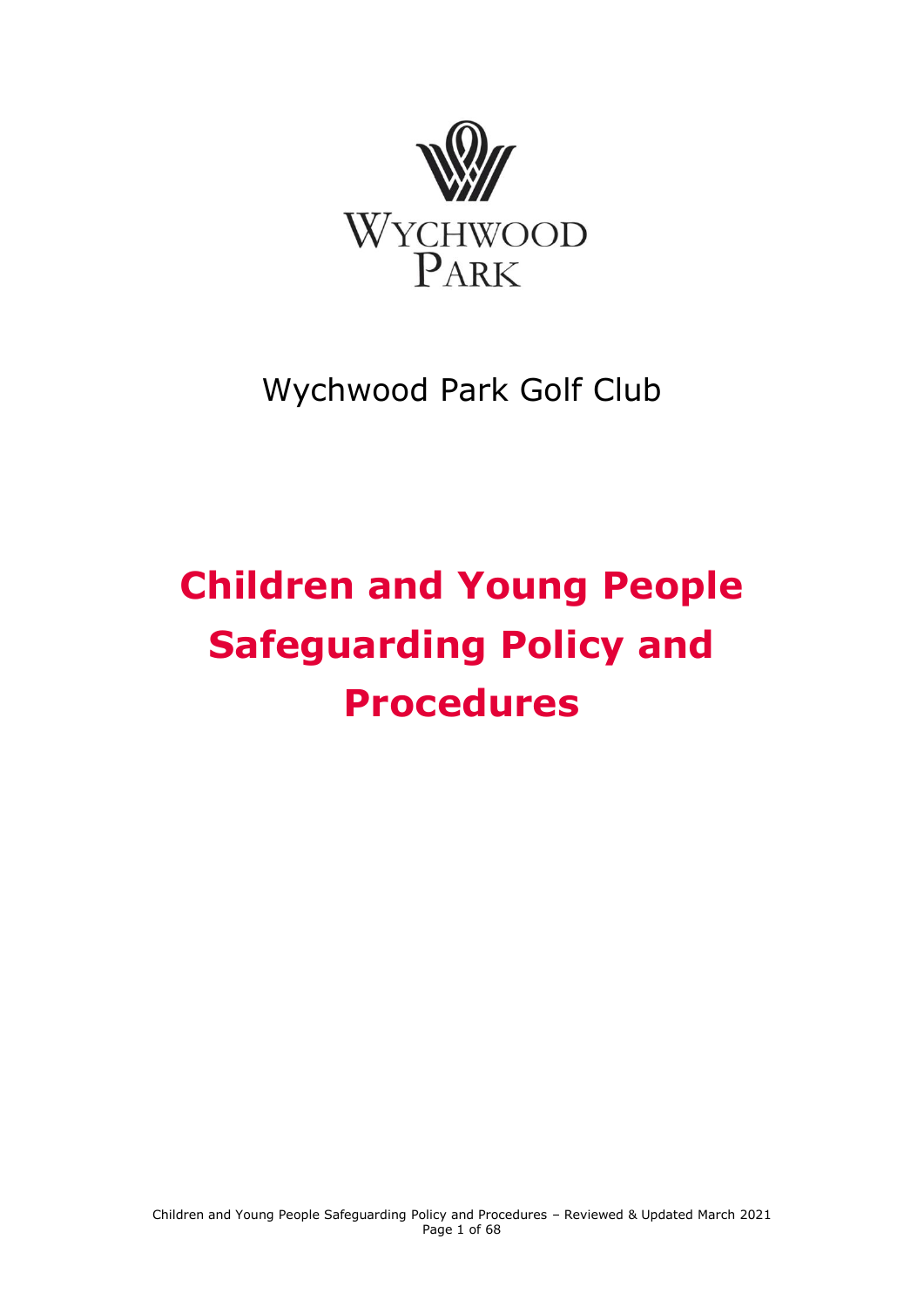## **Contents**

| Safeguarding Policy Statement                          |                 |  |
|--------------------------------------------------------|-----------------|--|
| Procedures:                                            |                 |  |
| 1. Recruitment and training                            | $\overline{5}$  |  |
| 2. Complaints, concerns and allegations                | $\underline{6}$ |  |
| 3. Flow Charts                                         | $\overline{a}$  |  |
| 4. Emergencies and incidents                           | 11              |  |
| 5. Supervision                                         | 12              |  |
| 6. Good Practice Guidelines                            | 12              |  |
| 7. Useful Contacts                                     | <b>16</b>       |  |
| <b>Supporting Documents</b>                            |                 |  |
| 1. Volunteer/Staff Job Application form                | <b>View</b>     |  |
| 2. Self-disclosure                                     | <b>View</b>     |  |
| 3. References                                          | <b>View</b>     |  |
| 4. Code of Conduct for coaches and volunteers          | <b>View</b>     |  |
| 5. Code of Conduct for Young Golfers                   | <b>View</b>     |  |
| 6. Code of Conduct for Parents/Carers                  | <b>View</b>     |  |
| 7. Managing Challenging Behaviour                      | <b>View</b>     |  |
| 8. Incident Report Form                                | <b>View</b>     |  |
| 9. Accident Report Form                                | <b>View</b>     |  |
| 10. Junior Profile and Parental Consent Forms          | <b>View</b>     |  |
| 11. Photography Consent                                | <b>View</b>     |  |
| 12. Parental Guidance                                  | <b>View</b>     |  |
| 13. Managing Young People on Away Trips<br><b>View</b> |                 |  |
| 14. Social Media Guidance<br><b>View</b>               |                 |  |
| 15. Whistleblowing Policy<br><b>View</b>               |                 |  |
| 16. England Golf DBS Flowchart<br><b>View</b>          |                 |  |
| 17. Categories of Child Abuse                          | <b>View</b>     |  |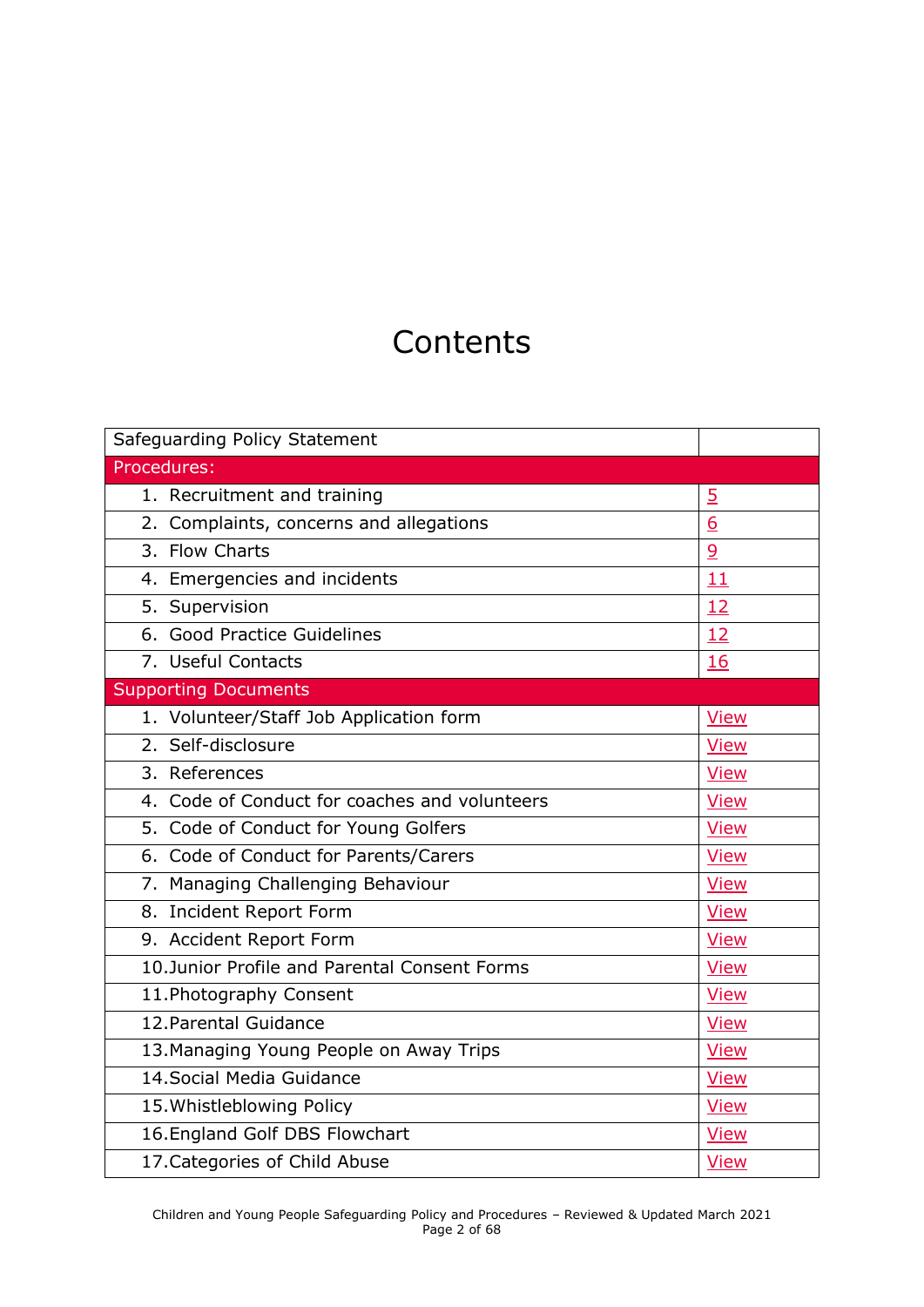| 18. Safeguarding Children and Young People - a short guide for | <b>View</b> |
|----------------------------------------------------------------|-------------|
| club members                                                   |             |
| 19. Photography Policy                                         | View        |
| 20.Anti-Bullying Policy                                        | View        |

### Children and Young People Safeguarding Policy

### **Introduction**

Everyone working with children and young people has a responsibility for keeping them safe, irrespective of their role, whether they are paid members of staff or volunteers.

England Golf is committed to ensure that the sport of golf is one within which all participants can thrive in a safe environment and that all children and young people have an enjoyable and positive experience when playing golf.

### Key principles

- The welfare of children is paramount.
- A child is defined by law in England and Wales as a person under the age of 18 years.
- All children, regardless of their Age, Race, Religion or Belief, Disability, Gender identity or Sexual Orientation, have the right to protection from abuse.
- All concerns and allegations of abuse and poor practice will be taken seriously and responded to swiftly and appropriately.
- All children have the right to be safe.
- All children have the right to be treated with dignity and respect.
- The Wychwood Park Golf Club will work with children, their parents/carers and external organisations to safeguard the welfare of children participating in golf.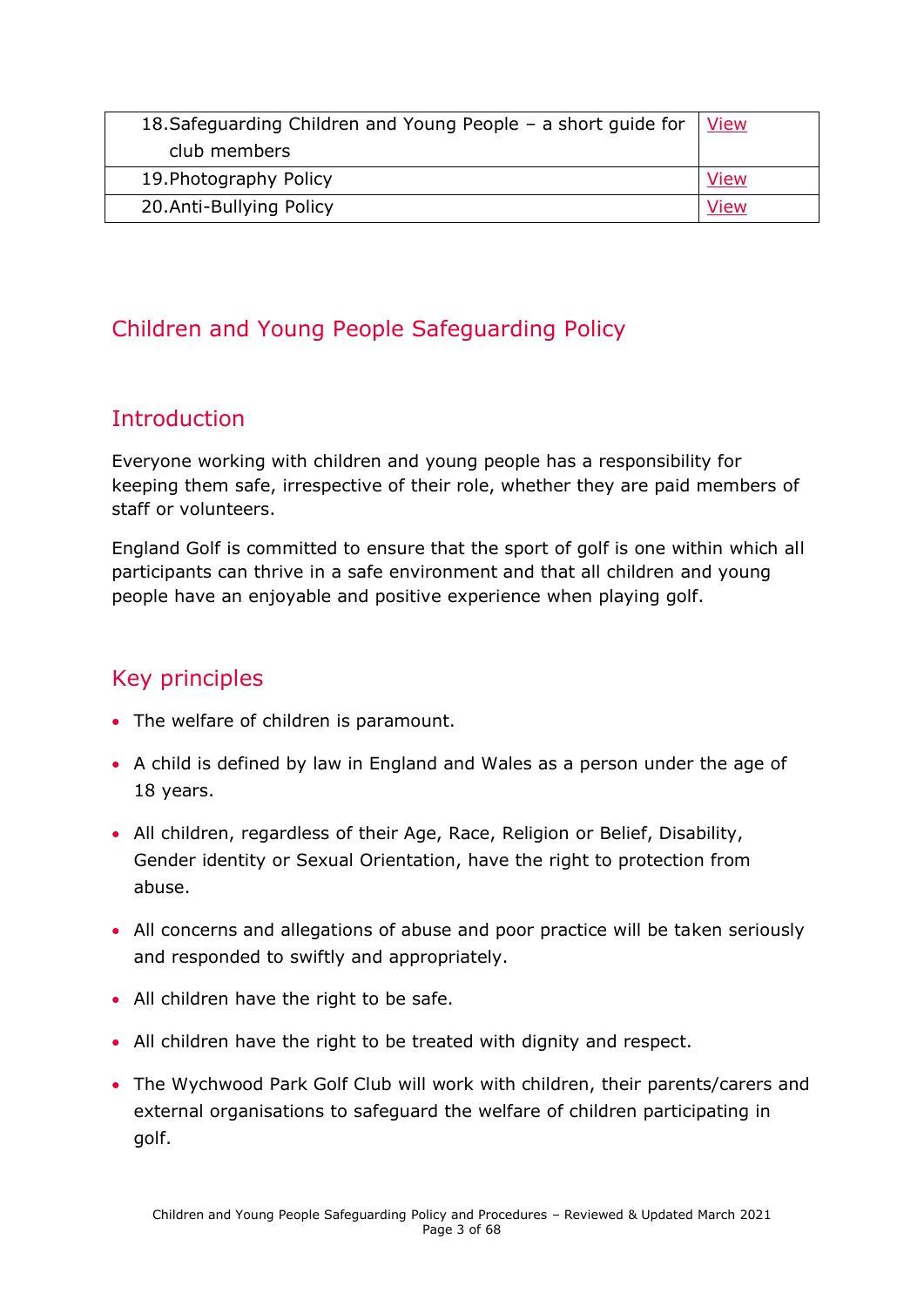- We recognise the authority of the statutory agencies and are committed to complying with Local Safeguarding Children Board Guidelines (LSCB), Working Together under the Children Act 2004, and any legislation and statutory guidance that supersedes these.
- The Wychwood Park Golf Club is committed to working in partnership with other key UK Golf Bodies to continually improve and to promote safeguarding initiatives across the sport.
- The Wychwood Park Golf Club owes a legal duty of care to children on their premises or engaged in their activities. That duty is to take reasonable care to ensure their reasonable safety and the duty is higher than it would be for adults.

### **Objectives**

The Wychwood Park Golf Club aims to:

- Provide a safe environment for children and young people participating in golfing activities and try to ensure that they enjoy the experience.
- Ensure robust systems are in place to manage any concerns or allegations.
- Support adults (staff, volunteers, PGA Professionals, coaches, members and visitors) to understand their roles and responsibilities with regard to their duty of care and protection of children.
- Provide appropriate level training, support and resources for staff, volunteers & coaches to make informed and confident responses to specific safeguarding issues and fulfill their role effectively.
- Ensure that children and their parents/carers are informed and consulted and, where appropriate, fully involved in decisions that affect them.
- Reassure parents and carers that all children and young people will receive the best care possible whilst participating in club activities and communicate Policy and Procedure to them through website/letter/consents.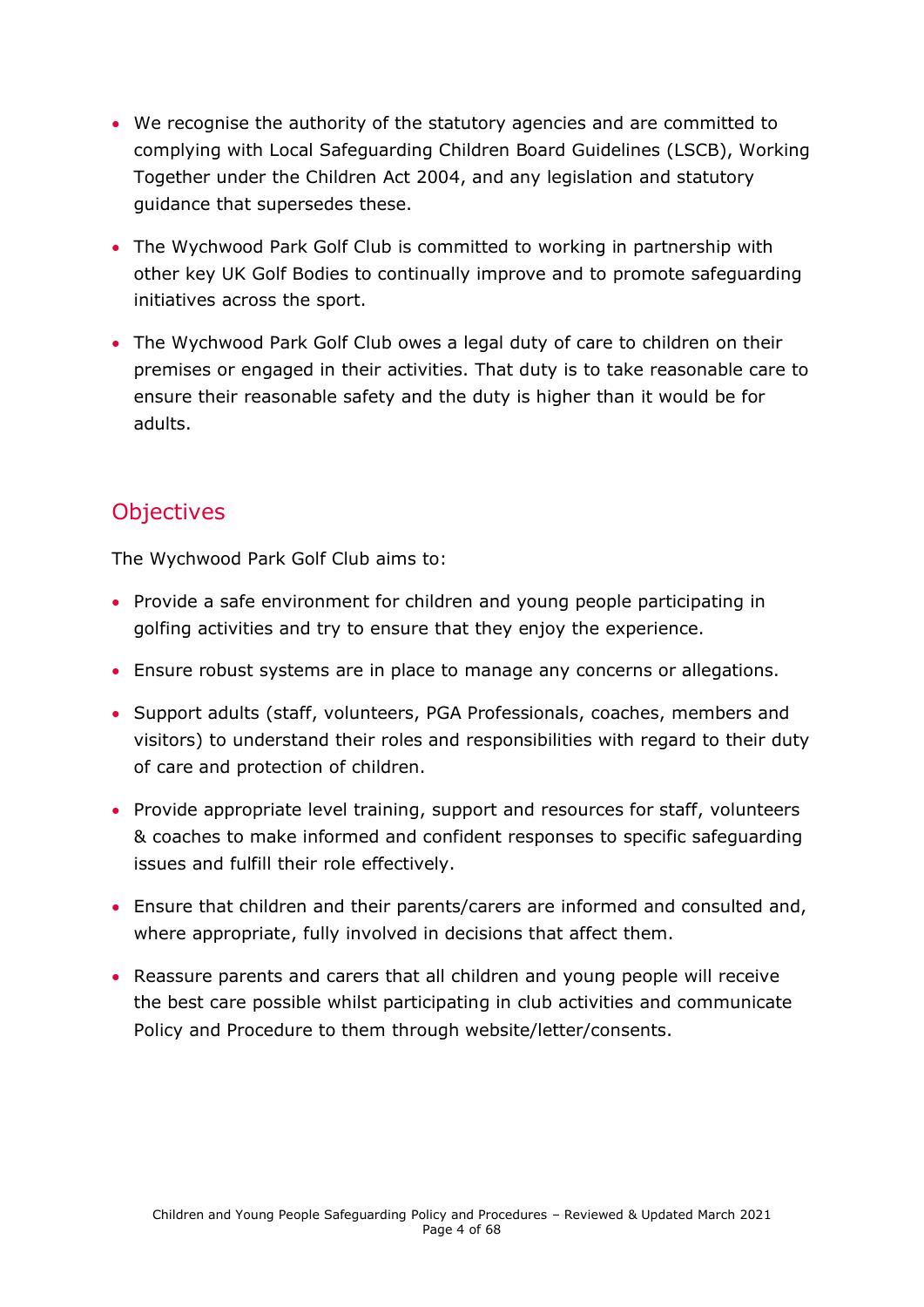### Responsibilities and implementation

The Wychwood Park Golf Club will seek to promote the principles of safeguarding children by:

- Reviewing their policy and procedures every three years or whenever there is a major change in legislation. Guidance from England Golf will be sought as part of the review process.
- Conducting a risk assessment of club activities with regard to safeguarding and take appropriate action to address the identified issues within suitable timescales.
- Using appropriate recruitment procedures to assess the suitability of volunteers and staff working with children and young people in line with guidance from England Golf.
- Following National Governing Body (NGB) procedures to report concerns and allegations about the behaviour of adults and ensuring that all staff, volunteers, parents and children are aware of these procedures.
- Directing staff, volunteers & coaches to appropriate safeguarding training and learning opportunities, where this is appropriate to their role.

### <span id="page-4-0"></span>1. Recruitment and training

The Wychwood Park Golf Club will endeavour to ensure that all volunteers and staff working with children and young people are appropriate and suitable to do so, and that they have all the information they require to undertake their job effectively and appropriately.

Each role which involves an element of responsibility with regard to children, particularly those involving the regular supervision of children, whether voluntary or paid, should be assessed by the recruiting body to establish which qualifications, checks and other requirements are necessary. These will include the following:

- An application form **(Appendix 1)**
- A self-disclosure form **(Appendix 2)**
- References from 2 people **(Appendix 3)**
- A signed Code of Conduct **(Appendix 4)**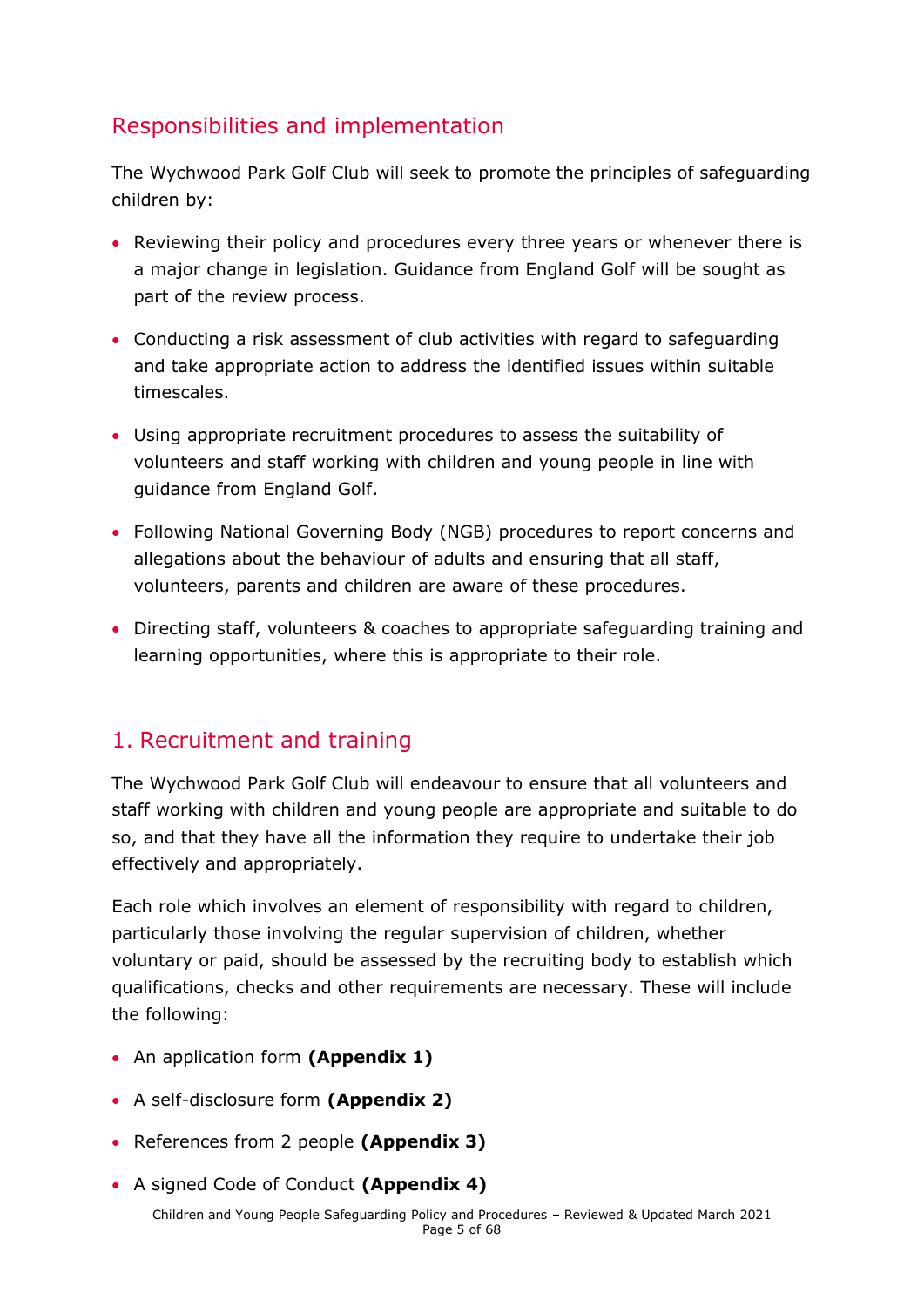• A Disclosure & Barring Service (DBS) check on people involved in 'regulated activity' with children **(Guidance on Regulated Activity & DBS- Appendix 16)**

Details of the requirements and the qualifications and checks of individuals will be recorded by the Club Welfare Officer/Secretary/Manager who will also hold copies of the necessary Safeguarding and Protecting Children (SPC) certificates. The nominated person will possess all relevant and appropriate contact details of all staff / volunteers and other relevant bodies.

All staff, volunteers & coaches will be offered access to appropriate child protection training. The Wychwood Park Golf Club recommends attendance at the UK Coaching Safeguarding and Protecting Children (SPC) workshop and will ensure that all volunteers and staff who have significant contact with children attend. An online UK Coaching refresher course should be completed and repeated every three years for those involved in "Regulated Activity."

All staff, volunteers & coaches working with children and young people will be asked to read and become familiar with the Wychwood Park Golf Club Safeguarding Policy and Procedures.

All staff, volunteers & coaches involved with children and young people will be asked to read the Wychwood Park Golf Club Code of Conduct relevant to their role, and sign to indicate their understanding and agreement to act in accordance with the code. The code is linked to the Wychwood Park Golf Club's Disciplinary Procedures. **(Codes of Conduct-Appendix 4,5,6)**

The Wychwood Park Golf Club are committed to the fact that every child and participant in golf should be afforded the right to thrive through being involved in sporting activity for life, in an enjoyable, safe environment, and be protected from harm. The Wychwood Park Golf Club acknowledge the additional vulnerability of some groups of children (e.g. disabled, looked after children, those with communication differences). The Wychwood Park Golf Club will ensure that the environment is appropriate for the child, and tailored to their needs so that they have a positive experience of their sport without risk of harm.

### <span id="page-5-0"></span>2. Complaints, concerns and allegations

**2.1** If a player, parent/carer, member of staff or volunteer has a concern about the welfare of a child, or the conduct of another child/young person or an adult (whether they are a parent, coach, member, or otherwise),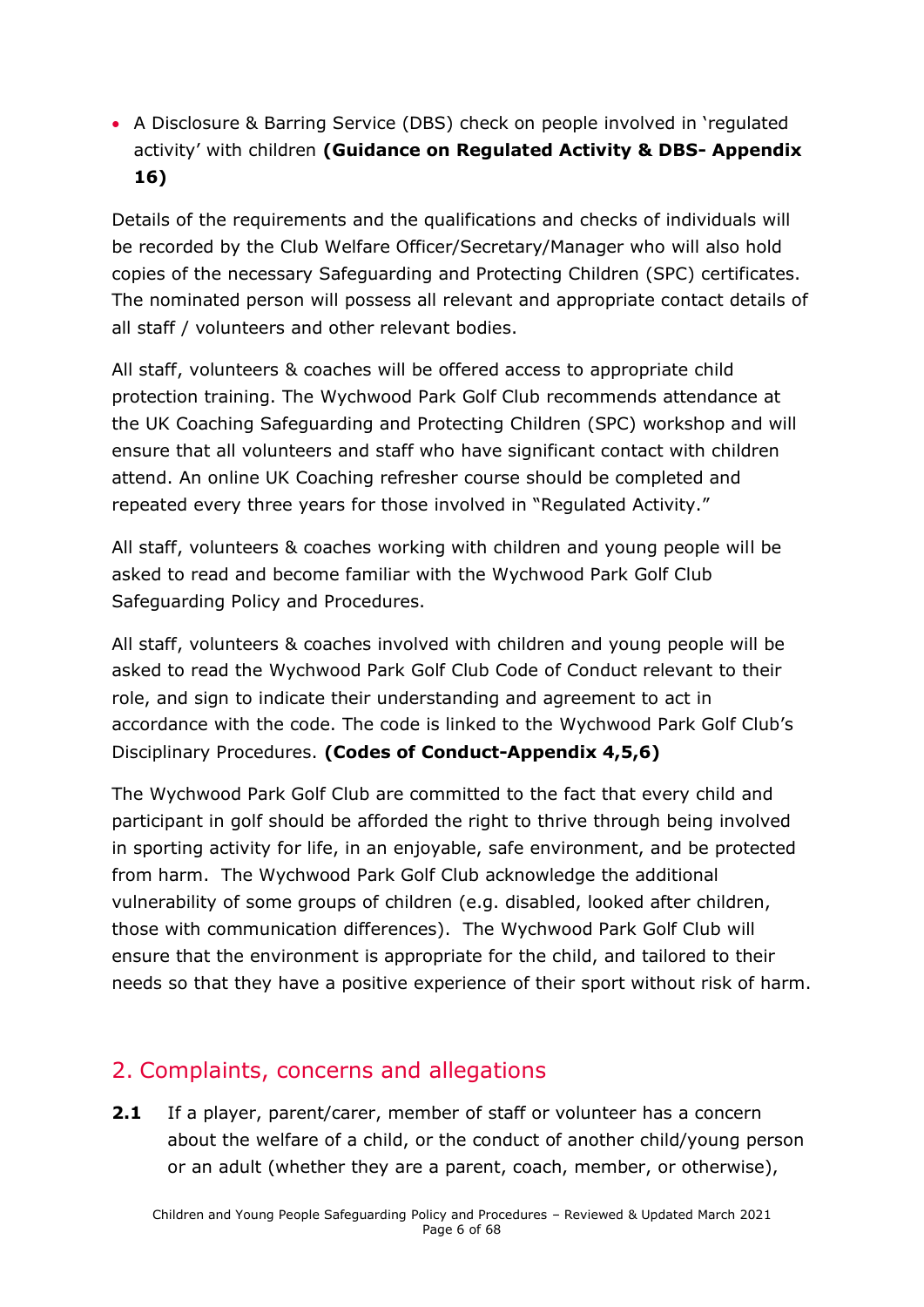these concerns should be brought to the attention of the Club Welfare Officer without delay. The person reporting the concern is not required to decide whether abuse has occurred, but simply has a duty to pass their concerns and any relevant information to the Welfare Officer. Please refer to Flowcharts 1 & 2 for further details (see below).

- **2.2** All concerns will be treated in confidence. Details should only be shared on a "need to know" basis with those who can help with the management of the concern.
- **2.3** Concerns will be recorded on an Incident Report Form and sent to the England Golf Lead Safeguarding Officer and retained confidentially within the club. The England Golf Lead Safeguarding Officer can assist with completion of this form if required, tel: 01526 351824. **(Incident Report Form-Appendix 8)**
- **2.4** The Wychwood Park Golf Club will work with England Golf and other external agencies to take appropriate action where concerns relate to potential abuse or serious poor practice. The Wychwood Park Golf Club disciplinary procedures will be applied and followed where possible.
- **2.5** In the event of a child making a disclosure of any type of abuse, the following guidance is given:
	- Reassure them that they have done the right thing to share the information
	- Listen carefully
	- Do not make promises that cannot be kept, such as promising not to tell anyone else
	- Do not seek to actively question the child or lead them in any way to disclose more information than they are comfortably able to: this may compromise any future action. Only ask questions to clarify your understanding where needed e.g. can you tell me what you mean by the word XXXX?
	- Record what the child has said as soon as possible on an incident report form.
	- You should explain to children, young people and families at the outset, openly and honestly, what and how information will, or could be shared and why, and seek their agreement.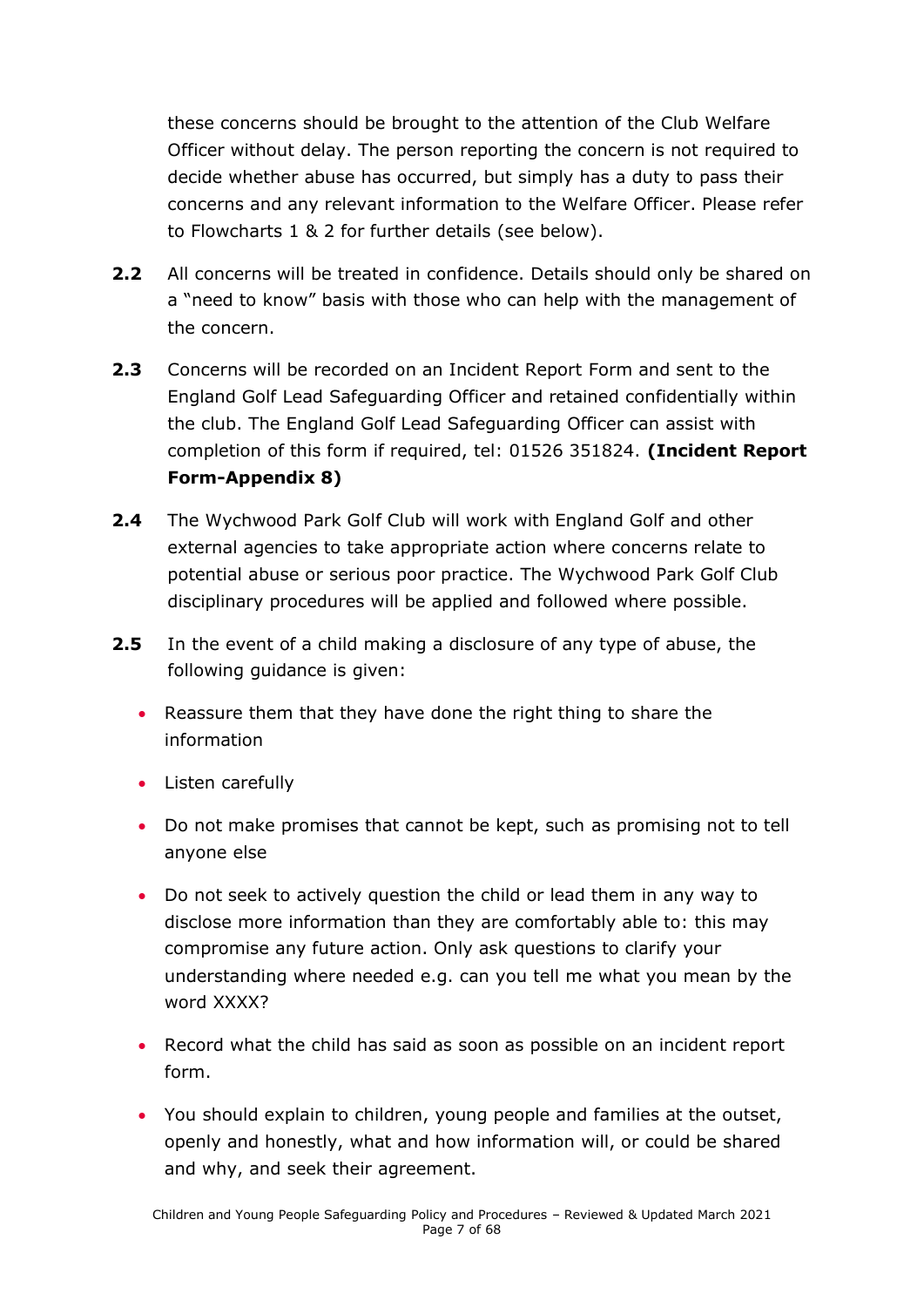- Parents or Carers should be informed if the allegation does not involve them.
- **2.6** The NSPCC Helpline is available to discuss concerns regarding poor practice and abuse in confidence with members of the public who need support. Those with concerns are encouraged to use this service. The Helpline number is 0808 800 5000.
- <span id="page-7-0"></span>**2.7** Safeguarding children and young people requires everyone to be committed to the highest possible standards of openness, integrity and accountability. The Wychwood Park Golf Club supports an environment where staff, volunteers, parents/carers and the public are encouraged to raise safeguarding and child protection concerns. Anyone who reported a legitimate concern to the organisation (even if their concerns subsequently appear to be unfounded) will be supported. All concerns will be taken seriously. **(Whistleblowing Policy-Appendix 15)**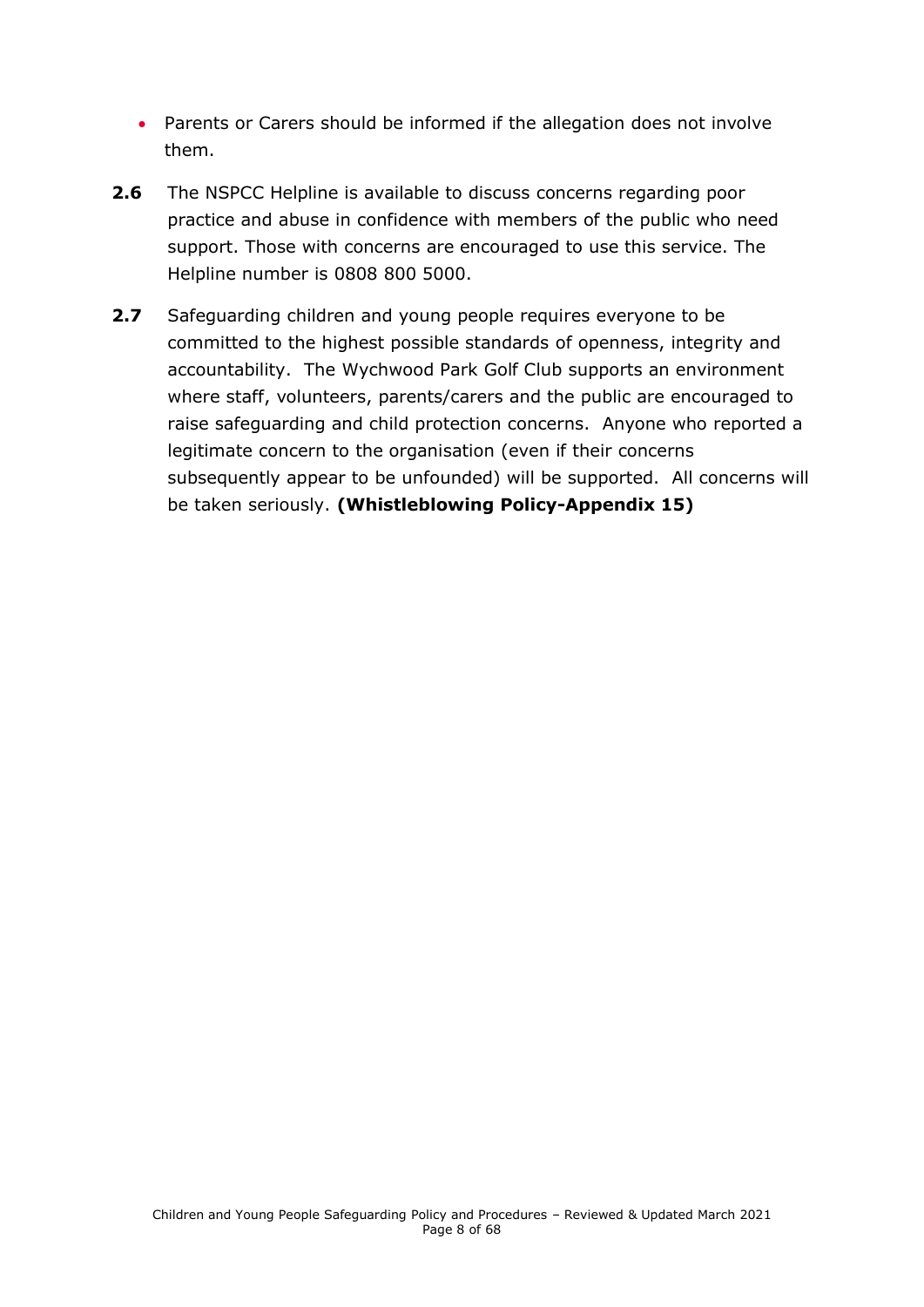### 3. FLOWCHART 1

#### **What to do if you are worried about what is happening to a child outside of the Club (but the concern is identified through the child's involvement in golf)**



\* If for any reason a Club Welfare Officer is not in post or is unavailable a principle of least delay is important. Please contact the England Golf Lead Safeguarding Officer 01526 351824 [safeguarding@englandgolf.org](mailto:safeguarding@englandgolf.org)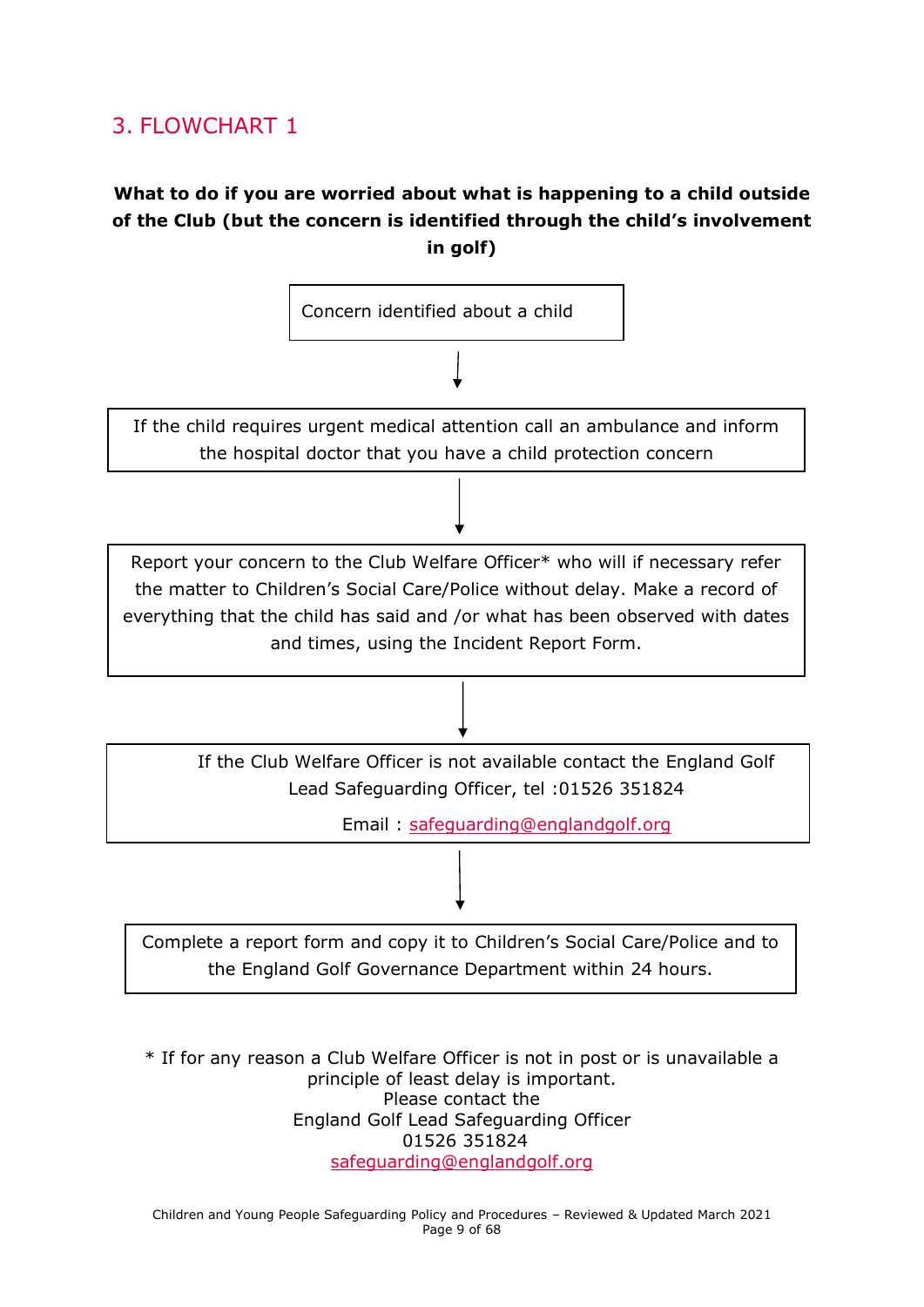### FLOW CHART 2

#### **What to do if you are worried about the behaviour of any member, parent/carer, volunteer, staff, Professional, coach or official in golf or affiliated organisations**

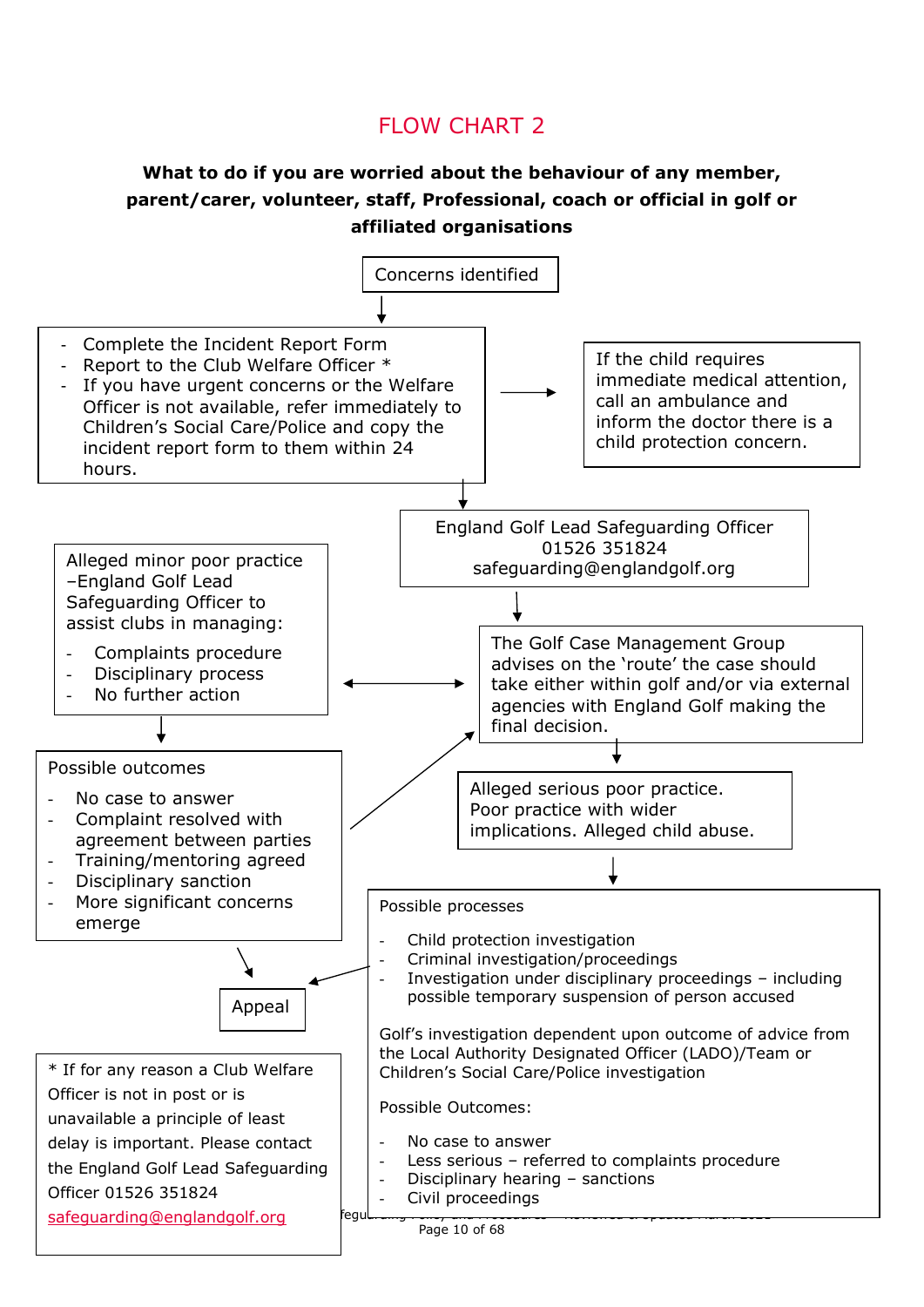### <span id="page-10-0"></span>4. Emergencies and incidents

- **4.1** Parental Consent Forms will be obtained and retained by the Wychwood Park Golf Club for all children who are participating in events or activities, or attending coaching organised by the club. These forms will be treated in confidence and only shared with those who require the information they contain to perform their role effectively. **(Junior Profile and Parental Consent Forms-Appendix 10)**
- **4.2** In the event of a child requiring medical attention:
	- The parents will be contacted immediately.
	- In the event of failure to contact parents, the alternative emergency contacts will be used.
	- The consent form will be consulted to establish whether parents have given their consent for a club representative to act in loco parentis.
	- An adult club representative will accompany the child to seek medical attention, if appropriate, ensuring that they take the consent form with them.
	- A record of the action taken will be made and retained by a club representative.
- **4.3** Where a parent is late in collecting their child the following procedure will apply:
	- Attempt to contact the parent/carer using the contact details on the Parental Consent Form
	- Attempt to contact the first, then the second emergency contact nominated on the Consent Form
	- Wait with the young person(s) at the venue with, wherever possible, other staff/volunteers or parents.
	- If no one is reachable, contact the Club's Welfare Officer for advice.
	- If all attempts to make contact fail, consideration should be given to contacting the police for their advice.
	- Staff, volunteers and coaches should try to avoid:
	- Taking the child home or to another location without consent.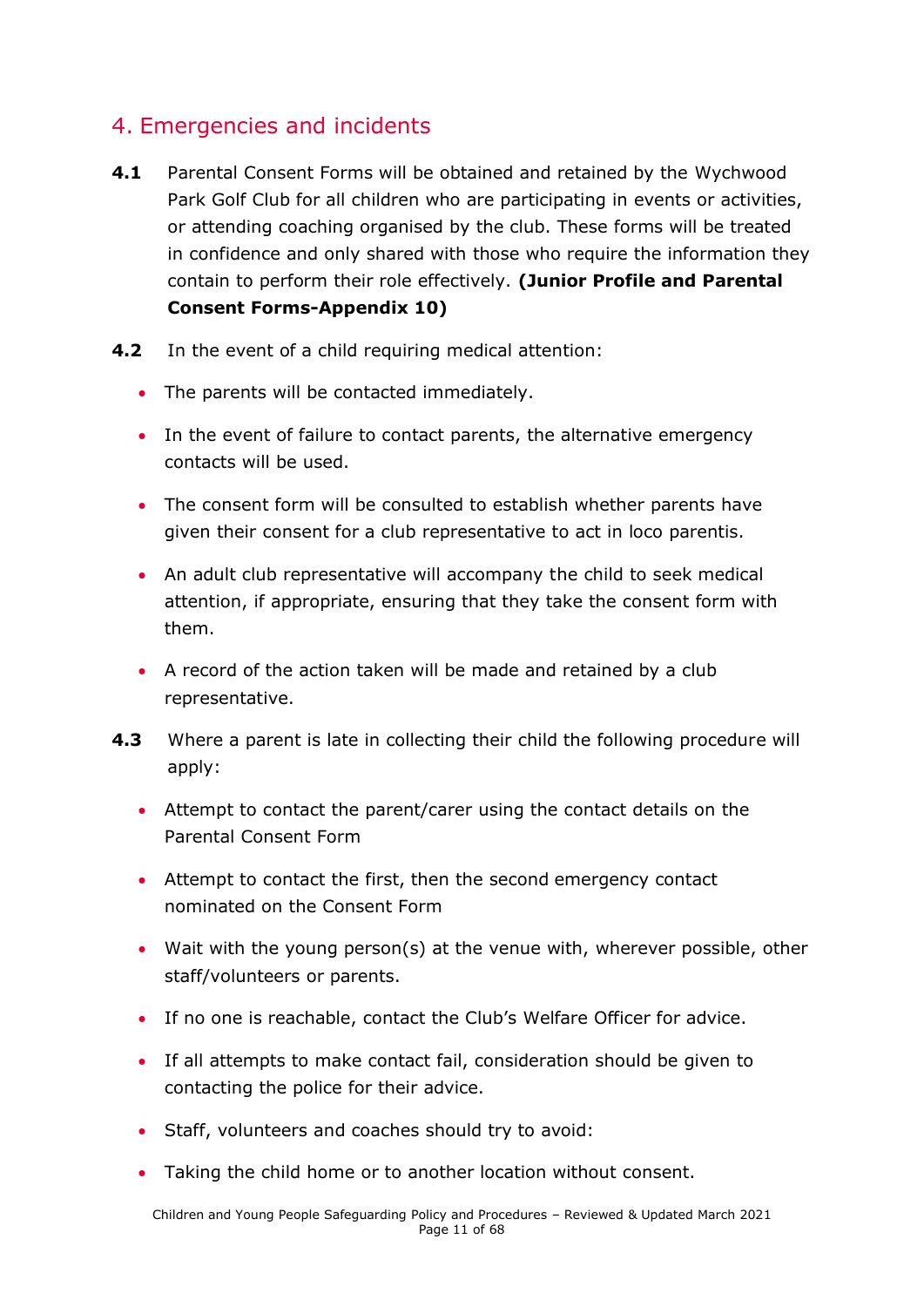- Asking the child to wait in a vehicle or the club with them alone.
- Sending the child home with another person without permission.

### <span id="page-11-0"></span>5. Supervision

- **5.1** During coaching sessions, coaches should conduct a risk assessment to inform decision making about appropriate supervision levels. Regardless of the recommended ratio of adults to participants, it is recommended that a minimum of two adults should be present. This ensures at least basic cover in the event of something impacting on the availability of one of the adults during the activity.
- **5.2** Parents may be encouraged to stay for coaching/competitions & other events where their children are of an age where greater levels of parental supervision are required.
- **5.3** Wherever possible adults will avoid changing or showering at the same time as children but parents will be made aware that with limited changing room space there will be occasions when adults and children may need to share the facilities.
- **5.4** Parents should be aware that if children are left at a venue unsupervised, other than to attend specific coaching sessions, competitions, or other organised events, the club cannot accept supervisory responsibility.
- **5.5** Special arrangements will be made for away trips. Parents will receive full information about arrangements for any such trip and will be required to provide their consent for their child's participation. **(Managing Young People on Away Trips-Appendix 13)**

### <span id="page-11-1"></span>6. Good practice Guidelines

#### **6.1 Behaviour of adults and children**

**6.1.1** Adults who work with children are placed in a position of trust in relation to children, and therefore it is important they behave appropriately and provide a strong positive role model for children, both to protect children and those working with children from false allegations of poor practice.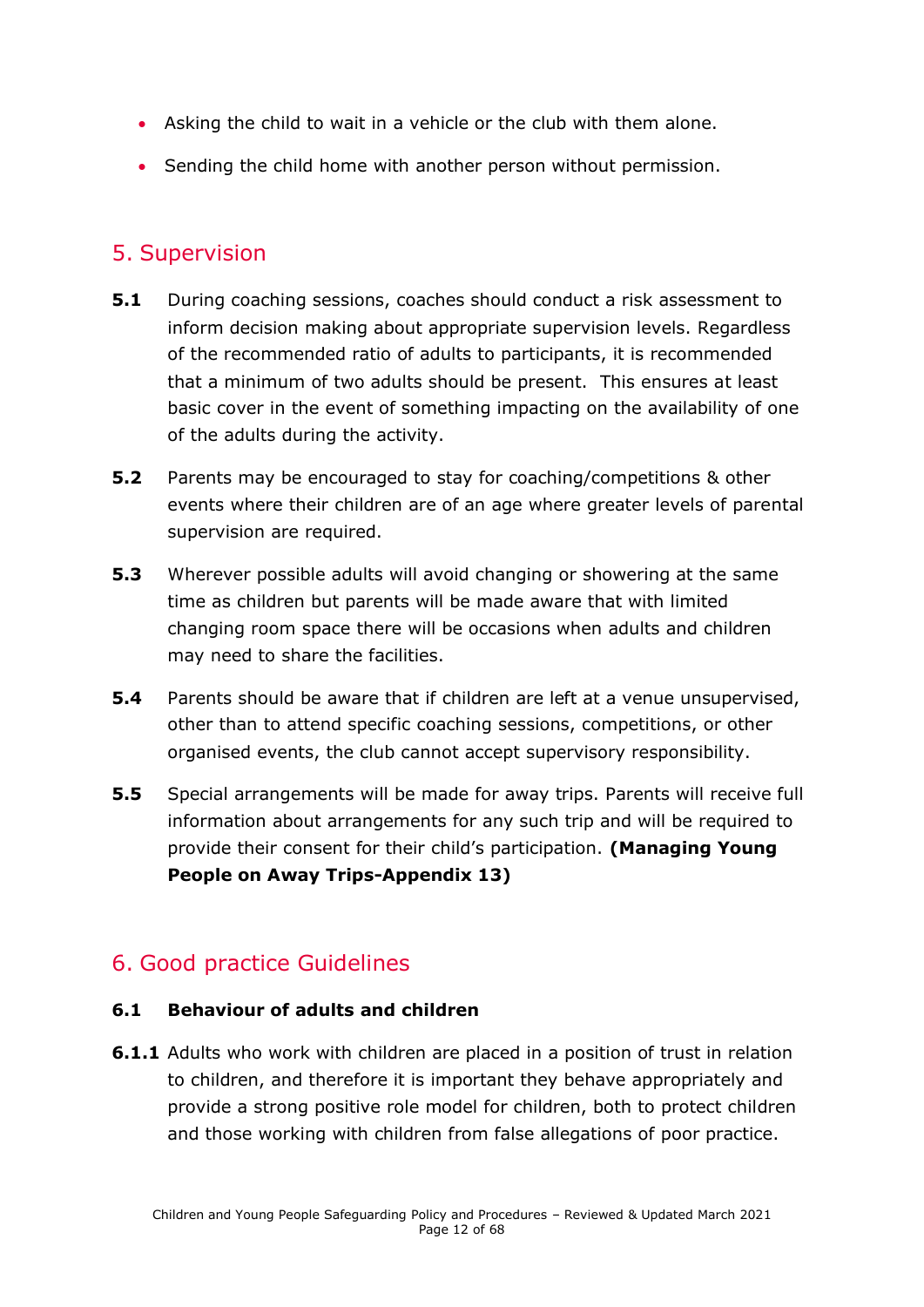Codes of conduct will be issued to junior members & adults working with them to promote good practice.

- **6.1.2** The Wychwood Park Golf Club requires that all staff and volunteers working with children and young people adhere to the standards set out in the Code of Conduct relevant to their role. Similarly, children are expected to follow their own Code of Conduct to ensure the enjoyment of all participants and assist the club in ensuring their welfare is safeguarded.
- **6.1.3** The Wychwood Park Golf Club requires that all staff and volunteers working with children adhere to the guidelines on Managing Challenging Behaviour. **(Managing Challenging Behaviour-Appendix 7).**
- **6.1.4** Parents and carers should also work together with the club to ensure that the welfare of all children is safeguarded. A sheet on "Parental Guidance" is provided to assist them in understanding how they can best assist the club **(Parental Guidance-Appendix 12)**

#### **6.2 Adults and Children playing golf together**

One of the reasons for the popularity of golf is that the game is not restricted by ability, age or gender. Responsible interaction between adults and children helps bring mutual respect and understanding and will be encouraged as part of club activities. Adults should always be aware however that age related differences do exist and conduct themselves in a manner that both recognises this and prioritises the welfare of any children involved.

#### **6.3 Physical Contact**

Physical contact with children by coaches or volunteers should always be intended to meet the needs of the child and the sport, not the adult. That is, to develop golf technique, to protect the child from injury, to provide first aid or treat an injury. It should always take place in an open environment, and should not, as a general principle, be made gratuitously or unnecessarily.

#### **6.4 Transport**

**6.4.1** The club believes it is primarily the responsibility of parents/carers to transport their child/children to and from events. It is not the responsibility of club volunteers or coaches to transport children and young people to and from events, activities, tournaments or matches.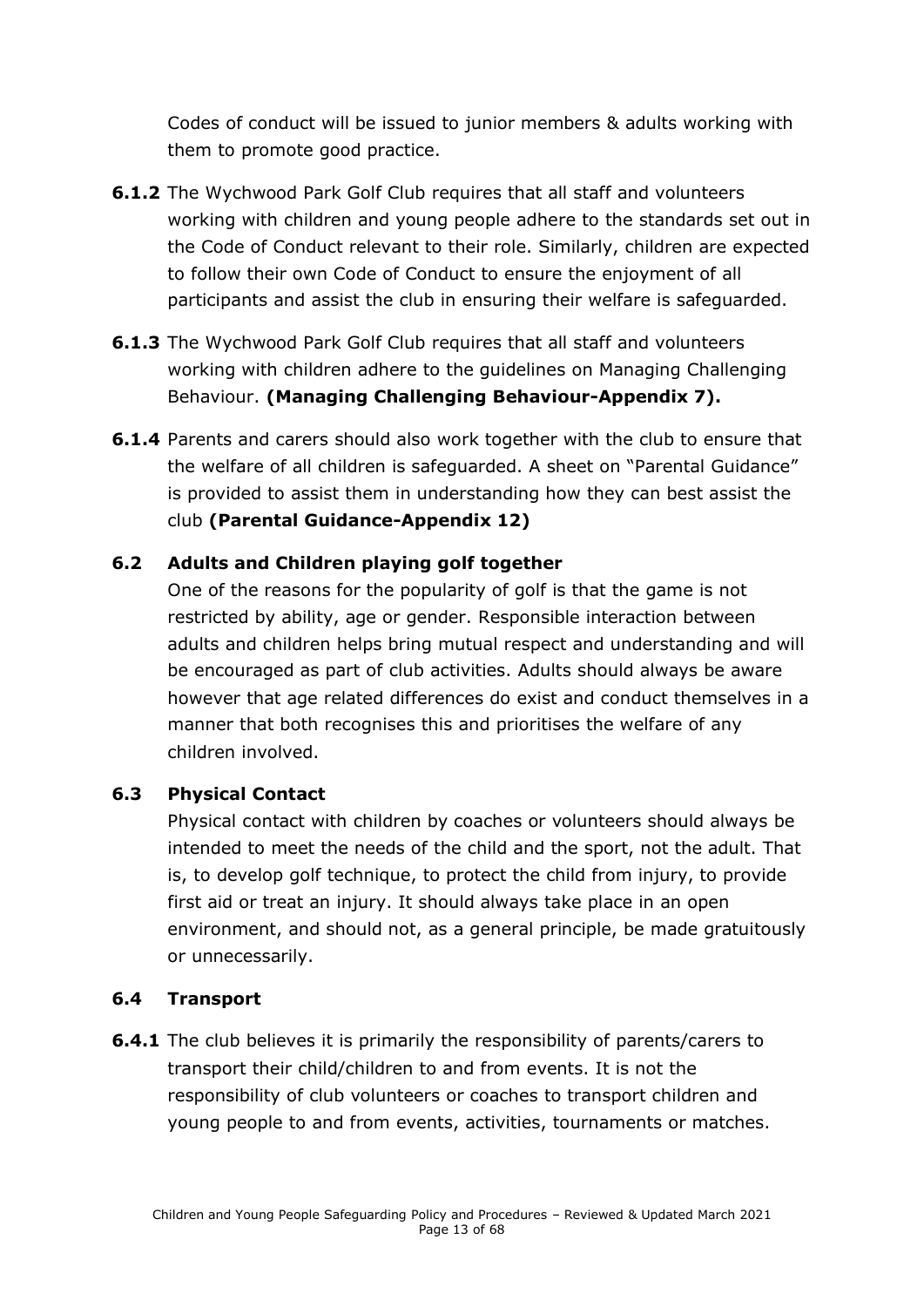- **6.4.2** The club may make arrangements for transport in exceptional circumstances, such as team events. Where this is the case, the written permission of the parents of the relevant children will be sought. The drivers used will be checked for their suitability to transport and supervise children (see Section 1 Recruitment and Training) and their insurance arrangements verified.
- **6.4.3** Children and young people are often involved in competition. When taking young people away from their home club, consideration and planning needs to be paramount to ensure the duty of care for the young people within the team is fulfilled.

#### **6.5 Photography/ Videoing**

- **6.5.1** Permission will be sought from parents prior to the publication or use of any video or photographic images of their child, for instance in newspapers, websites or for coaching purposes. The personal details of the child will not be used in any promotional material. **(Photography Consent-Appendix 11)**
- **6.5.2** Any press/official photographers attending events will be required to seek permission from the club before taking photographs and also permission of parents to use the images. **(Photography Policy – Appendix 20)**

#### **6.6 Social Media**

Social media provides unique opportunities for the club to engage and develop relationships with people in a creative and dynamic forum where users are active participants. It is important that all staff, volunteers, coaches, officials/referees, board members, or anyone working on behalf of the club are aware of the club Social Media policy **(Social Media Guidance–Appendix 14)**

#### **6.7 Anti-Bullying Procedures**

- **6.7.1** We believe that every effort must be made to eradicate bullying in all its forms. Bullying can be difficult to define and can take many forms which can be categorised as;
	- Physical hitting, kicking, theft
	- Verbal homophobic or racist remarks, threats, name calling
	- Emotional isolating an individual from activities or a group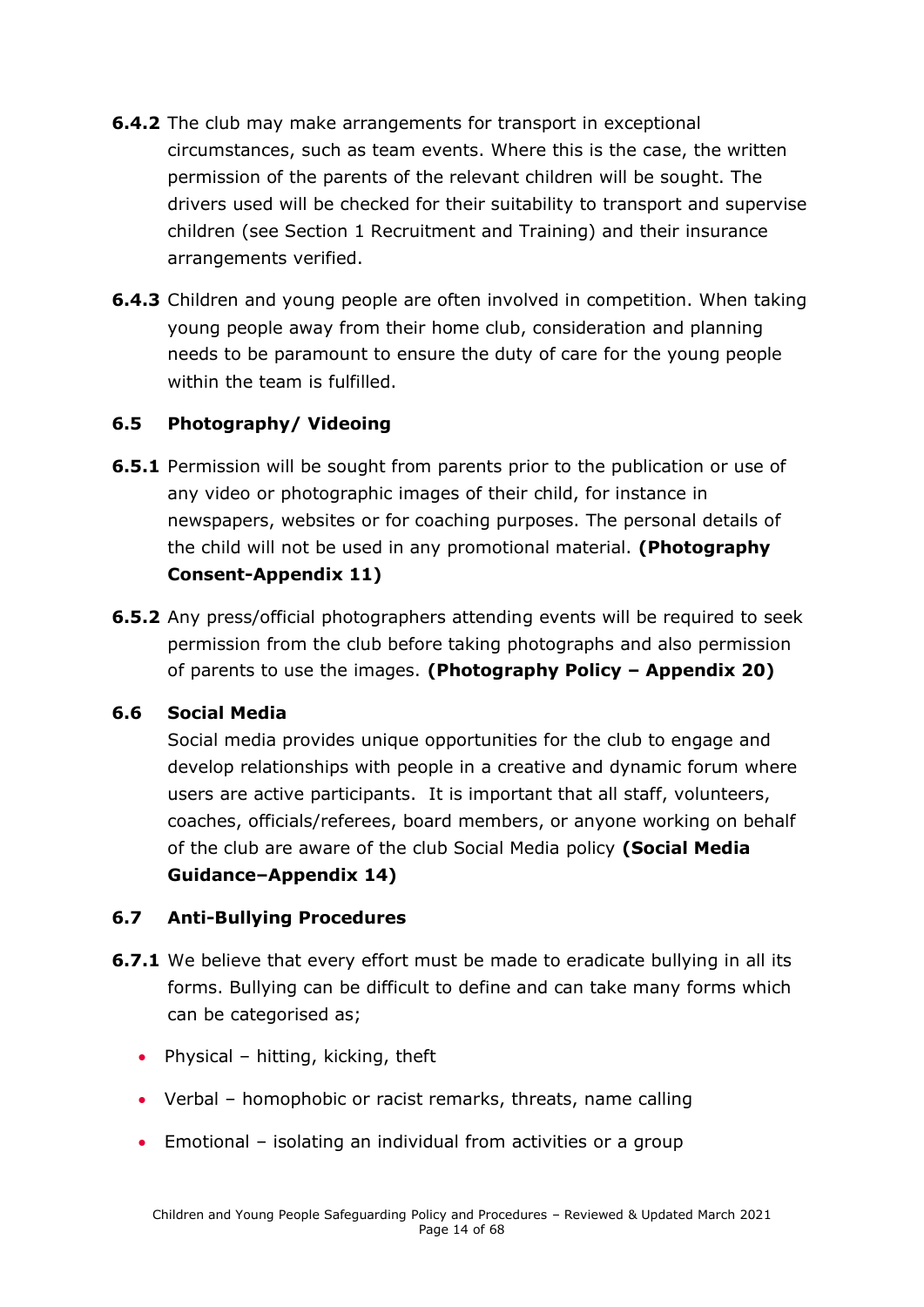All forms of bullying include;

- Deliberate hostility & aggression towards an individual(s)
- A victim who is weaker and less powerful than the bully or bullies
- An outcome which is always painful & distressing for the victim

Bullying behaviour may also include;

- Other forms of violence
- Sarcasm, spreading rumours, persistent teasing
- Tormenting, ridiculing, humiliation
- Racial taunts, graffiti, gestures
- Unwanted physical contact or abusive or offensive comments of a sexual nature.

The Club and its Staff, Volunteers & Coaches will not tolerate bullying in any of its forms during club matches, competitions, coaching or at any other time while at the club. **(Anti-Bullying Policy -Appendix 21)**

#### **6.7.2** We will:

- Provide a point of contact where those being bullied can report their concerns in confidence – The Club Welfare Officer.
- Take the problem seriously.
- Investigate any and all incidents and accusations of bullying.
- Talk to bullies and their victims separately along with their parents/carers.
- Impose sanctions where appropriate
- Keep a written record of all incidents referred to England Golf and the action taken.
- Have discussions about bullying and why it matters.

#### **6.8 Confidentiality**

**6.8.1** Details of all juniors will be kept on file in the office and will not be shared with a third party without parent/carer consent.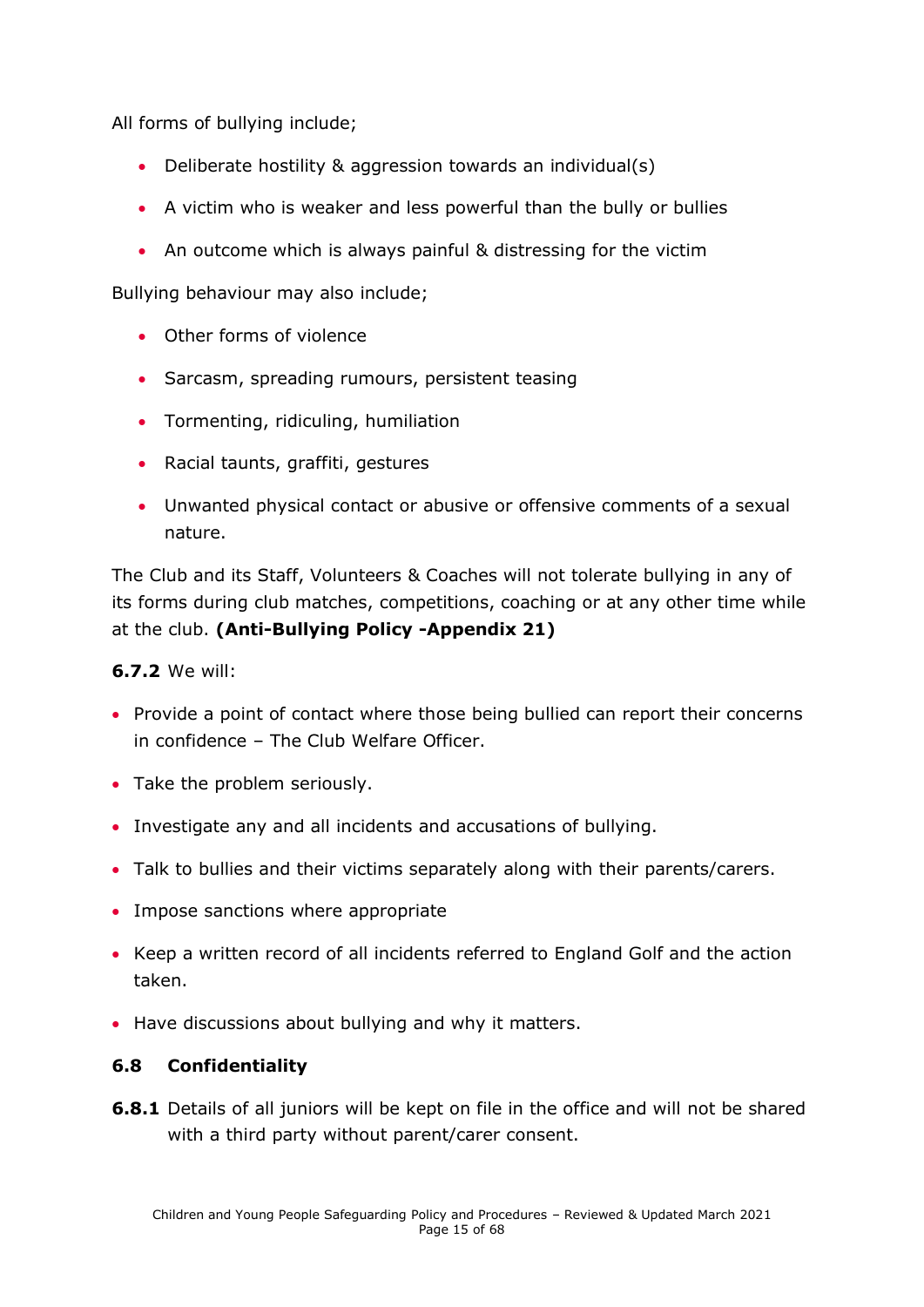**6.8.2** All concerns/allegations will be dealt with confidentially by the club and information will only be shared on a need to know basis, either internally or externally depending on the nature/seriousness of the concern/allegation.

#### **6.9 Changing rooms**

The changing rooms are used by all members & visitors. Juniors will only be supervised if needed at club organised events. Parents will be made aware that adults use the changing rooms throughout the day for changing & showering. Where a parent/carer does not consent to their child accessing the changing rooms, it is their responsibility to either supervise the child while in the changing rooms or ensure that they do not use them.

### <span id="page-15-0"></span>7. Useful Contacts

| Name                                  | Number                              |
|---------------------------------------|-------------------------------------|
| Club Welfare Officer - Mark Stevenson | Mob: 07824 993517                   |
|                                       | Email: mark.stevenson02@hotmail.com |
| <b>England Golf Lead Safeguarding</b> | 01526 351824                        |
| Officer                               | safeguarding@englandgolf.org        |
| Club Secretary - Rob Barrett          | Mob: 07825 392426                   |
|                                       | Email: rob.barrett5@icloud.com      |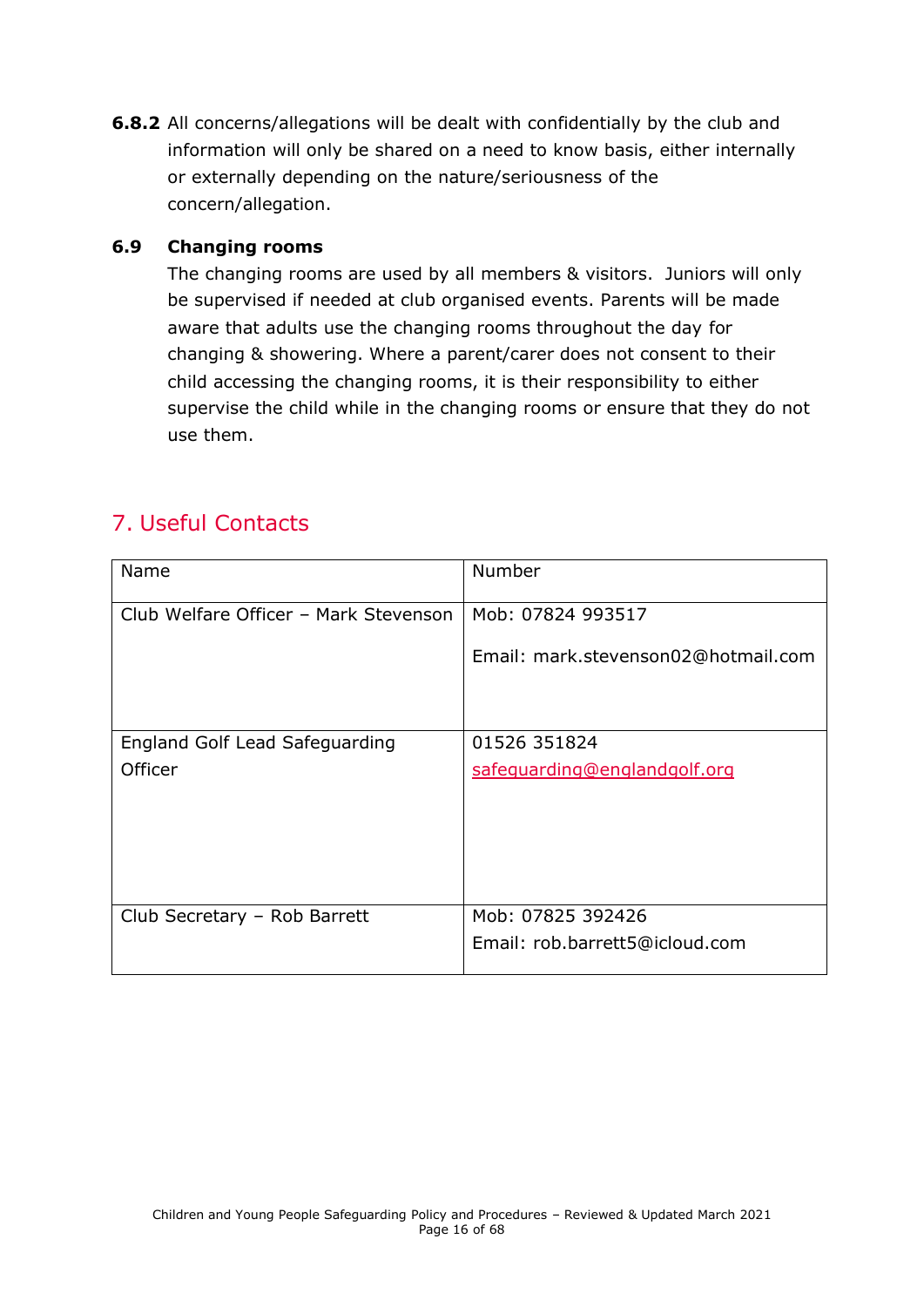| <b>Local Contacts</b>          |                          |                                               |
|--------------------------------|--------------------------|-----------------------------------------------|
| Local Children's Social Care   | 0300 123 5012 (option 3) | <b>OUT OF HOURS</b>                           |
| (including out of office hours |                          | 0300 123 5022                                 |
| contact)                       |                          | After 5pm or at the                           |
| NB. In an emergency, the       |                          | weekends please contact                       |
| Samaritans will hold the Duty  |                          | The Emergency Social<br><b>Work Duty Team</b> |
| Officer's contact number       |                          |                                               |
| Local Authority Designated     |                          | 01606 288931                                  |
| Officer (LADO)                 |                          |                                               |
|                                |                          |                                               |
| <b>Samaritans</b>              |                          | 08457 90 90 90                                |
| <b>NSPCC Freephone</b>         |                          | 0808 800 5000                                 |
| 24 hour Helpline               |                          |                                               |
|                                |                          |                                               |
| <b>NSPCC Whistleblowing</b>    |                          | 0808 028 0285                                 |
| Helpline for Professionals     |                          |                                               |
|                                |                          |                                               |

| <b>National Contacts</b>  |                        |                    |
|---------------------------|------------------------|--------------------|
| The NSPCC                 | <b>National Centre</b> | Tel: 0808 800 5000 |
|                           | 42 Curtain Road        | help@nspcc.org.uk  |
|                           | London                 |                    |
|                           | EC2A 3NH               |                    |
|                           |                        |                    |
| Childline UK              | Freepost 1111          | Tel: 0800 1111     |
|                           | London N1 OBR          |                    |
| NI Childline              | 74 Duke Street         | Tel: 028 90 327773 |
|                           | Londonderry            |                    |
|                           |                        |                    |
| NSPCC Child Protection in | 3 Gilmour Close        | Tel: 0116 234 7278 |
| Sport Unit                | Beaumont Leys          | cpsu@nspcc.org.uk  |
|                           | Leicester              |                    |
|                           | LE4 1EZ                |                    |
|                           |                        |                    |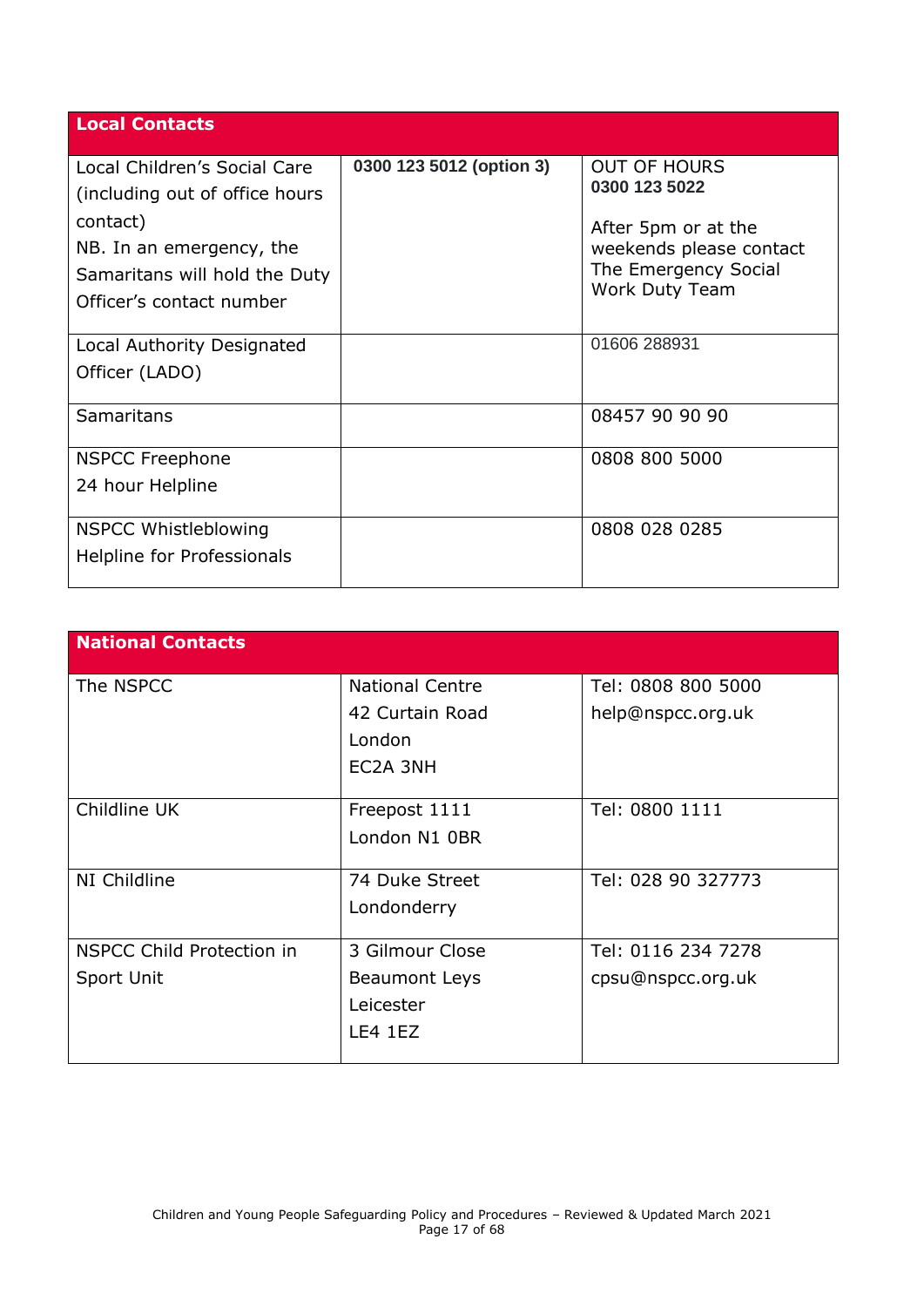<span id="page-17-0"></span>Volunteer / Staff Job Application Form – Wychwood Park Golf Club

| <b>Position Applied for:</b>                                                                                          |
|-----------------------------------------------------------------------------------------------------------------------|
| <b>Personal Details</b>                                                                                               |
| Title: Mr/Mrs/Miss/Dr/Other (please specify) ___________________________________                                      |
|                                                                                                                       |
|                                                                                                                       |
|                                                                                                                       |
|                                                                                                                       |
|                                                                                                                       |
|                                                                                                                       |
| <u> 1989 - Johann Stoff, deutscher Stoff, der Stoff, der Stoff, der Stoff, der Stoff, der Stoff, der Stoff, der S</u> |
|                                                                                                                       |
|                                                                                                                       |
|                                                                                                                       |
|                                                                                                                       |
|                                                                                                                       |
|                                                                                                                       |
| Role:                                                                                                                 |
|                                                                                                                       |
| Relevant Experience including any previous experience of working with<br>children and young people:                   |
|                                                                                                                       |
|                                                                                                                       |
|                                                                                                                       |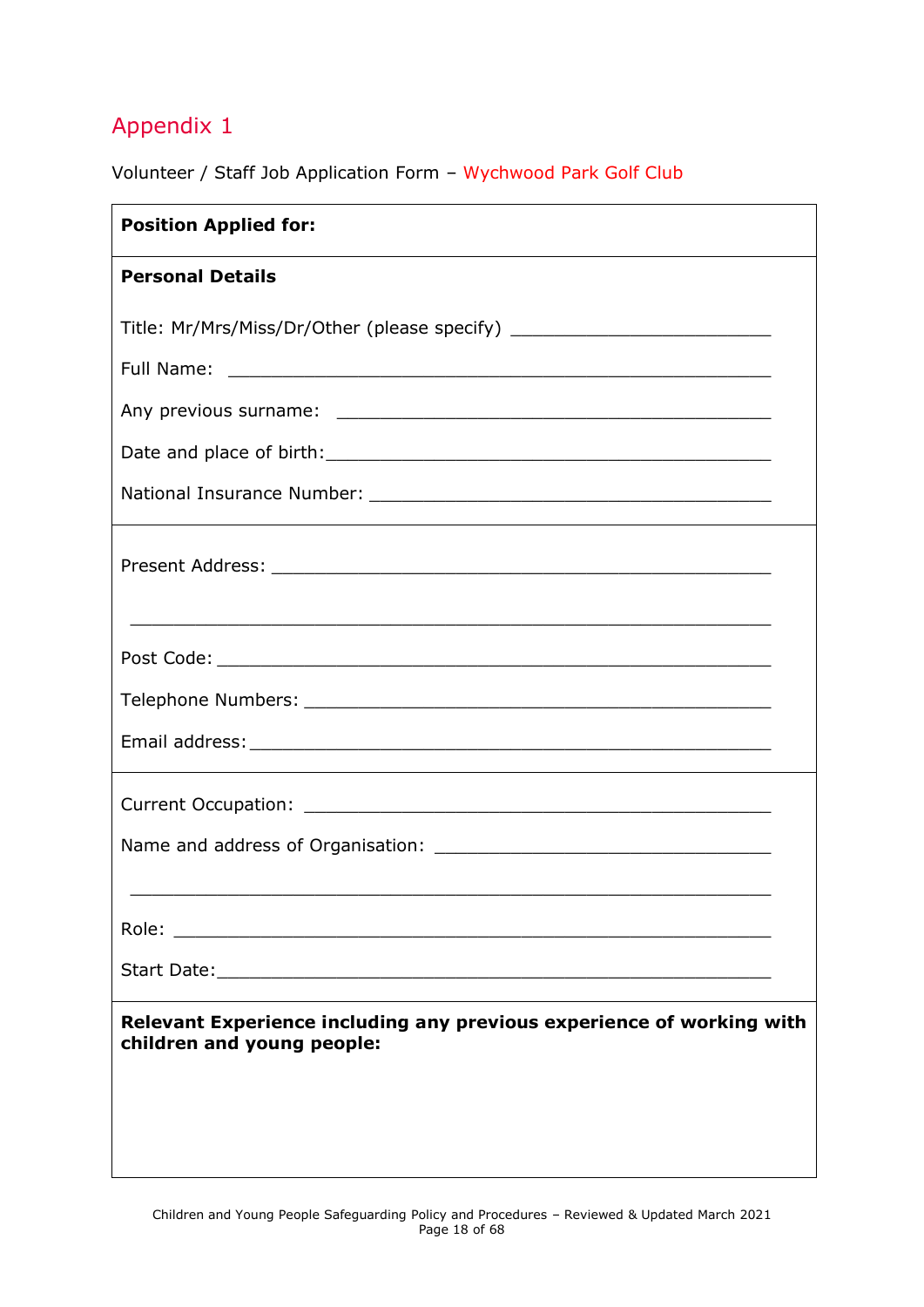#### **Reasons for applying:**

#### **References:**

Please provide the names and addresses of two people who know you well (one personal, one professional – current or previous employer, who are not related to you) whom we can contact to obtain a reference:

| Name:                    | Name:                    |
|--------------------------|--------------------------|
| <b>Address:</b>          | <b>Address:</b>          |
|                          |                          |
|                          |                          |
| <b>Telephone Number:</b> | <b>Telephone Number:</b> |

#### **Data Protection Notification:**

Information you have provided in completing this form will be used to process your application. Wychwood Park Golf Club will keep the information you have supplied confidential and will not divulge it to third parties, except where required by law, or where we have retained the services of a third party representative to act on yout/our behalf.

#### **Authorisation:**

I have read the Data Protection notification and understand and agree to the use of my personal data in accordance with the Data Protection Act 2018, GDPR and all relevant data protection legislation.

| Signed:             | Date:                                                                                                                                                    |  |
|---------------------|----------------------------------------------------------------------------------------------------------------------------------------------------------|--|
| <b>Declaration:</b> | I confirm that the information I have provided is correct and that any false or<br>misleading information may lead to the termination of my appointment. |  |
| Signed:             | <b>Date:</b>                                                                                                                                             |  |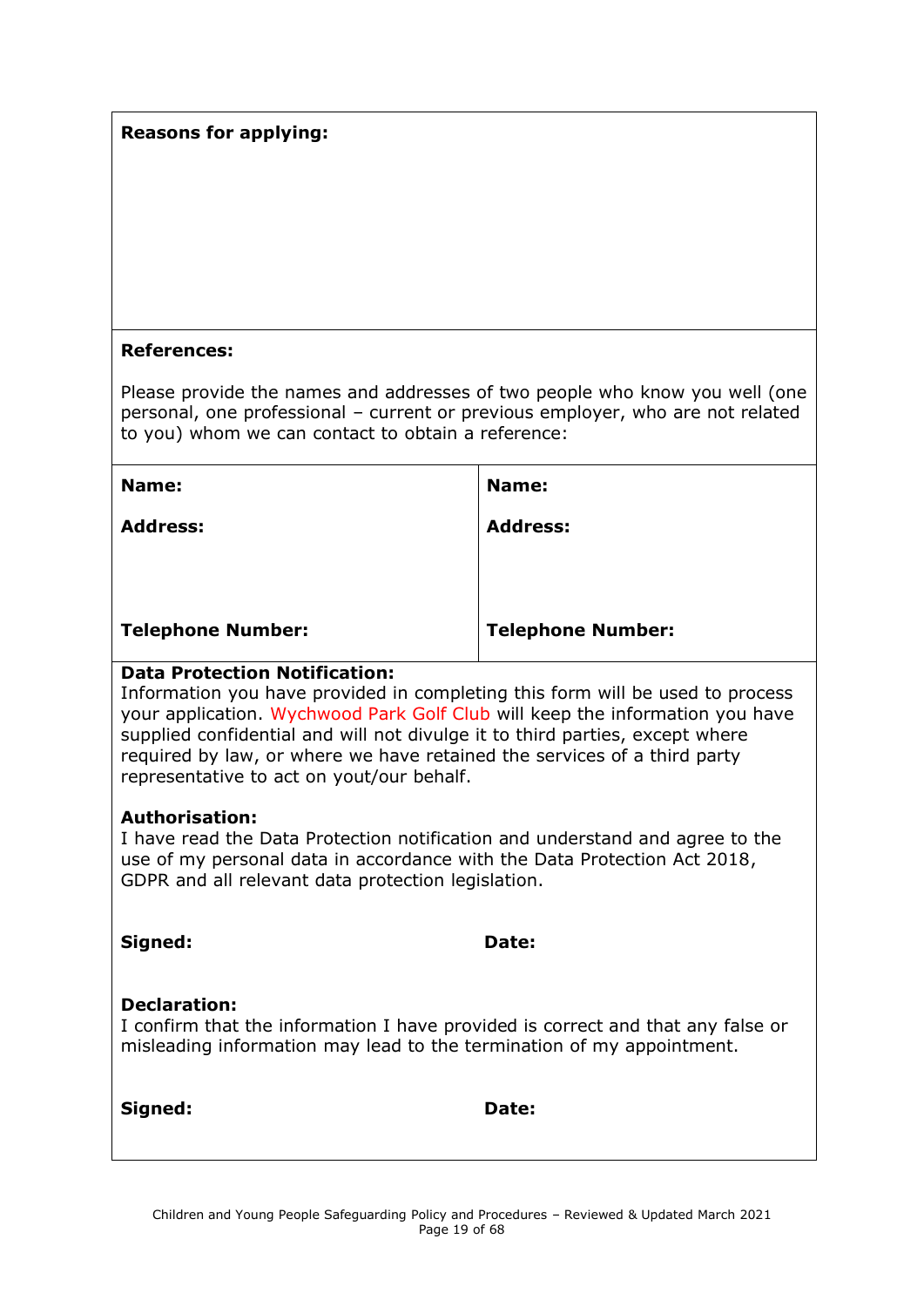#### <span id="page-19-0"></span>**Self-Disclosure Form – Wychwood Park Golf Club**

To be completed at the same time as the application form:

Private and Confidential

For roles involving contact with children (under 18 year olds).

All information will be treated as confidential and managed in accordance with relevant data protection legislation and guidance. You have a right of access to information held on you under the Data Protection Act 2018.

#### **Part One**

| For completion by the organisation: |             |            |               |  |
|-------------------------------------|-------------|------------|---------------|--|
| Name:                               |             |            |               |  |
|                                     |             |            |               |  |
|                                     |             |            |               |  |
| <b>Address and</b>                  |             |            |               |  |
| <b>Postcode:</b>                    |             |            |               |  |
|                                     |             |            |               |  |
|                                     |             |            |               |  |
|                                     |             |            |               |  |
|                                     |             |            |               |  |
| <b>Telephone/Mobile No:</b>         |             |            |               |  |
|                                     |             |            |               |  |
|                                     |             |            |               |  |
| <b>Date of Birth:</b>               |             |            |               |  |
|                                     |             |            |               |  |
|                                     |             |            |               |  |
| Gender:                             | <b>Male</b> | $\sqrt{ }$ | <b>Female</b> |  |
|                                     |             |            |               |  |
|                                     |             |            |               |  |
| Identification (tick box below):    |             |            |               |  |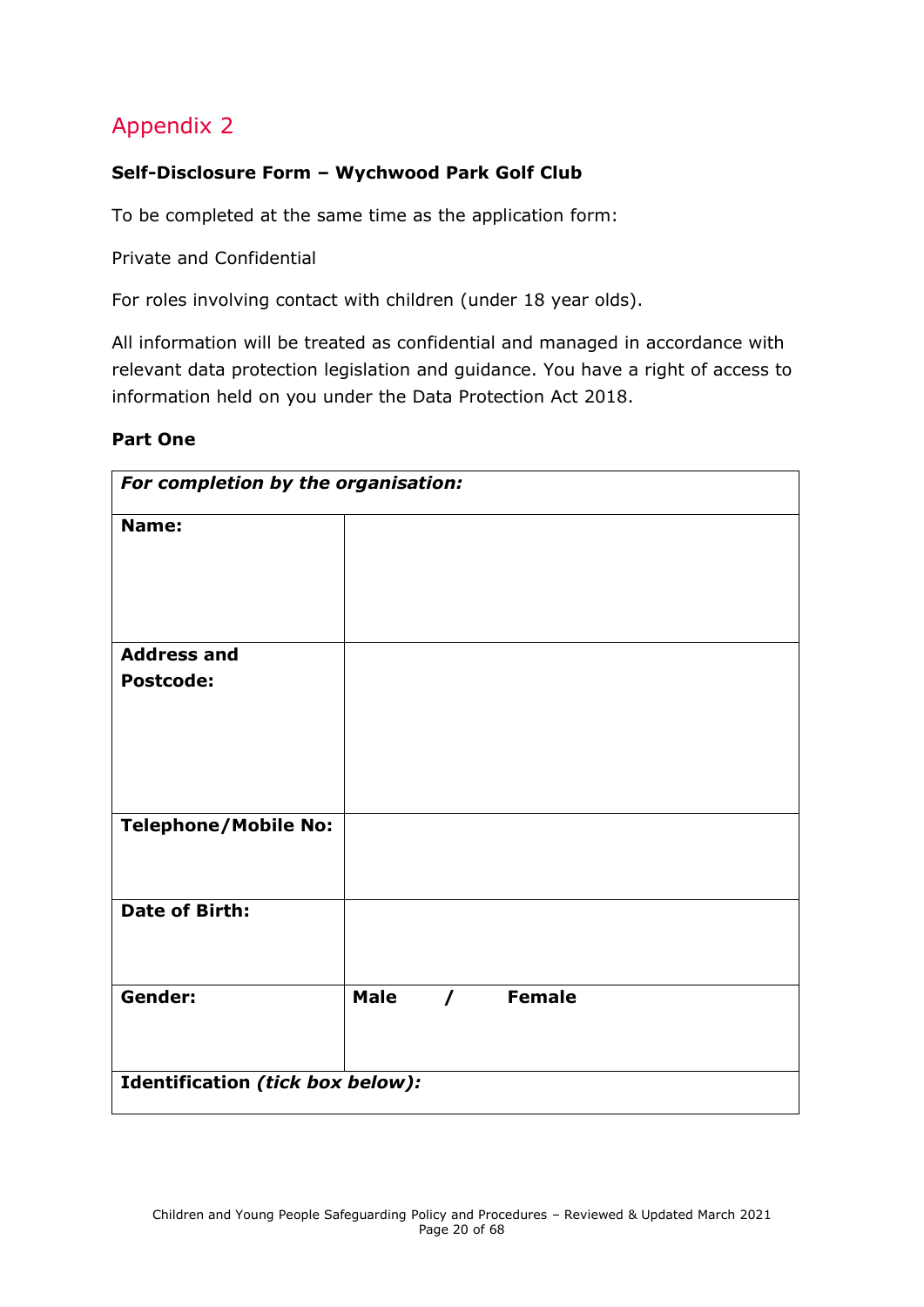|                                        | I confirm that I have seen identification documents relating to |  |
|----------------------------------------|-----------------------------------------------------------------|--|
|                                        | this person, and I confirm to the best of my ability that these |  |
| are accurate.                          |                                                                 |  |
|                                        |                                                                 |  |
|                                        |                                                                 |  |
|                                        |                                                                 |  |
| <b>Either</b>                          |                                                                 |  |
| <b>UK Passport Number and Issuing</b>  |                                                                 |  |
| <b>Office</b>                          |                                                                 |  |
|                                        |                                                                 |  |
|                                        |                                                                 |  |
| <b>UK Driving Licence Number (with</b> |                                                                 |  |
| picture)                               |                                                                 |  |
|                                        |                                                                 |  |
| <b>Plus</b>                            |                                                                 |  |
|                                        |                                                                 |  |
| <b>National Insurance Card or</b>      |                                                                 |  |
| current Work Permit Number             |                                                                 |  |
| <b>Signature of authorised</b>         |                                                                 |  |
| <b>Employing Officer:</b>              |                                                                 |  |
|                                        |                                                                 |  |
|                                        |                                                                 |  |
|                                        |                                                                 |  |
| <b>Print name:</b>                     |                                                                 |  |
|                                        |                                                                 |  |
|                                        |                                                                 |  |
|                                        |                                                                 |  |
|                                        |                                                                 |  |
| Date:                                  |                                                                 |  |
|                                        |                                                                 |  |
|                                        |                                                                 |  |
|                                        |                                                                 |  |

#### **Part Two**

**NOTE:** If the role you have applied for involves frequent or regular contact with or responsibility for children you will also be required to provide a valid DBS (Disclosure and Barring Service) certificate which will provide details of criminal convictions; this may also include a Barring List check depending on the nature of the role (see organisational guidance about eligibility for DBS checks).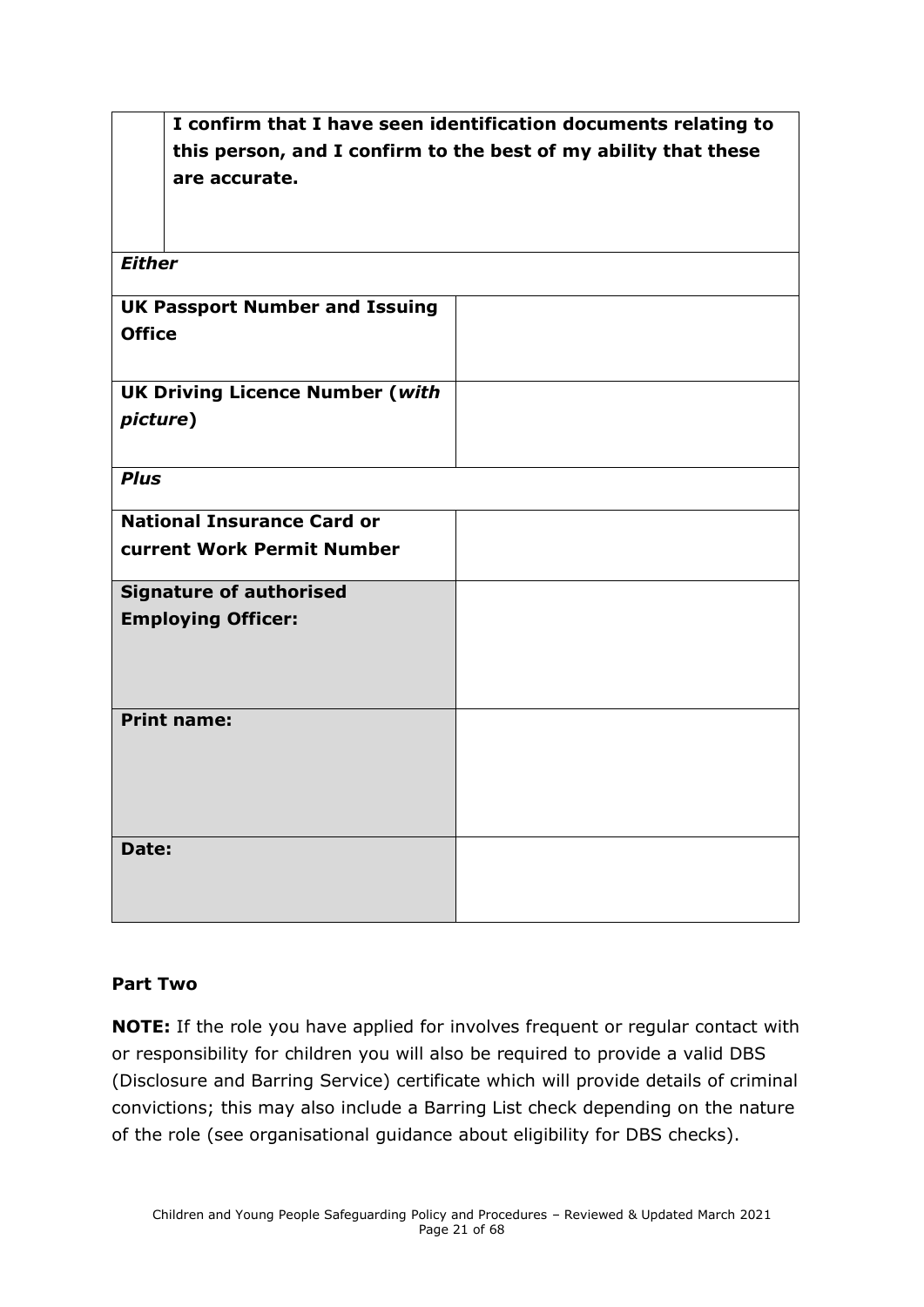| For completion by the individual (named in Part one):                                                                                                                                                                                                                                           |                                                                                      |  |
|-------------------------------------------------------------------------------------------------------------------------------------------------------------------------------------------------------------------------------------------------------------------------------------------------|--------------------------------------------------------------------------------------|--|
| Have you ever been known to any Children's Services<br>department as being a risk or potential risk to children?                                                                                                                                                                                | <b>YES</b><br><b>NO</b><br>(if Yes, please provide<br>further information<br>below): |  |
| Have you been the subject of any disciplinary investigation<br>and/or sanction by any organisation due to concerns about<br>your behaviour towards children?                                                                                                                                    | <b>YES</b><br><b>NO</b><br>(if Yes, please provide<br>further information)           |  |
| Confirmation of Declaration (tick box below)                                                                                                                                                                                                                                                    |                                                                                      |  |
| I agree that the information provided here may be processed in connection with<br>recruitment purposes and I understand that an offer of employment may be<br>withdrawn or dismissal may result if information is not disclosed by me and<br>subsequently come to the organisation's attention. |                                                                                      |  |
| In accordance with the organisation's procedures if required I agree to provide a<br>valid DBS certificate and consent to the organisation clarifying any information<br>provided on the disclosure with the agencies providing it.                                                             |                                                                                      |  |
| I agree to inform the organisation within 24 hours if I am subsequently<br>investigated by any agency or organisation in relation to concerns about my<br>behaviour towards children or young people.                                                                                           |                                                                                      |  |
| I understand that the information contained on this form, the results of the DBS<br>check and information supplied by third parties may be supplied by the                                                                                                                                      |                                                                                      |  |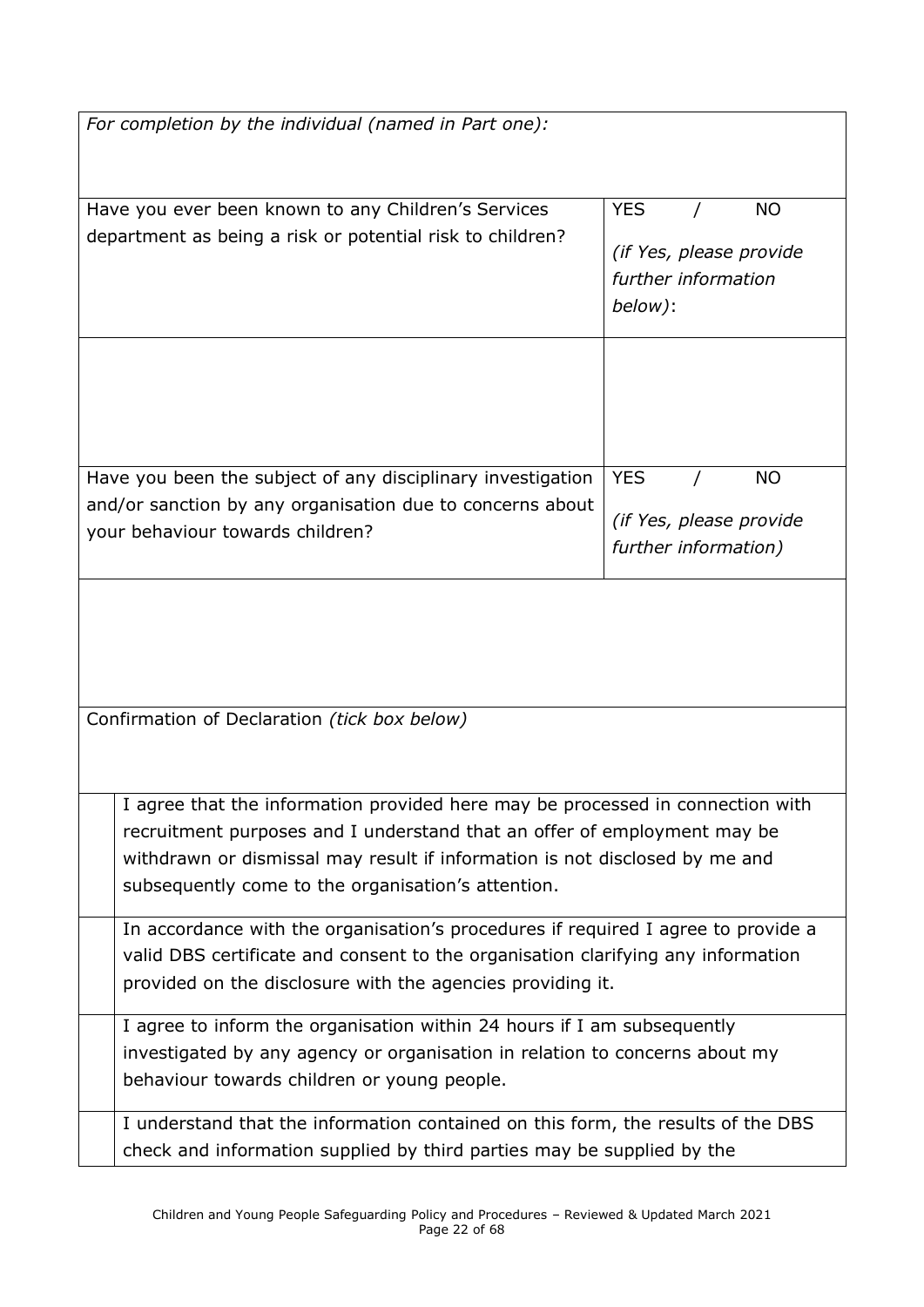|       | organisation to other persons or organisations in circumstances where this is<br>considered necessary to safeguard other children. |  |  |
|-------|------------------------------------------------------------------------------------------------------------------------------------|--|--|
|       | Signature:                                                                                                                         |  |  |
|       | Print name:                                                                                                                        |  |  |
| Date: |                                                                                                                                    |  |  |

|--|--|

**I have seen and checked the above responses, if any of the boxes above are ticked YES, I have referred this form to England Golf Governance Department for a risk assessment and advice.**

**Signed: date:**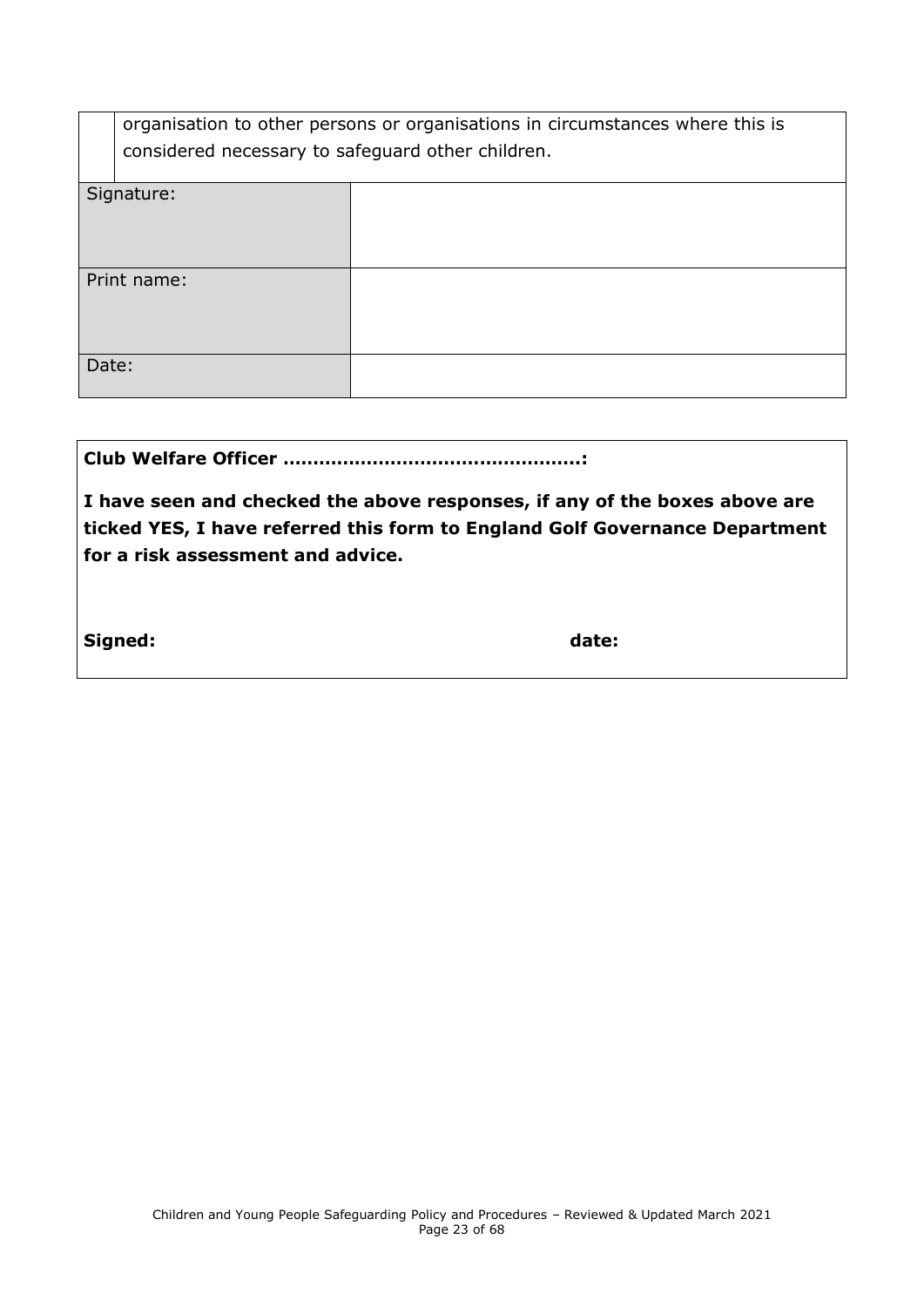<span id="page-23-0"></span>Reference form - Wychwood Park Golf Club

Reference form

#### (Name)

has expressed an interest in becoming a club member of staff, volunteer / coach\* (\*delete as appropriate) and has given your name as a referee.

As this post involves substantial access to children and as an organisation committed to safeguarding children, it is important that if you have any reason to be concerned about this applicant that you do not complete the following form, but please contact me on:

Telephone:

Name:

Organisation:

Any information disclosed in this reference will be treated in confidence and in accordance with relevant legislation and guidance, and will only be shared with the person conducting the assessment of a candidate's suitability for a post, if he or she is offered the position in question.

- How long have you known the person?
- In what capacity?
- What attributes does this person have which would make him/her suited to a role working with children?
- How would you describe his/her personality?

Signed:

Date: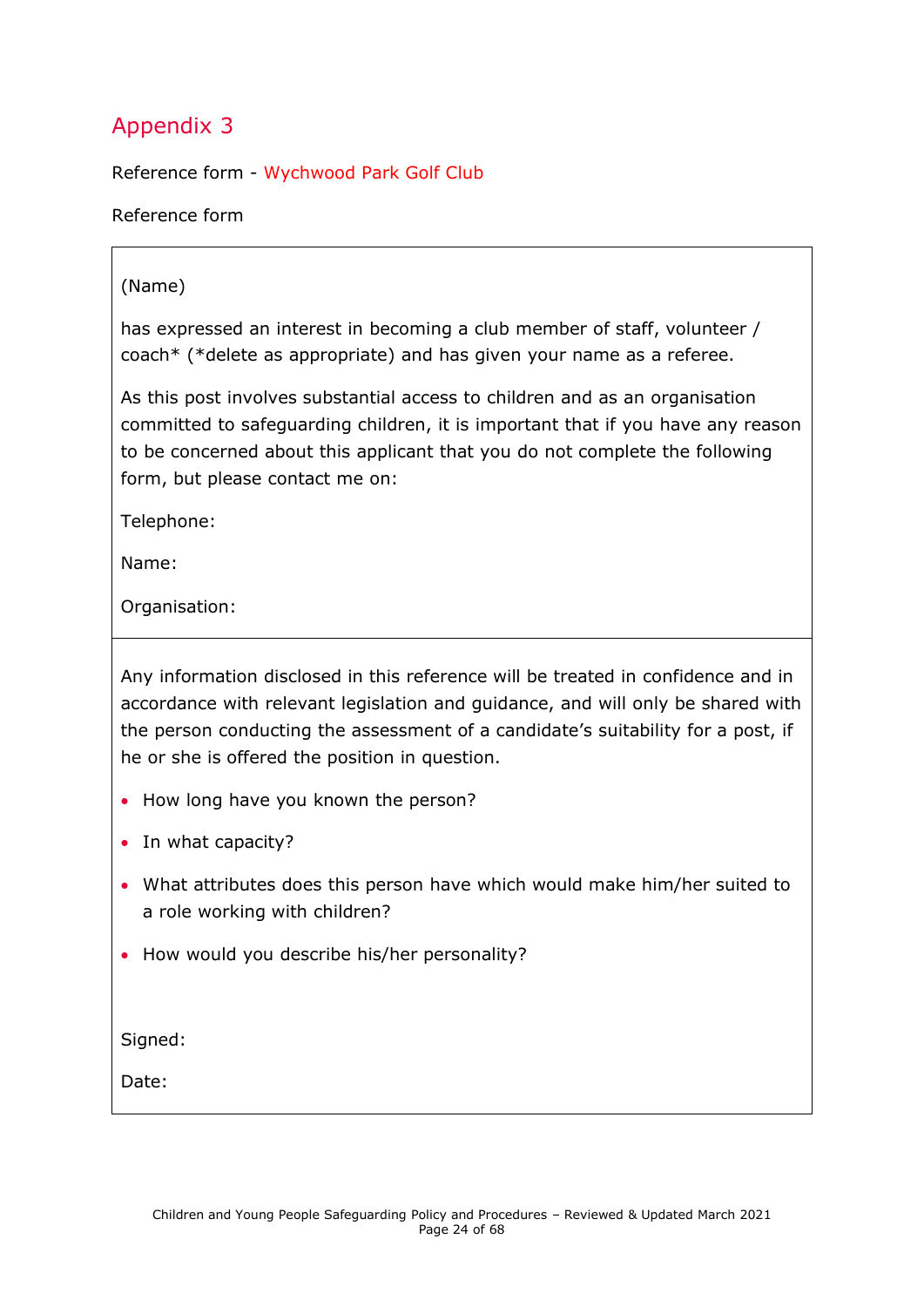#### <span id="page-24-0"></span>**Wychwood Park Golf Club**

#### **Code of Conduct for staff, coaches & volunteers**

- Respect the rights, dignity and worth of every person within the context of golf
- Treat everyone equally and do not discriminate on the grounds of age, gender, race, religion or belief, sexual orientation or disability
- If you see any form of discrimination, do not condone it or allow it to go unchallenged
- Place the well-being and safety of the young person above the development of performance
- Develop an appropriate working relationship with young people, based on mutual trust and respect
- Ensure that physical contact is appropriate and necessary and is carried out within recommended guidelines with the young person's full consent and approval
- Always work in an open environment (e.g. avoid private or unobserved situations and encourage an open environment)
- Do not engage in any form of sexually related contact with a young player. This is strictly forbidden as is sexual innuendo, flirting or inappropriate gestures and terms
- You should not have regular contact outside your club role with the juniors and should not engage in regular communication through text, email or social network sites
- Know and understand the Wychwood Park Golf Club Child Safeguarding Policies and Procedures
- Respect young people's opinions when making decisions about their participation in golf
- Inform players and parents of the requirements of golf
- Be aware of and report any conflict of interest as soon as it becomes apparent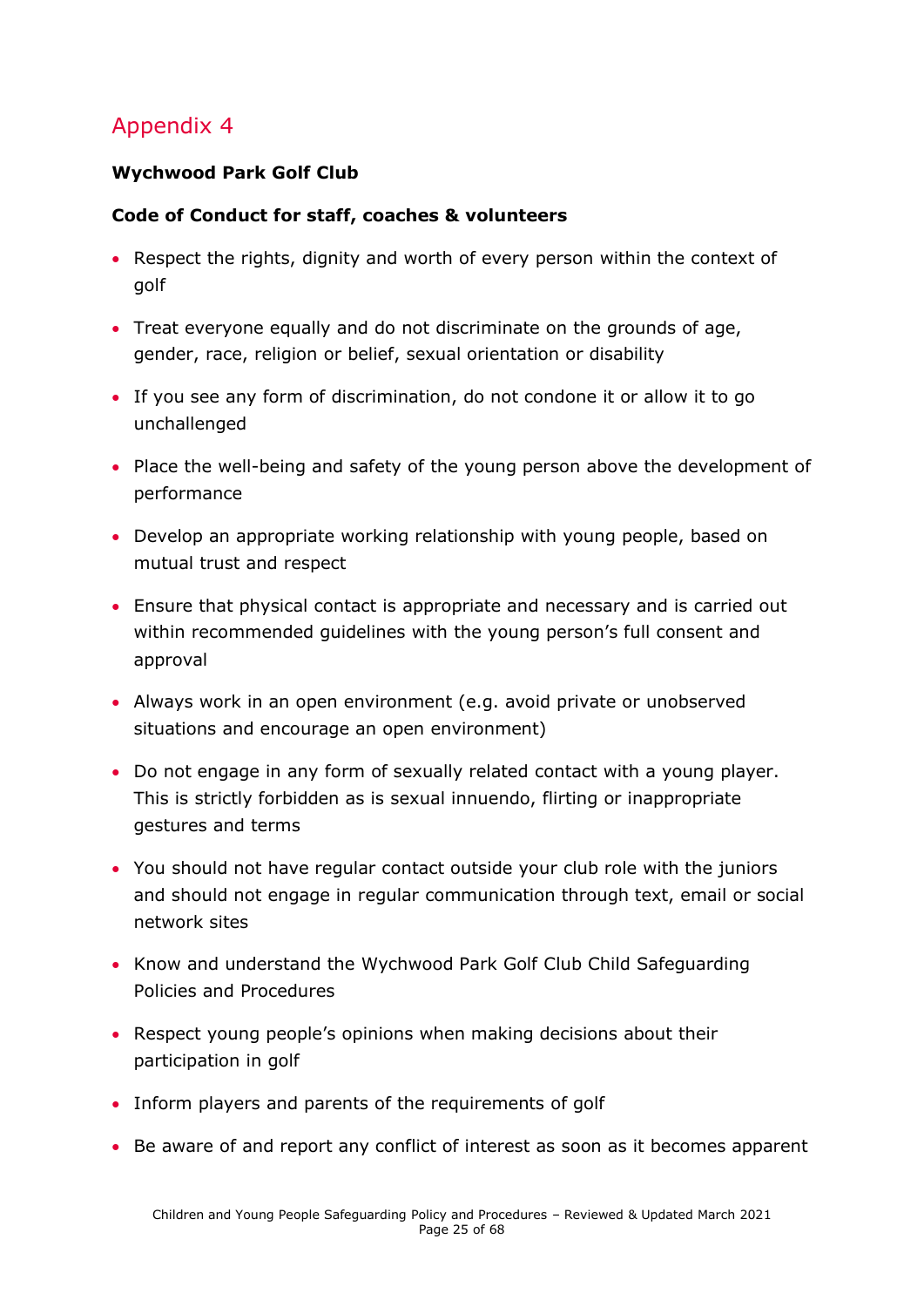- Display high standards of language, manner, punctuality, preparation and presentation
- Do not smoke, drink or use recreational drugs while actively working with young people in the club. This reflects a negative image and could compromise the safety of the young people
- Do not give young people alcohol when they are under the care of the club
- Hold relevant qualifications and insurance cover. All Staff, Volunteers & Coaches who work regularly with children must have current DBS clearance, approved by England Golf Governance Department
- Ensure the activities are appropriate for the age, maturity, experience and ability of the individual
- Promote the positive aspects of golf e.g. fair play
- Display high standards of behaviour and appearance
- Follow Club Procedures & good practice guidelines
- Ensure that you attend appropriate training to keep up to date with your role and the welfare of young people
- Report any concerns you may have in relation to a child or the behaviour of an adult, following reporting procedures laid down by the Wychwood Park Golf Club

| Signed:            | Date: |
|--------------------|-------|
| <b>PRINT NAME:</b> |       |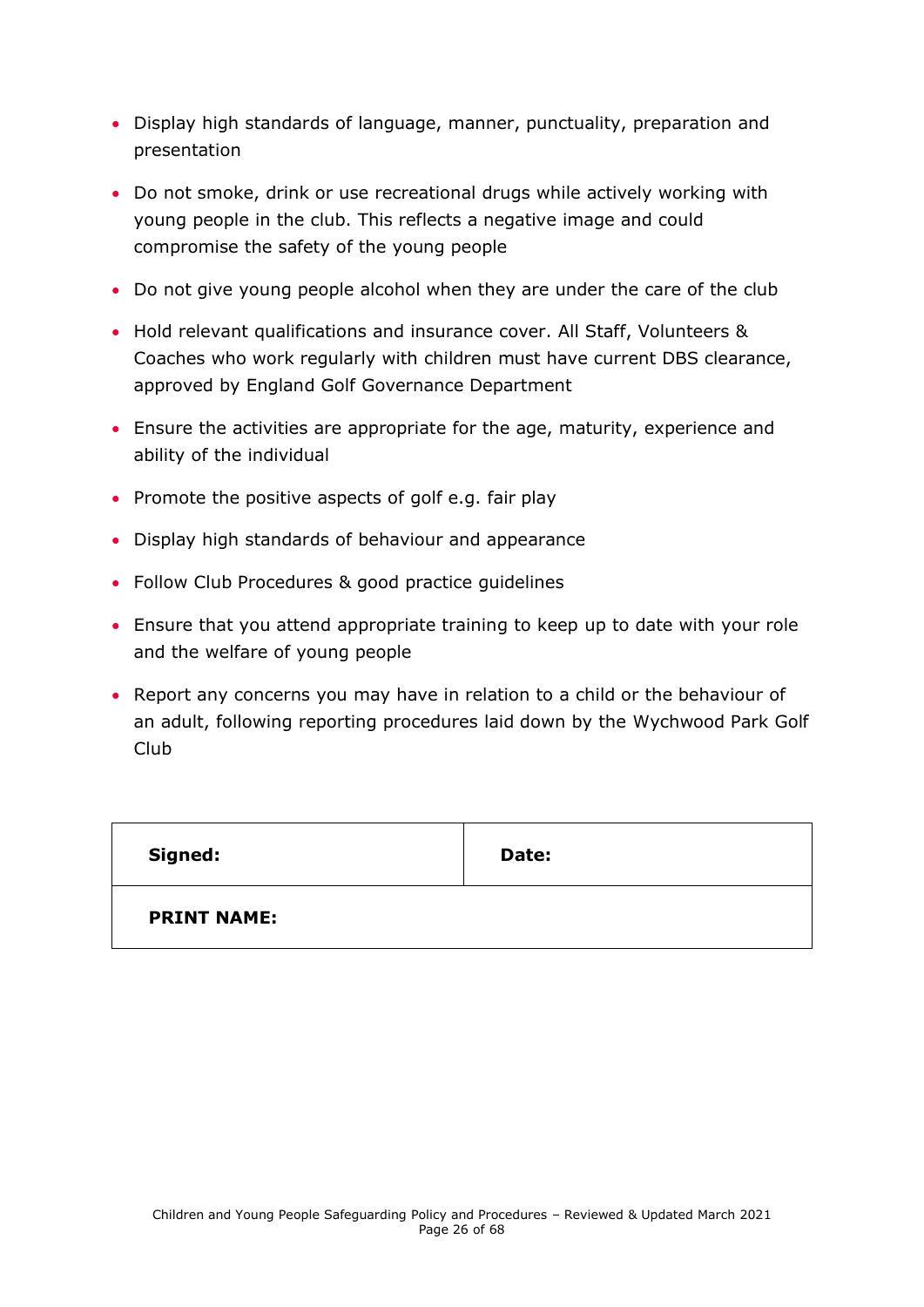<span id="page-26-0"></span>

#### **Wychwood Park Golf Club**

#### **Code of Conduct for Young Golfers**

As a young golfer taking part in a Wychwood Park Golf Club activity, you should:

- Help create and maintain an environment free of fear and harassment
- Demonstrate fair play and apply golf's standards both on and off the course
- Understand that you have the right to be treated as an individual
- Respect the advice that you receive
- Treat others as you would wish to be treated yourself
- Respect other people and their differences
- Look out for yourself and for the welfare of others
- Speak out (to your parents or a club representative) if you consider that you or others have been poorly treated
- Be organised and on time
- Tell someone in authority if you are leaving the venue
- Accept that these guidelines are in place for the well-being of all concerned
- Treat organisers and coaches with respect
- Observe instructions or restrictions requested by the adults looking after you

You should not take part in any irresponsible, abusive, inappropriate or illegal behaviour which includes:

• Smoking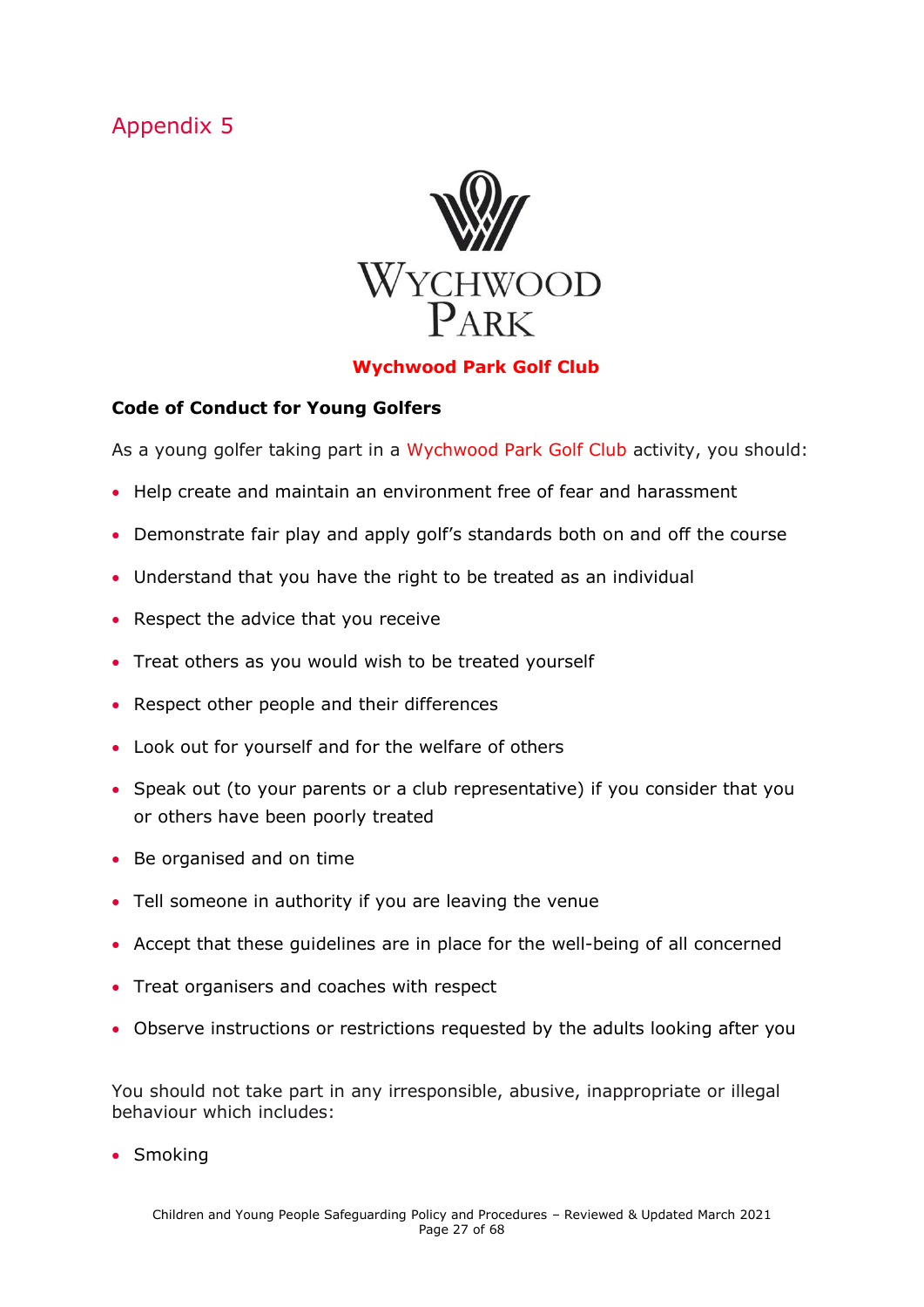- Using foul language
- Publicly using critical or disrespectful descriptions of others either in person or through text, email or social network sites
- Consuming alcohol, illegal performance-enhancing drugs or stimulants

| Child Signature | Print Name |  |
|-----------------|------------|--|
|                 |            |  |

Parent/Carer Signature \_\_\_\_\_\_\_\_\_\_\_\_\_\_\_\_\_\_\_\_\_\_\_ Print Name \_\_\_\_\_\_\_\_\_\_\_\_\_\_\_\_\_\_\_\_\_\_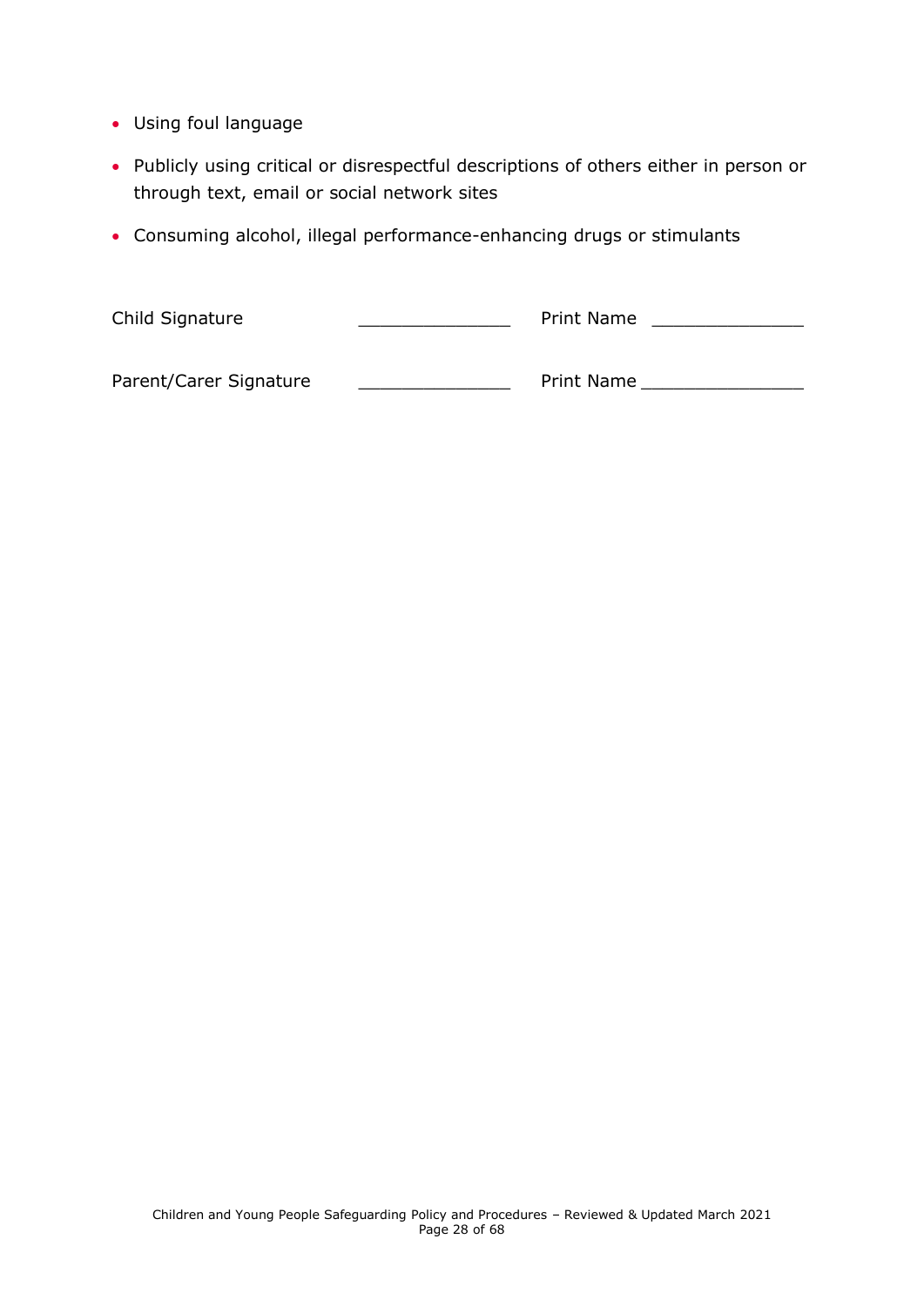<span id="page-28-0"></span>

Wychwood Park Golf Club

Code of Conduct for Parents/Carers of Young Golfers

As parents you are expected to:

- Positively reinforce your child and show an interest in their chosen activity
- Do not place your child under pressure or push them in to activities they do not want to do
- Be realistic and supportive
- Promote your child's participation in playing sport for fun
- Complete and return the Player Profile Form and Consents pertaining to your child's participation in activities at Wychwood Park Golf Club
- Report and update Wychwood Park Golf Club with any changes relevant to your child's health and wellbeing
- Deliver and collect your child punctually before and after coaching sessions/competitions
- Ensure your child has clothing and kit appropriate to the weather conditions
- Ensure you child has appropriate equipment, plus adequate food and drink
- Ensure that you child understands the rules of Golf
- Teach your child that they can only do their best
- Ensure that your child understands their Code of Conduct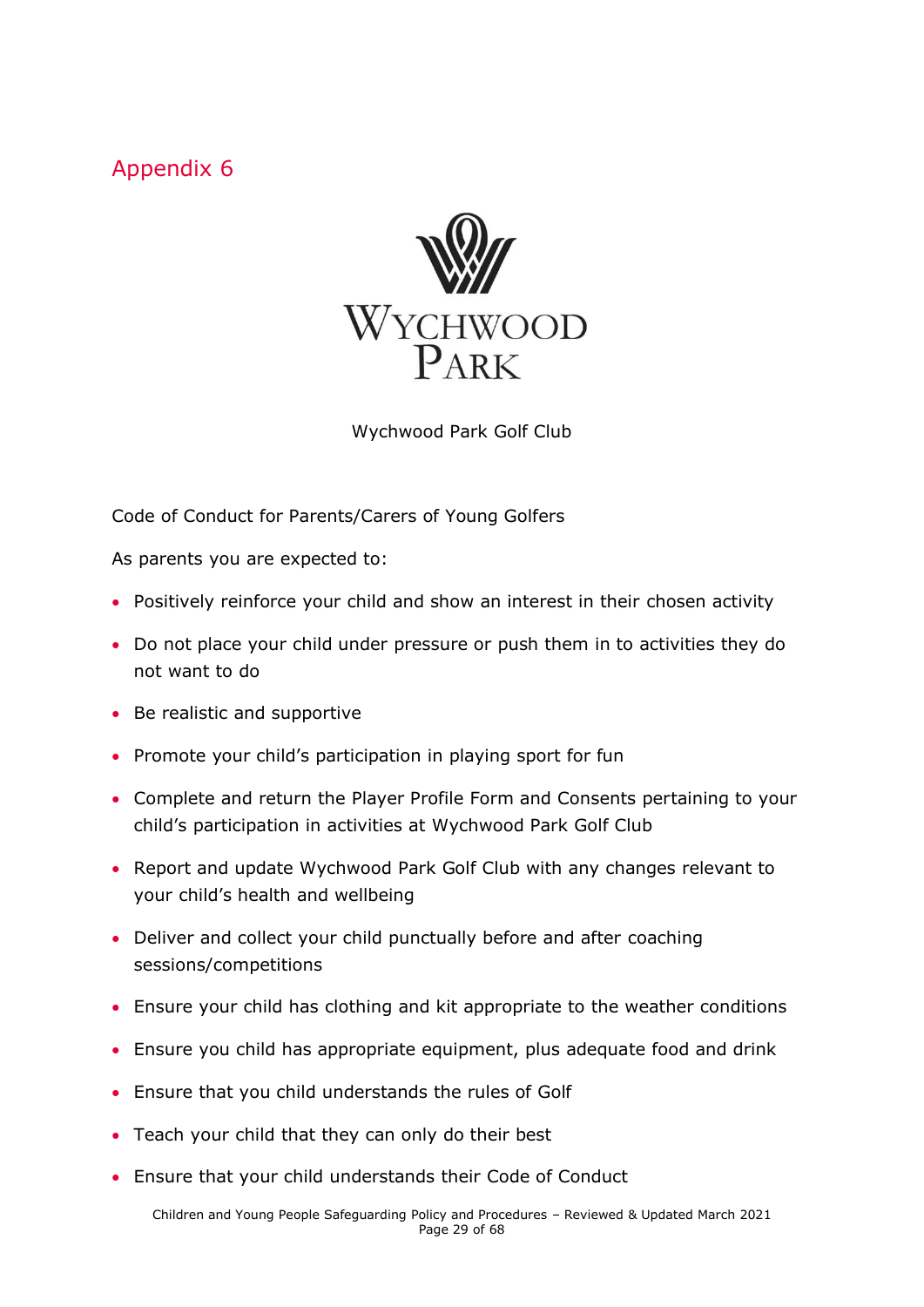- Behave responsibly at Wychwood Park Golf Club and on the golf course; do not embarrass your child
- Show appreciation and support the coaches, volunteers and staff at Wychwood Park Golf Club
- Accept the decision and judgement of the officials during events and competition

As a parents/carer you have the right to:

- Be assured that your child is safeguarded during their participation in the sport
- Be informed of problems or concerns relating to your child
- Be informed if your child is injured
- Have consent sought for issues such as trips and photography
- Contribute to the decisions of the club
- Have any concerns about any aspect of your child's welfare listened to and responded to

Any breaches of this code of conduct will be dealt with immediately by the Club Secretary at Wychwood Park Golf Club. Persistent concerns or breaches may result in you being asked not to attend games if your attendance is considered detrimental to the welfare of young participants.

The ultimate action should a parent/carer continue to breach the code of conduct may be the Wychwood Park Golf Club regrettably asking your child to leave the session, event or club.

| Signed:     | Date: |
|-------------|-------|
|             |       |
|             |       |
| PRINT NAME: |       |
|             |       |
|             |       |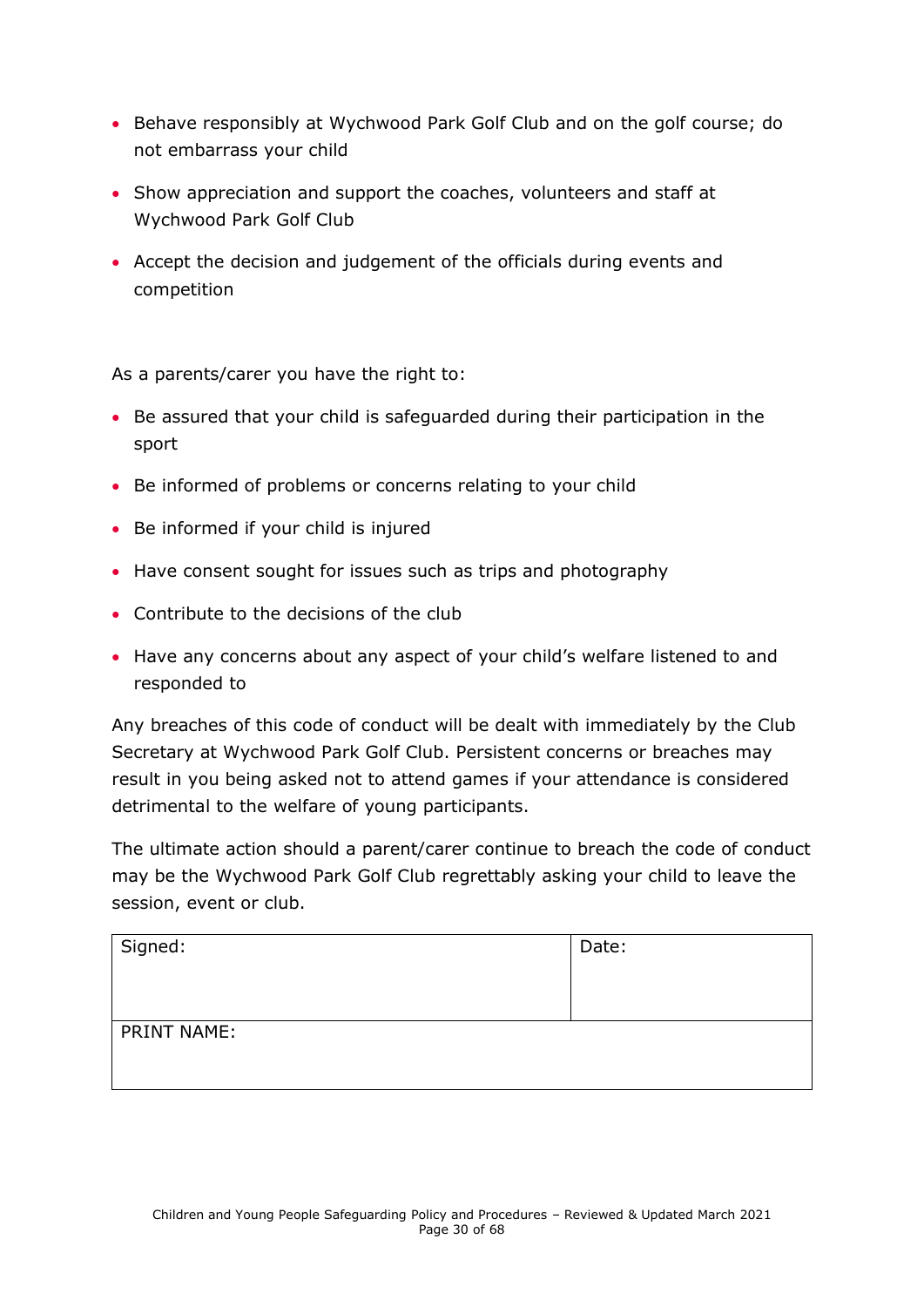

#### **Wychwood Park Golf Club**

#### **Managing Challenging Behaviour**

Staff/volunteers who deliver sports activities to children may, on occasions, be required to deal with a child's challenging behaviour.

These guidelines aim to promote good practice and are based on the following principles:

- The welfare of the child is the paramount consideration.
- Children must never be subject to any form of treatment that is harmful, abusive, humiliating or degrading.
- The specific needs a child may have (e.g. communication, behaviour management, comprehension and so on) should be discussed with their parent/carer and where appropriate the child, before activities start. Where appropriate it may be helpful to record the details of any agreed plan or approach and provide copies to all parties.
- Every child should be supported to participate. Consideration to exclude a child from activities should apply only as a last resort and after all efforts to address any challenge have been exhausted, in exceptional circumstances where the safety of that child or of other children cannot be maintained.

#### **Planning Activities**

Planning for activities should include consideration of whether any child involved may need additional support or supervision to participate safely. This should address:

• Assessment of additional risk associated with the child's behaviour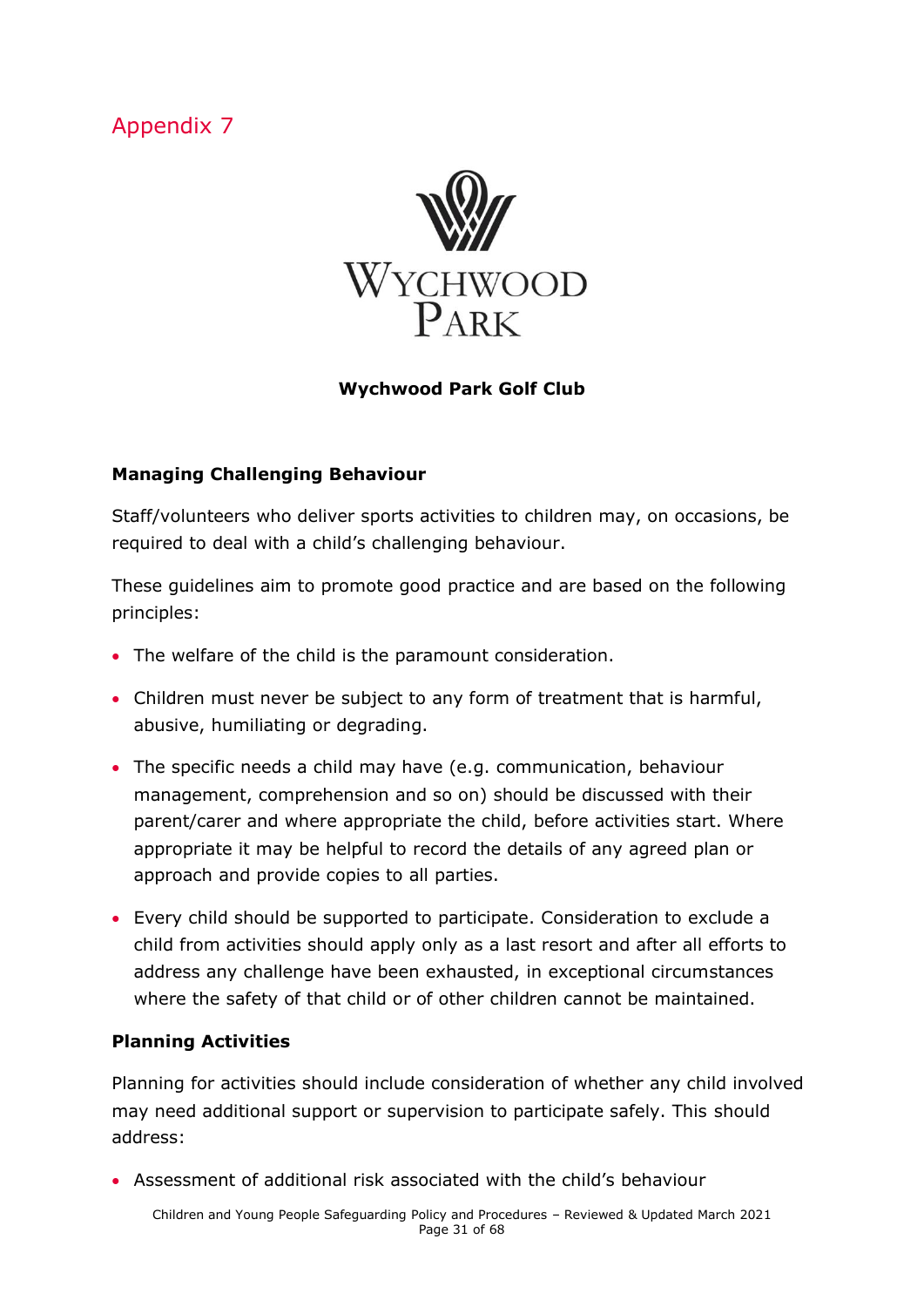- Appropriate supervision ratios and whether numbers of adults should be increased
- Information sharing for all/volunteers on managing any challenging behaviour to ensure a consistent approach
- Specialist expertise or support that may be needed from carers or outside agencies. This is particularly relevant where it is identified that a child may need a level of physical intervention to participate safely (see below).

#### **Agreeing Acceptable and Unacceptable Behaviours**

Staff, volunteers, children, young people and parents/carers should be involved in developing an agreement about:

- what constitutes acceptable and unacceptable behaviour (code of conduct)
- the range of sanctions which may be applied in response to unacceptable behaviour.

This can be done at the start of the season, in advance of a trip away from home or as part of a welcome session at a residential camp. It should involve the views of children and young people to encourage better buy in and understanding.

Where challenges are anticipated in light, for example of a child's impairment or other medical condition, a clear plan/agreement should be established and written down.

Ensure that parents/carers understand the expectations on their children and ask them to reinforce this ahead of any trip or activity.

#### **Managing Challenging Behaviour**

In responding to challenging behaviour the response should always be:

- Proportionate to the actions you are managing.
- Imposed as soon as is practicable.
- Fully explained to the child and their parents/carers.

In dealing with children who display negative or challenging behaviours, staff and volunteers might consider the following options: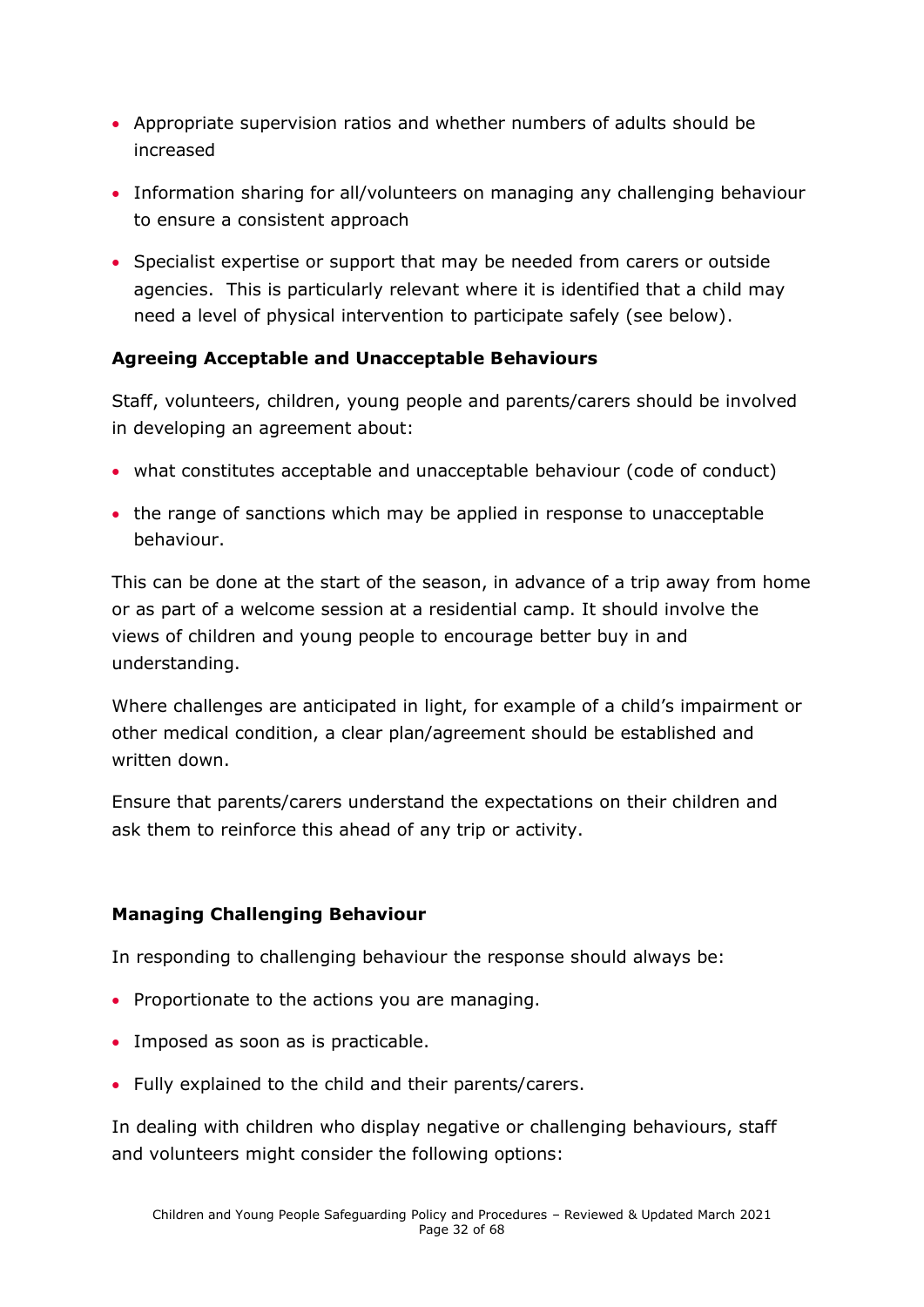- Time out from the activity, group or individual work.
- Reparation the act or process of making amends.
- Restitution the act of giving something back.
- Behavioural reinforcement rewards for good behaviour, consequences for negative behaviour.
- De-escalation of the situation talking with the child and distracting them from challenging behaviour.
- Increased supervision by staff/volunteers.
- Use of individual 'contracts' or agreements for the child's future or continued participation.
- Sanctions or consequences e.g. missing an outing or match
- Seeking additional/specialist support through working in partnership with other agencies.
- Temporary or permanent exclusion.

The following should never be permitted as a means of managing a child's behaviour:

- Physical punishment or the threat of such.
- Refusal to speak to or interact with the child.
- Being deprived of food, water, access to changing facilities or toilets or other essential facilities.
- Verbal intimidation, ridicule or humiliation.

Staff/volunteers should consider the risks associated with employing physical intervention compared with the risks of not employing physical intervention.

The use of physical intervention should always:

• Be avoided unless it is absolutely necessary to prevent a child injuring themselves or others, or causing serious damage to property.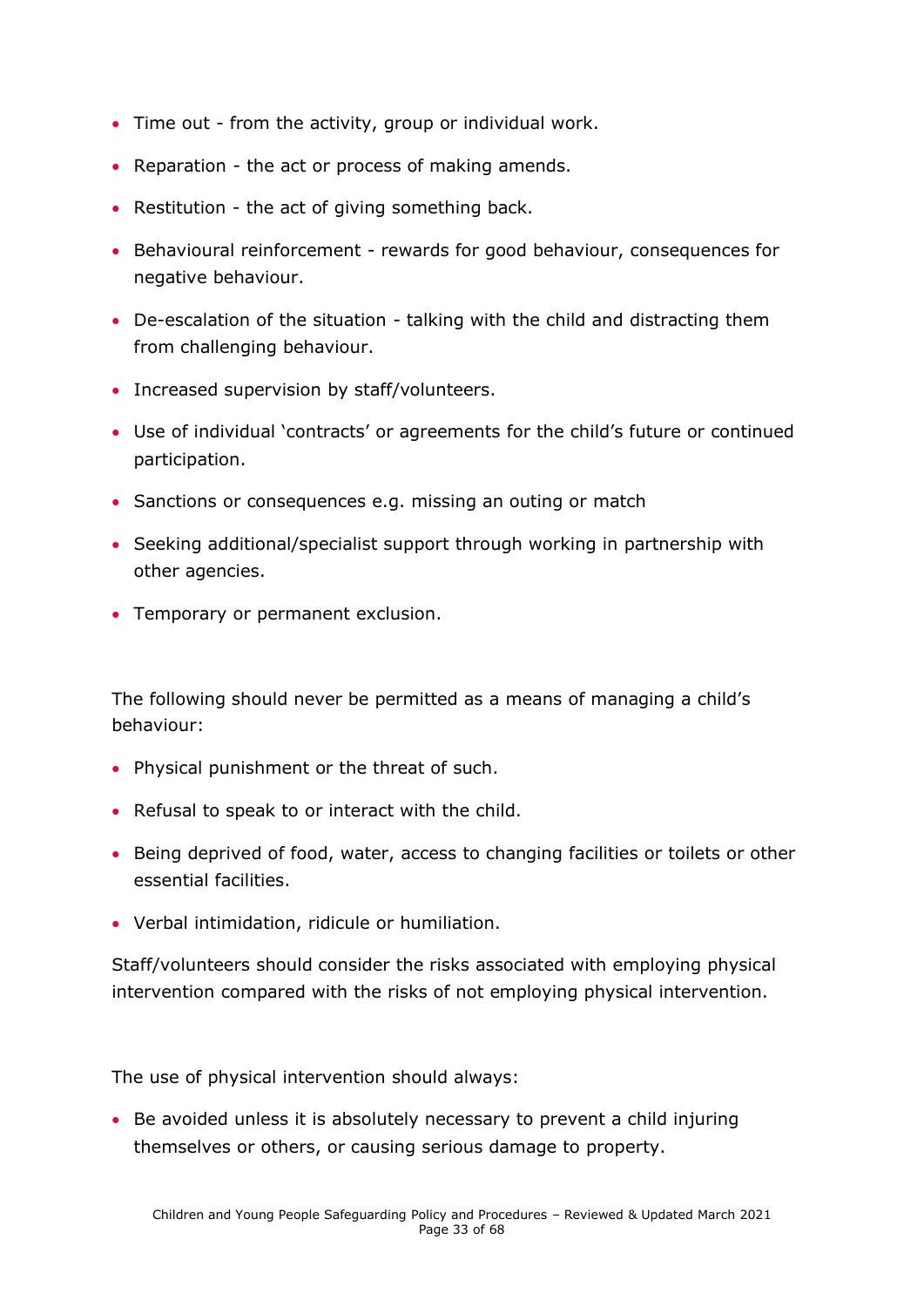- Aim to achieve an outcome that is in the best interests of the child whose behaviour is of immediate concern.
- Form part of a broader approach to the management of challenging behaviour.
- Be the result of conscious decision-making and not a reaction to an adult's frustration.
- Employ the minimum force needed to avert injury to a person or serious damage to property - applied for the shortest period of time.
- Used only after all other strategies have been exhausted.
- Be recorded as soon as possible using the appropriate organisational reporting form and procedure.

Parents should always be informed following an incident where a coach/volunteer has had to physically intervene with their particular child.

Physical intervention must not:

- Involve contact with buttocks, genitals and breasts.
- Be used as a form of punishment.
- Involve inflicting pain.

#### **Views of the child**

A timely de-brief for staff/volunteers, the child and parents should always take place in a calm environment following an incident where physical intervention has been used. Even children who haven't directly been involved in the situation may need to talk about what they have witnessed.

There should also be a discussion with the child and parents about the child's needs and continued safe participation in the group or activity.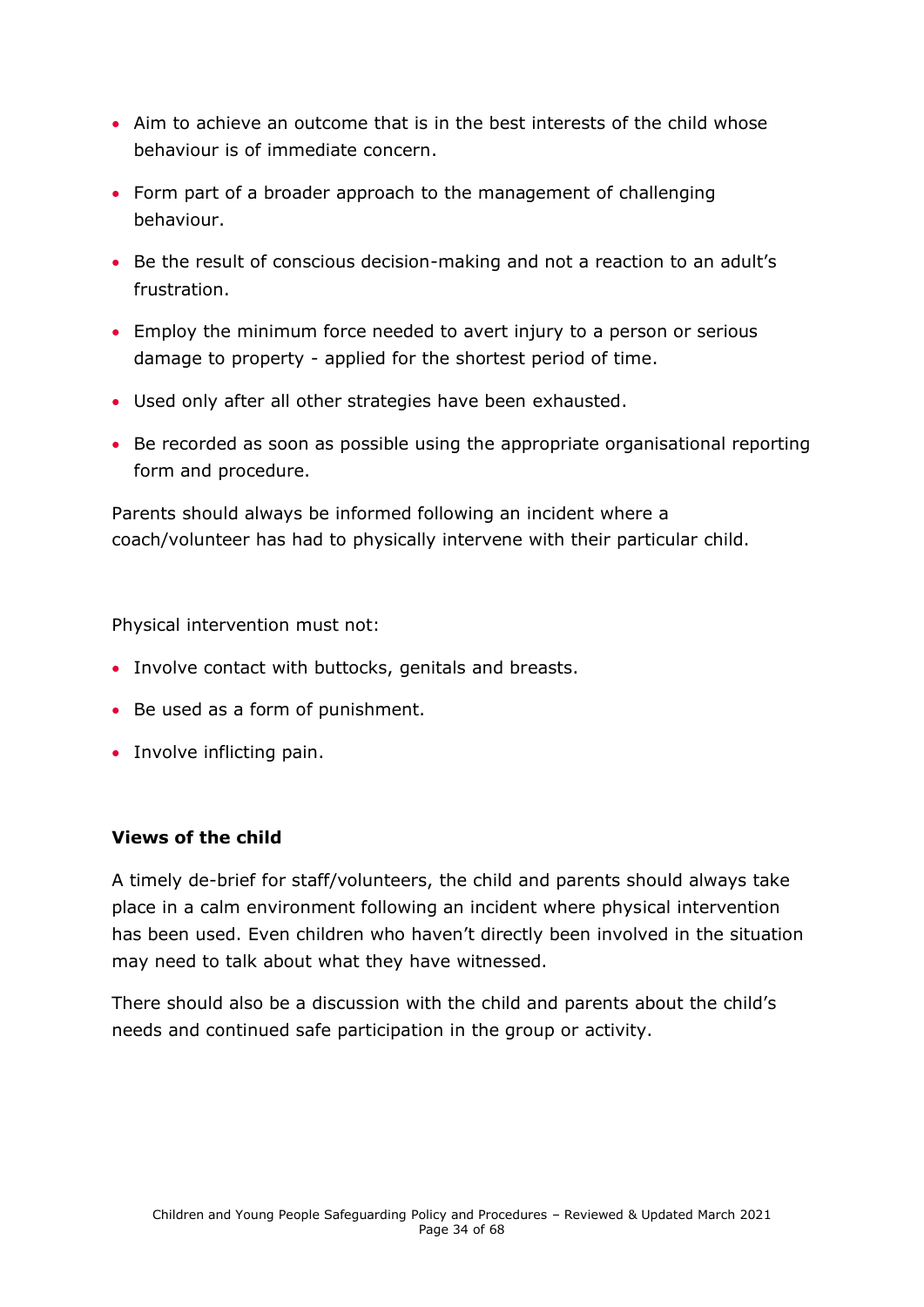#### <span id="page-34-0"></span>**Incident Report Form - Wychwood Park Golf Club**

| Recorder's Name: |               |
|------------------|---------------|
| Address:         |               |
| Post Code:       | Telephone No: |

| Child's Name: |               |
|---------------|---------------|
| Address:      |               |
| Post Code:    | Telephone No: |

| Complainant's Name: |               |
|---------------------|---------------|
| Address:            |               |
| Post Code:          | Telephone No: |

|  | Details of the allegations: [include: date; time; location; and nature of the incident] |
|--|-----------------------------------------------------------------------------------------|
|  |                                                                                         |
|  |                                                                                         |
|  |                                                                                         |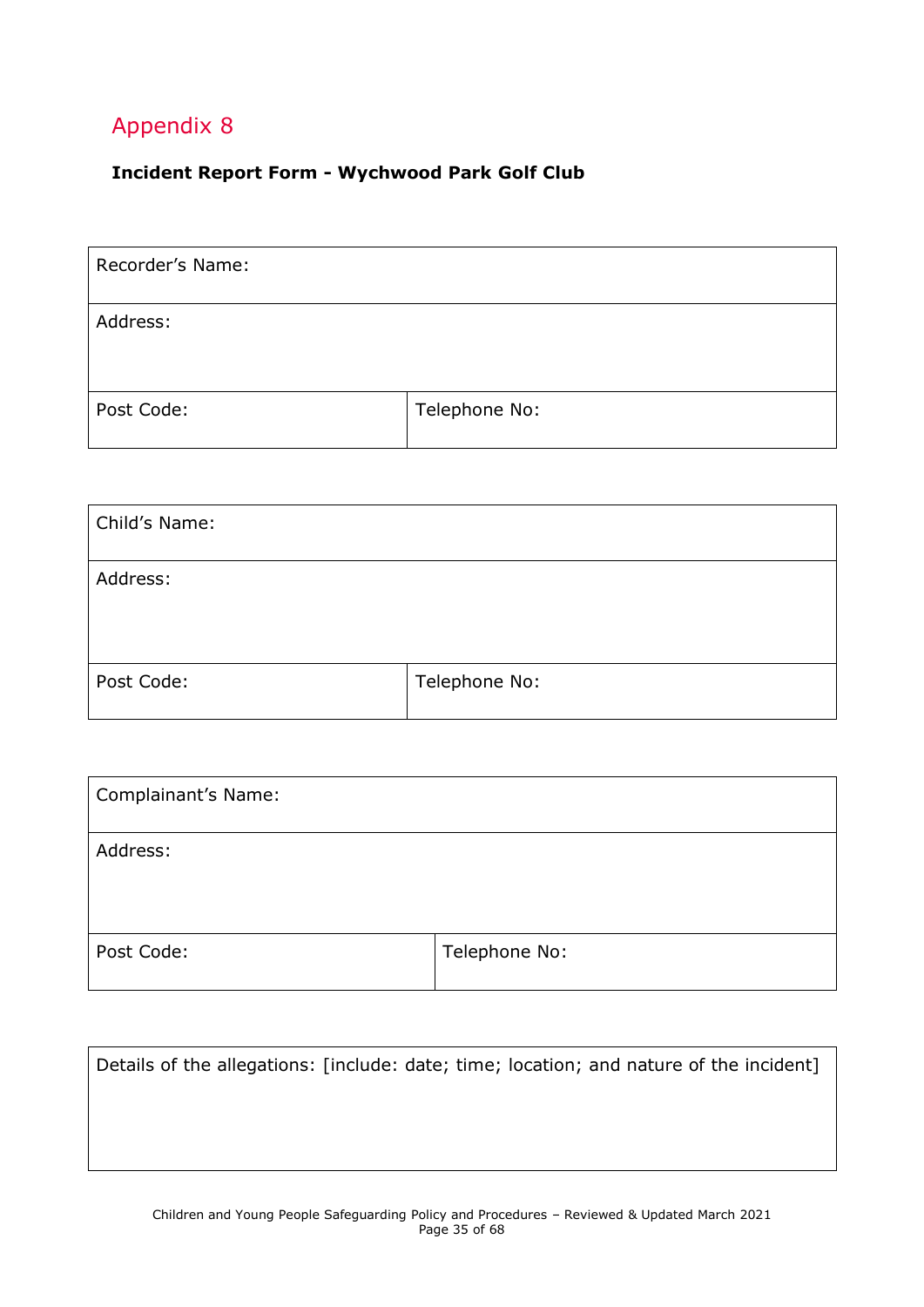| Additional information: [include: witnesses; corroborative statements; etc.] |       |
|------------------------------------------------------------------------------|-------|
| England Golf Governance department notified (01526 351824)                   |       |
| Case Number (if allocated):                                                  |       |
| Name of person spoken to:                                                    |       |
| Date:                                                                        | Time: |
| Action taken:                                                                |       |
| Date:                                                                        | Time: |
| Signature of Recorder:                                                       |       |
| Signature of Complainant:                                                    |       |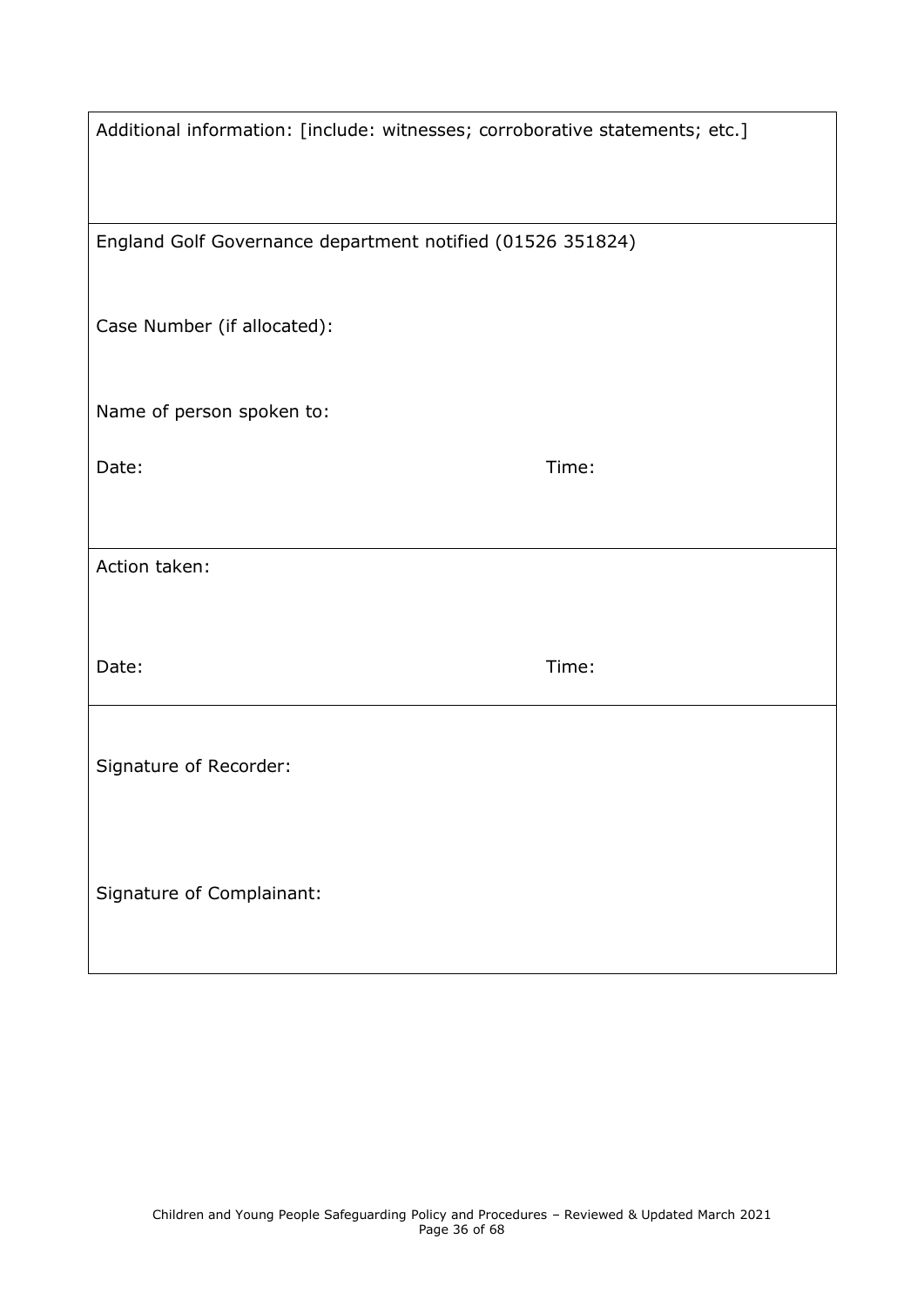#### **Data protection:**

Wychwood Park Golf Club and England Golf Governance Department may use the information in this form (together with other information they obtain as a result of any investigation) to investigate the alleged incident and to take whatever action is deemed appropriate, in accordance with their Children and Young People Safeguarding Policy and Procedures.

<span id="page-36-0"></span>Strict confidentiality will be maintained and information will only be shared on a "need to know" basis in the interests of safeguarding and in accordance with the company's data protection policy. This may involve disclosing certain information to a number of organisations and individuals including relevant clubs and County bodies, individuals that are the subject of an investigation and/or Statutory agencies such as the Police and Children's Social Care.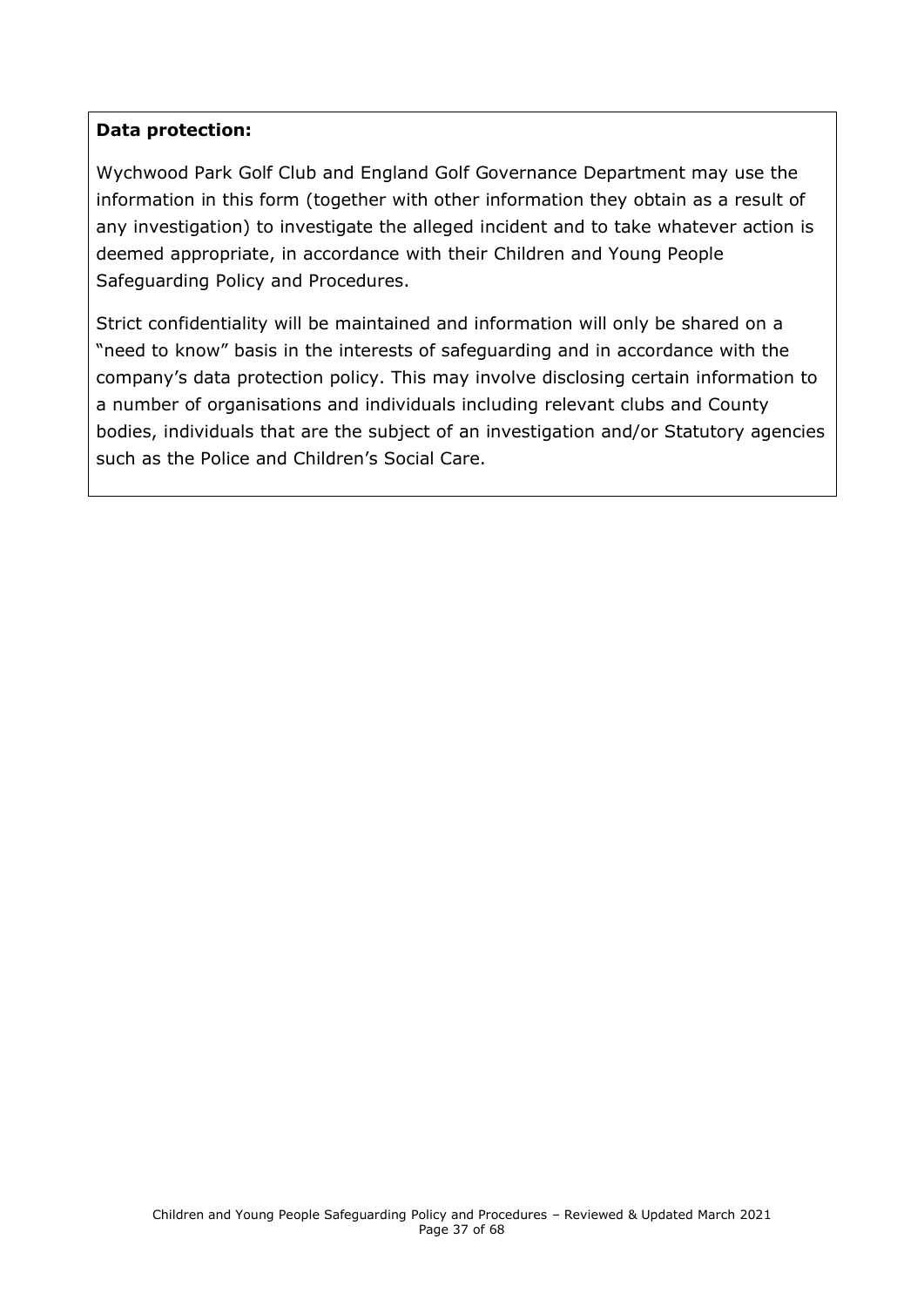#### **Accident Report Form – Wychwood Park Golf Club**

| Recorder's Name:                                                                             |               |  |
|----------------------------------------------------------------------------------------------|---------------|--|
| Address:                                                                                     |               |  |
|                                                                                              |               |  |
| Post Code:                                                                                   | Telephone No: |  |
| Name of Injured Person [s]:                                                                  |               |  |
| Address:                                                                                     |               |  |
|                                                                                              |               |  |
| Post Code:                                                                                   | Telephone No: |  |
| Nature of Injury Sustained:                                                                  |               |  |
|                                                                                              |               |  |
| Where did the Accident occur: [include: date; time; location; and nature of the<br>accident] |               |  |
|                                                                                              |               |  |
| How did the Accident occur: [include: names; telephone numbers; etc.]                        |               |  |
|                                                                                              |               |  |
| Were there any witnesses to the Accident: [include: names; statements, etc.]                 |               |  |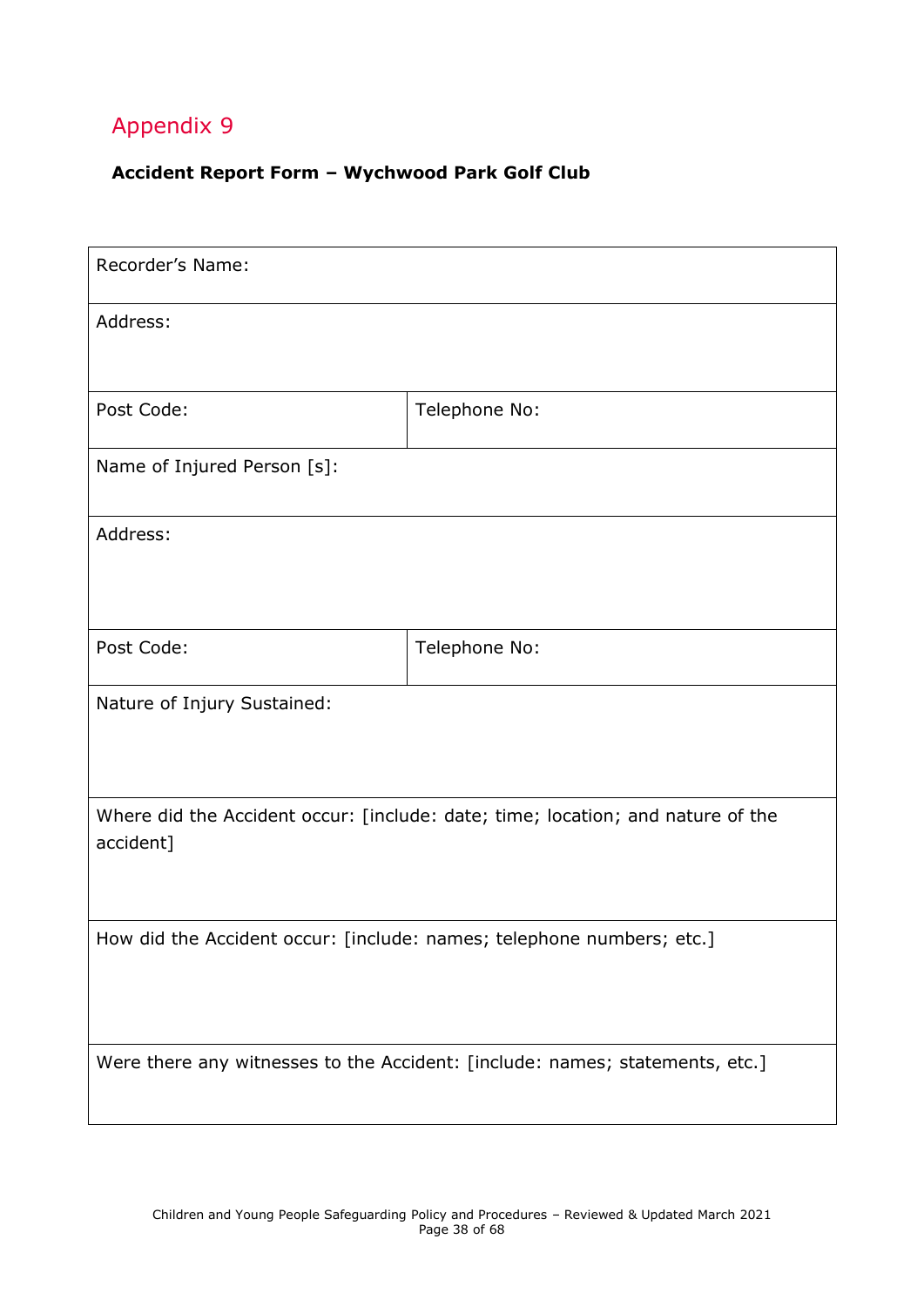What action was taken: [include: treatment administered, by whom, etc.]

Were any other Agencies involved?: [e.g. Ambulance service]

Have the Parents / Carers been contacted? YES NO [Please circle.]

Does the accident need to be referred to England Golf Governance Dept? YES NO

Date: Time:

Signature of Recorder:

#### **Data protection:**

Wychwood Park Golf Club and England Golf Governance Department may use the information in this form (together with other information they obtain as a result of any investigation) to investigate the alleged incident and to take whatever action is deemed appropriate, in accordance with their Children and Young People Safeguarding Policy and Procedures.

Strict confidentiality will be maintained and information will only be shared on a "need to know" basis in the interests of safeguarding and in accordance with the company's data protection policy. This may involve disclosing certain information to a number of organisations and individuals including relevant clubs and County bodies, individuals that are the subject of an investigation and/or Statutory agencies such as the Police and Children's Social Care.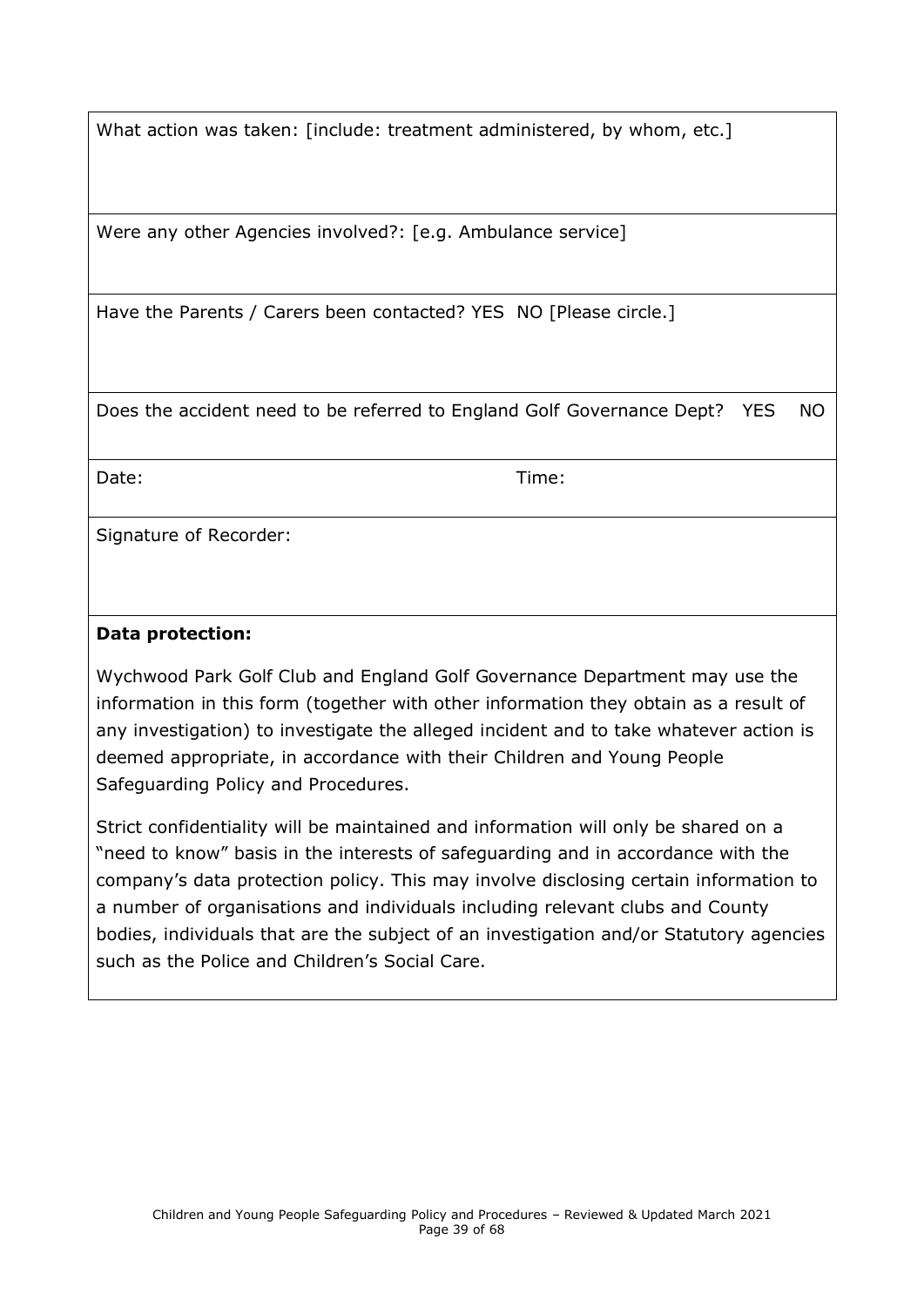#### <span id="page-39-0"></span>**Junior Profile and Parental Consent Forms - Wychwood Park Golf Club**

Player Profile Form Template Wychwood Park Golf Club

(For Players Under the age of 18)

The safety and welfare of juniors in our care is paramount, and it is therefore important that we are aware of any illness, medical condition and other relevant health details so that their best interests are addressed.

In compliance with the Data Protection Act 2018, GDPR and all relevant data protection legislation, all efforts will be made to ensure that information is accurate, kept up to date and secure and that it is used only in connection with the purpose and activities of the organisation. Information will not be kept once a person is no longer a member of the organisation. The information will be disclosed only to those members of the organisation for whom it is appropriate and relevant officers of England Golf where necessary.

It is the responsibility of the junior and their parent to notify the Club Welfare Officer (CWO) or Secretary if any of the details change at any time.

| Junior Name               |                |
|---------------------------|----------------|
| Date of Birth             |                |
| <b>Address</b>            |                |
|                           |                |
| Telephone Number          |                |
| <b>Parents' Names</b>     |                |
| <b>Address</b>            | (If different) |
|                           |                |
| Home Telephone No         |                |
| Mobile Telephone No       |                |
| Work Telephone No         |                |
| <b>Emergency Contacts</b> |                |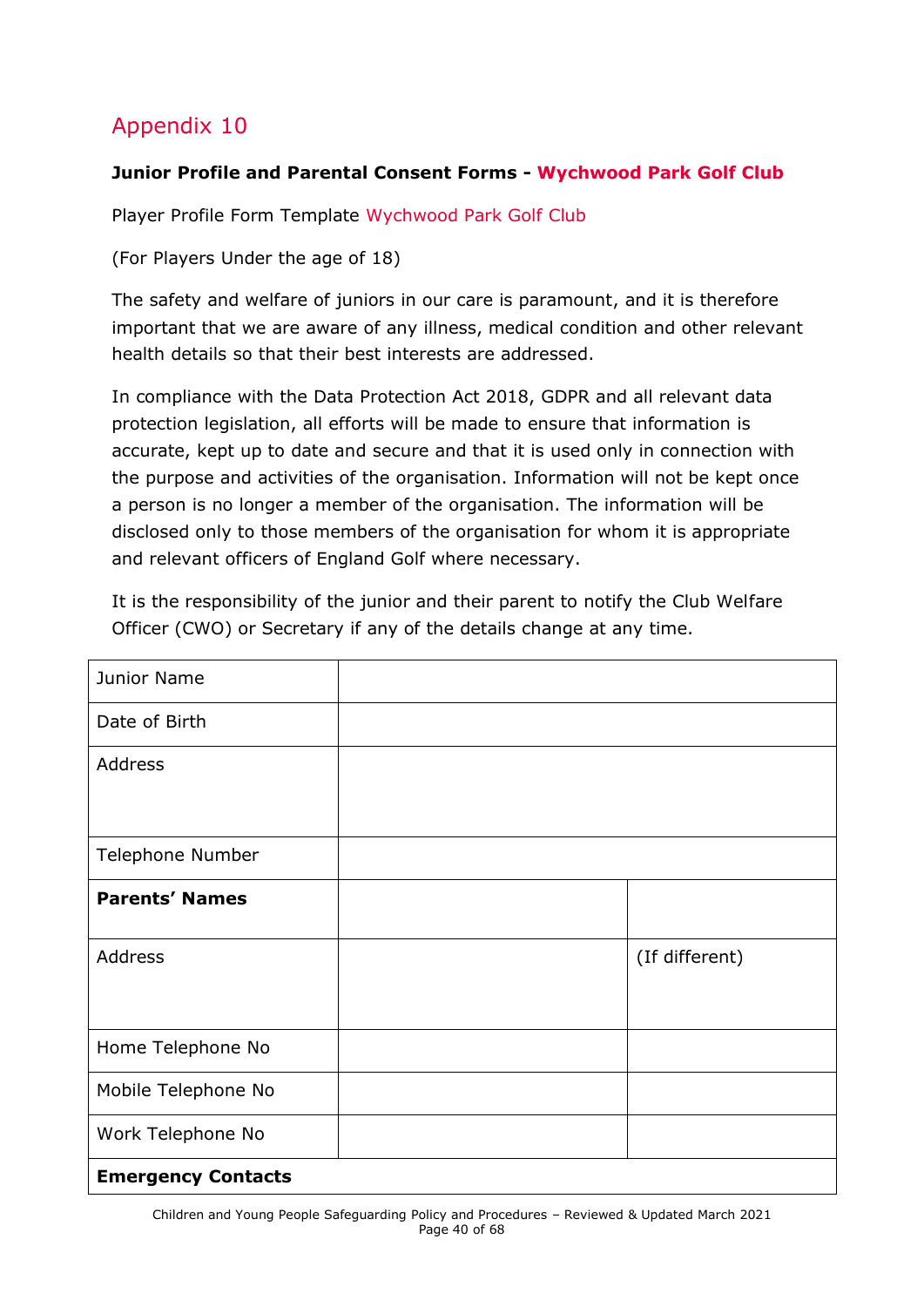| <b>Contact 1 Name</b>   |  |
|-------------------------|--|
| Relationship to child   |  |
| Home Telephone Number   |  |
| Mobile Telephone Number |  |
| Work Telephone Number   |  |
| <b>Contact 2 Name</b>   |  |
| Relationship to child   |  |
| Home Telephone Number   |  |
| Mobile Telephone Number |  |
| Work Telephone Number   |  |

| Please confirm details of all |  |
|-------------------------------|--|
| those with Parental           |  |
| Responsibility for the Child. |  |
|                               |  |

#### **Medical Information**

| Child's Doctor's name    |  |
|--------------------------|--|
| Doctor's Surgery Address |  |
| Telephone Number         |  |

Does your child experience any conditions requiring medical treatment and/or medication? **YES □ NO □**

\*If yes please give details, including medication, dose and frequency.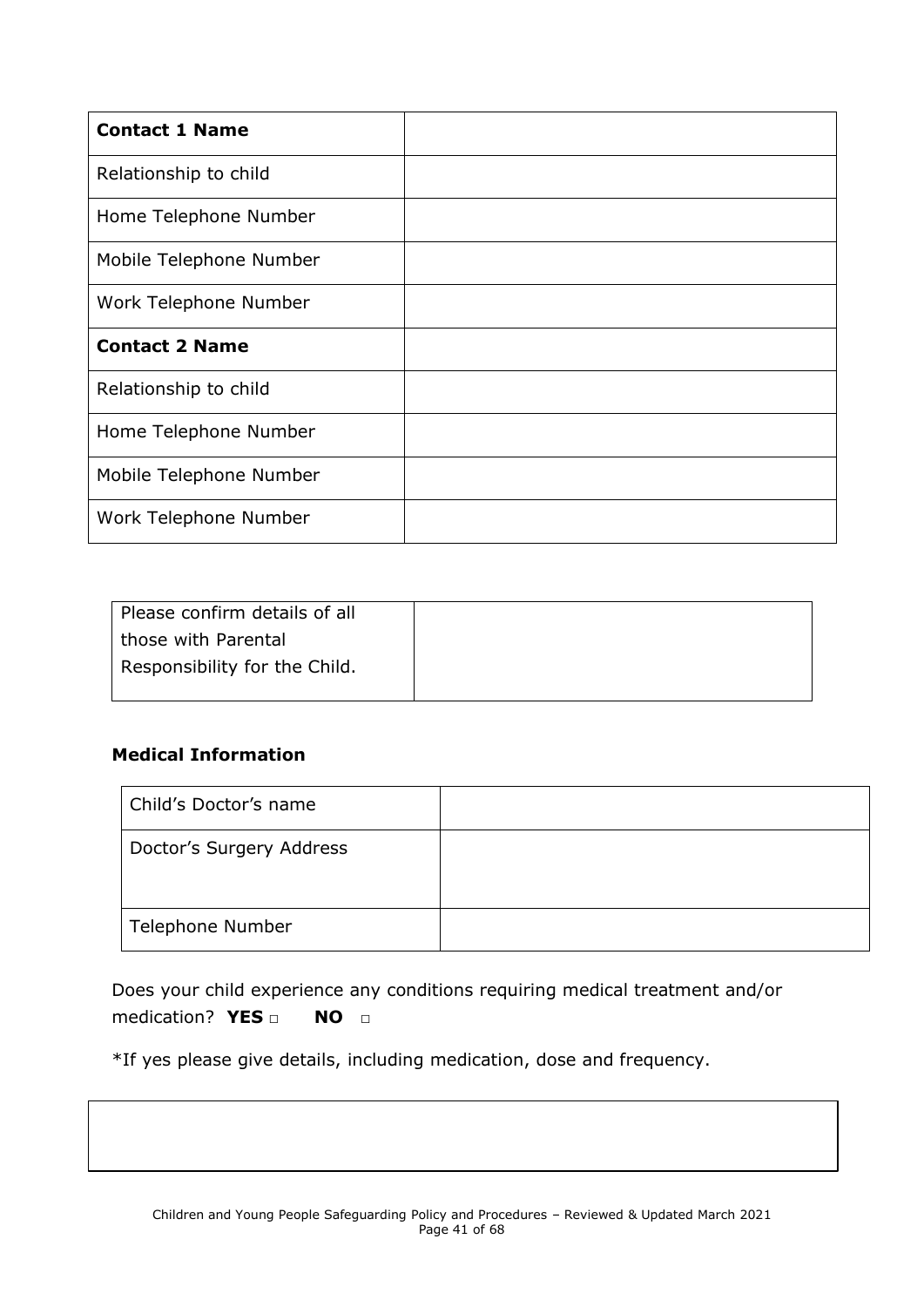Does your child have any allergies? **YES** □ **NO** □

\*If yes please give details.

Does your child have any specific dietary requirements? YES □ NO □

\*If yes please give details.

What additional needs, if any, does your child have e.g. needs help to administer planned medication, assistance with lifting or access, regular snacks?

#### **Disability**

The Equality Act 2010 defines a disabled person as 'anyone with a physical or mental impairment, which has a substantial and long term adverse effect on his or her ability to carry out normal day to day activities'.

Do you consider your child to have a disability? **YES □ NO □**

\*If yes what is the nature of the disability?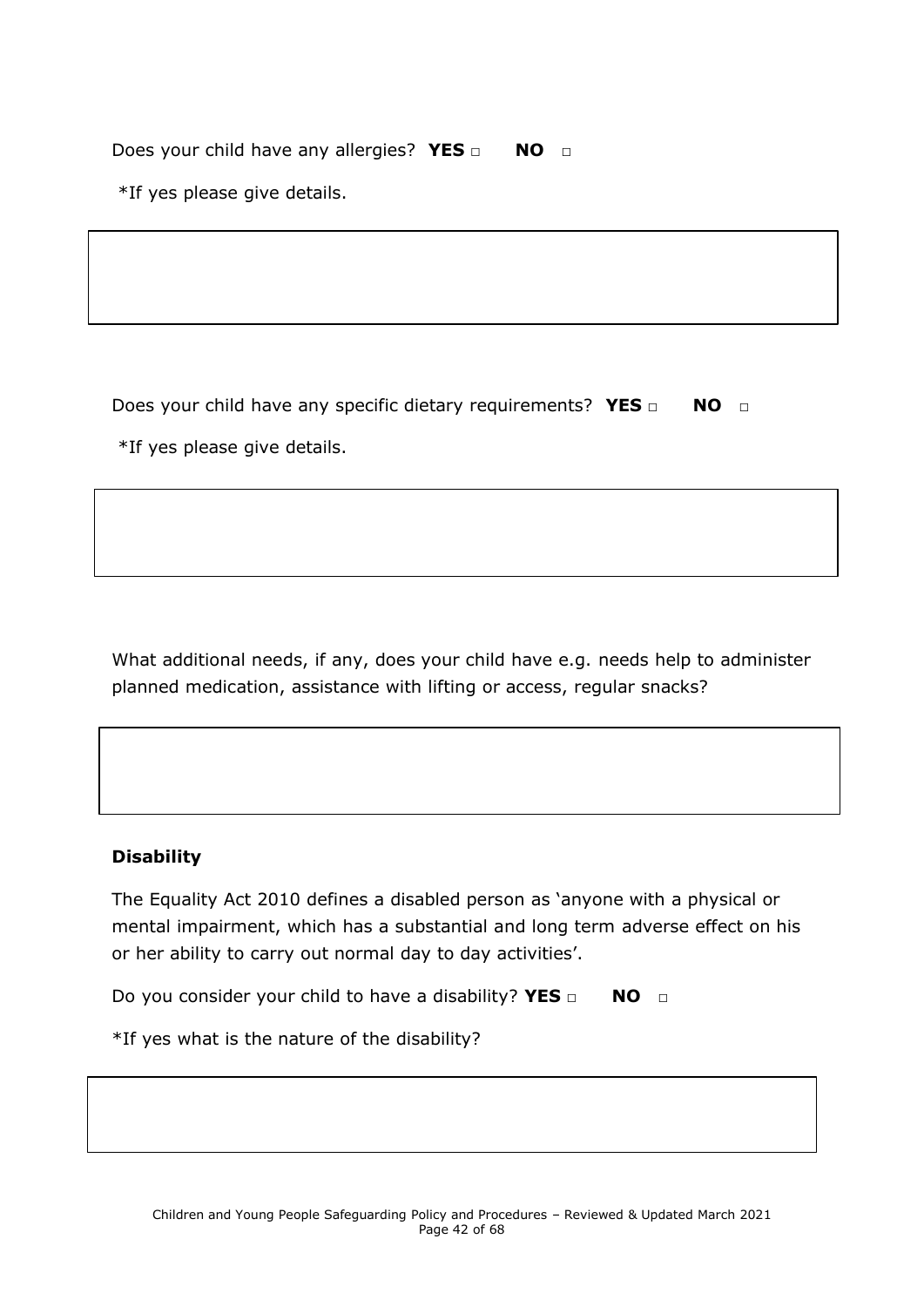Does your child have any communication needs e.g. non-English speaker/ hearing impairment/ sign language user/ dyslexia? If yes, please tell us what we need to do to enable him/her them to communicate with us fully.

#### **Consent from Parent/Legal Carer:**

- I confirm to the best of my knowledge that my child does not suffer from any medical condition other than those detailed above.
- I agree to notify the Club of any changes to this information.
- I give my consent that in an emergency situation, the club may act in my place (loco parentis), if the need arises for the administration of emergency first aid and/or other medical treatment which, in the opinion of a qualified medical practitioner, may be necessary. I also understand that in such an occurrence all reasonable steps will be taken to contact me or the alternative adult named in this form.
- The attached signature will denote that my child has my permission to be on the golf club's premises.
- I acknowledge that the club is not responsible for providing adult supervision for my child, except for formal junior golfing coaching, matches or competition.
- I agree to my child being transported by club representatives to and from venues when he/she is representing the club.

(Please tick the boxes if agreed)

By signing this document I confirm that I have legal responsibility for

……………………………………………………… ; I am entitled to give this consent and I am aware of how the information I have provided may be used.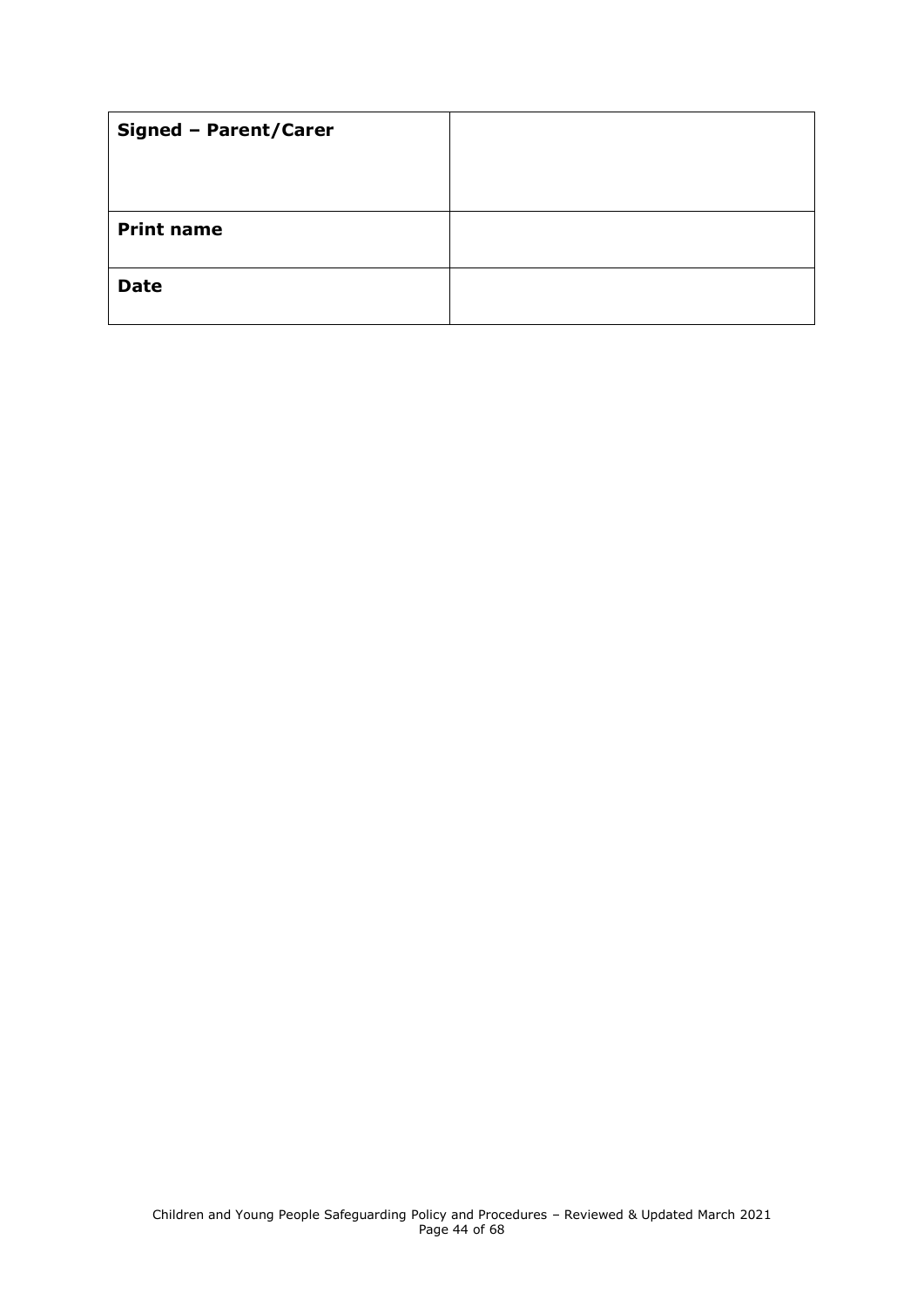#### <span id="page-44-0"></span>**Photography Consent**

This form is to be signed by the legal carer of a child under the age of 18, together with the child. Please note that if you have more than one child registered you will need to complete separate forms for each.

Wychwood Park Golf Club recognises the need to ensure the welfare and safety of all children in golf. As part of our commitment to ensure their safety we will not permit photographs, video images or other images of your child to be taken (except where some incidental inclusion may not be possible to avoid) or used without your consent.

Wychwood Park Golf Club will ensure that any image of a child where consent has not been obtained will not be published.

Wychwood Park Golf Club will follow the guidance for the use of images of children as detailed within the Club's Safeguarding Children and Young People Policy.

Wychwood Park Golf Club will take steps to ensure these images are used solely for the purposes for which they are intended i.e. the promotion and celebration of the activities of the club.

If you become aware that these images are being used inappropriately you should inform the Club Welfare Officer immediately.

#### **To be completed by parent/carer**

I \_\_\_\_\_\_\_\_\_\_\_\_\_\_\_\_\_\_\_\_\_\_ (Parent full name) consent to \_\_\_\_\_\_\_\_\_\_\_\_\_\_\_\_\_ (name of organisation) photographing or videoing \_\_\_\_\_\_\_\_\_\_\_\_\_\_\_\_\_\_ (name of child) under the stated rules and conditions, and I confirm I have legal parental responsibility for this child and am entitled to give this consent.

| <b>.</b><br>- 16<br>יוכ | ____ |
|-------------------------|------|
|                         |      |

#### **To be completed by child**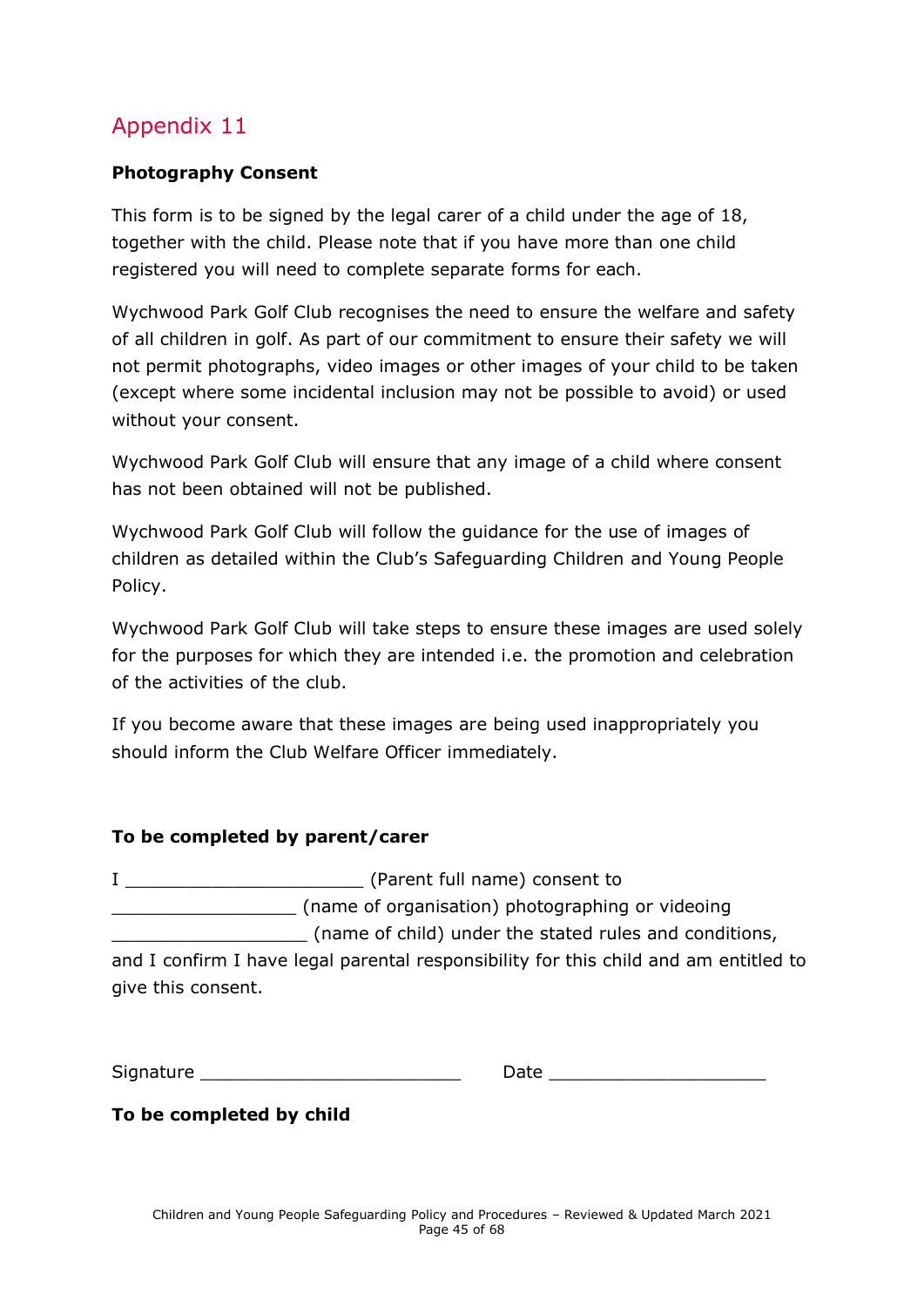I \_\_\_\_\_\_\_\_\_\_\_\_\_\_\_\_\_\_\_\_\_\_ (Child full name) consent to \_\_\_\_\_\_\_\_\_\_\_\_\_\_\_\_\_ (name of organisation) photographing or videoing child under the stated rules and conditions.

<span id="page-45-0"></span>

| ~<br>----<br>.<br>¬.<br>ັັ<br><b>Service</b> |  |
|----------------------------------------------|--|
|----------------------------------------------|--|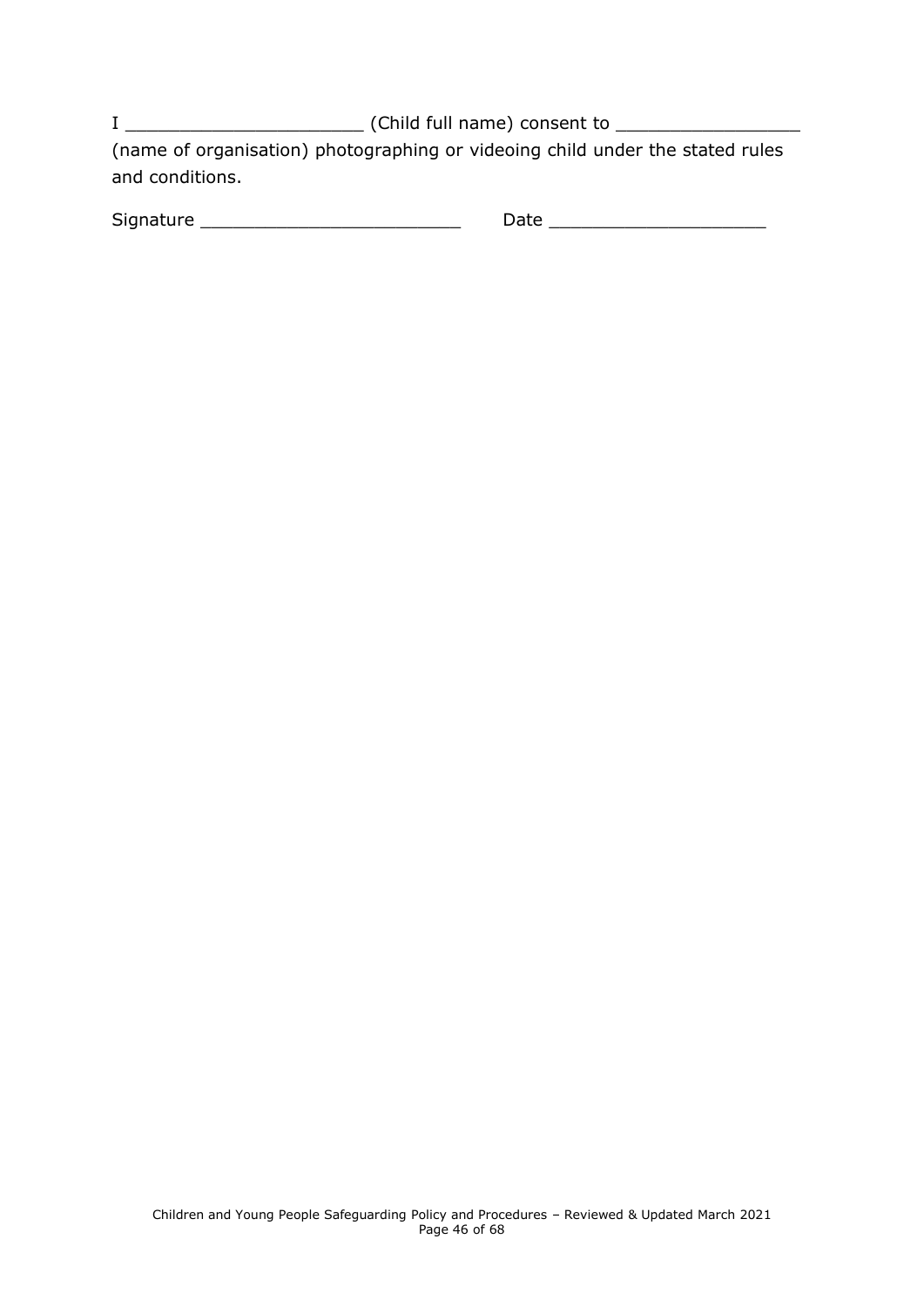#### **Guidance for parents**

The Wychwood Park Golf Club is delighted to welcome you and your child to what we hope is the first of many events that you will be taking part in.

The positive effect of your support, as a parent, can't be overstated. Your behaviour has a real influence on the way your child experiences golf.

First things first – why is your child showing an interest in the sport? Is it to learn a new game? To hang out with their friends? Because they did it in school and liked it? Or because you play?

Make sure they're playing for their own reasons, not yours.

To enable us to provide the best possible experience for you and your child, we kindly request that you read through the following guidance and complete the attached forms.

- Take an interest in your child's activity and progress and be supportive.
- Familiarise yourself with the Wychwood Park Golf Club Safeguarding Policy (attached).
- Familiarise yourself with
	- A. Codes of Conduct for parents, coaches, children and young people.
	- B. Transport Policy.
	- C. Changing Room Policy.
	- D. Photography, Videoing and the use of Social Media Policies.
- Complete the attached Parental Consent Form which will enable event organisers to cater for any particular needs that your child may have (e.g. medical conditions and medications, allergies, learning difficulties etc.), as well as contact you in the unlikely event of an emergency.
- Go through the attached Code of Conduct **with** your child and return a signed copy to the club/event organiser.
- Be punctual when dropping off and picking up your child from coaching/ events. It is important to communicate with the club if collecting your child after an event/coaching session may cause a problem.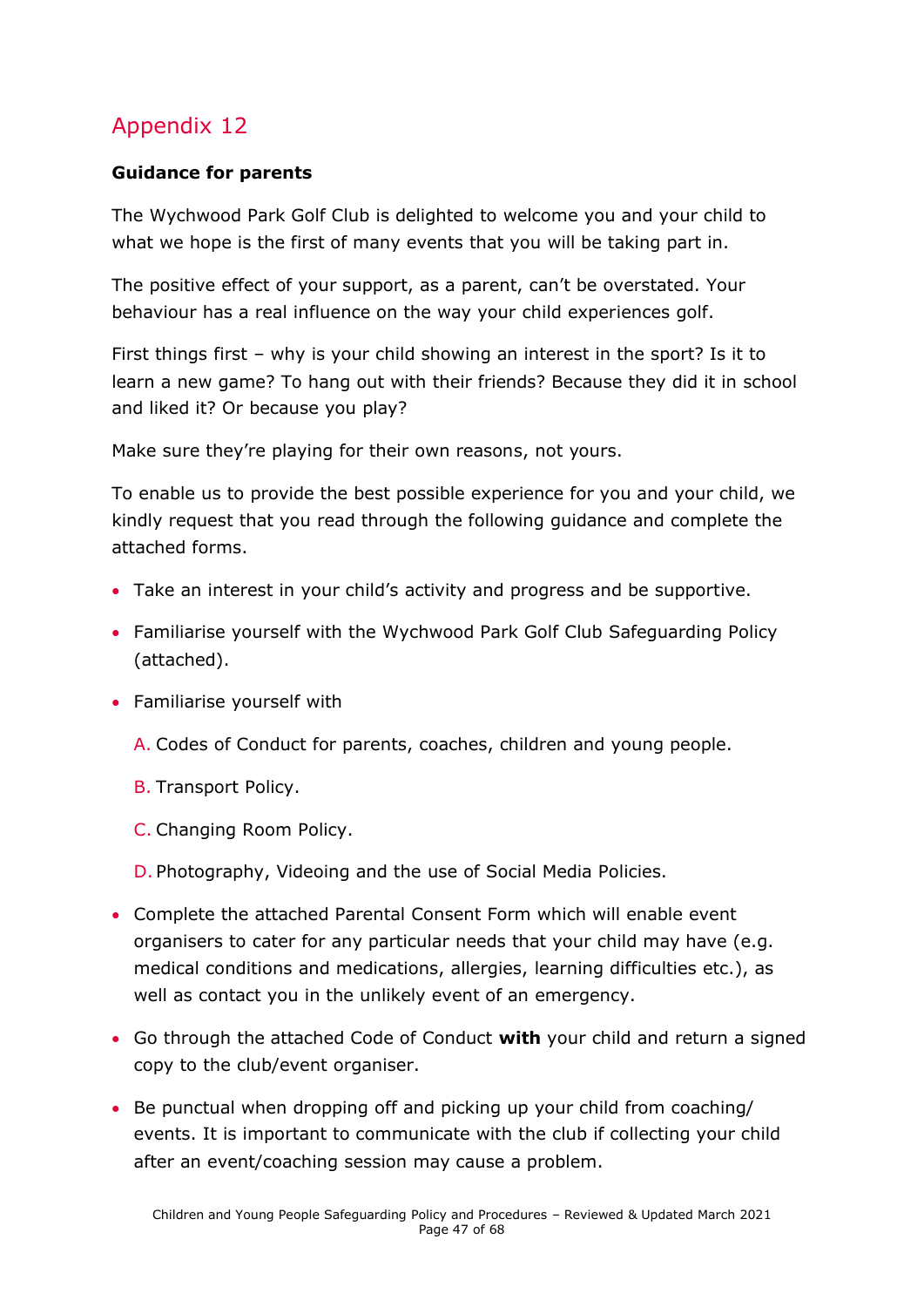- Introduce yourself to the adults involved in the supervision of your child.
- When leaving your child, make sure they have the necessary provisions for the day, including the ability to meet the requirements of changing weather conditions. Please ensure that your mobile is switched on when you are away from the club, so that you can be contacted in an emergency.
- Encourage your child to take part and support club activities such as coaching & competitions.
- Help your child to arrange golf with other juniors away from club organised activities so they have someone to play golf with.

As a parent/carer you are encouraged to:

- Discuss any concerns regarding the organisation of activities or the behaviour of adults towards your child with the Club Welfare Officer, who will treat any concerns you or your child may have in the strictest confidence
- England Golf Lead Safeguarding Officer is also available for advice: 01526 351824

#### **Club Welfare Officer**

<span id="page-47-0"></span>Mark Stevenson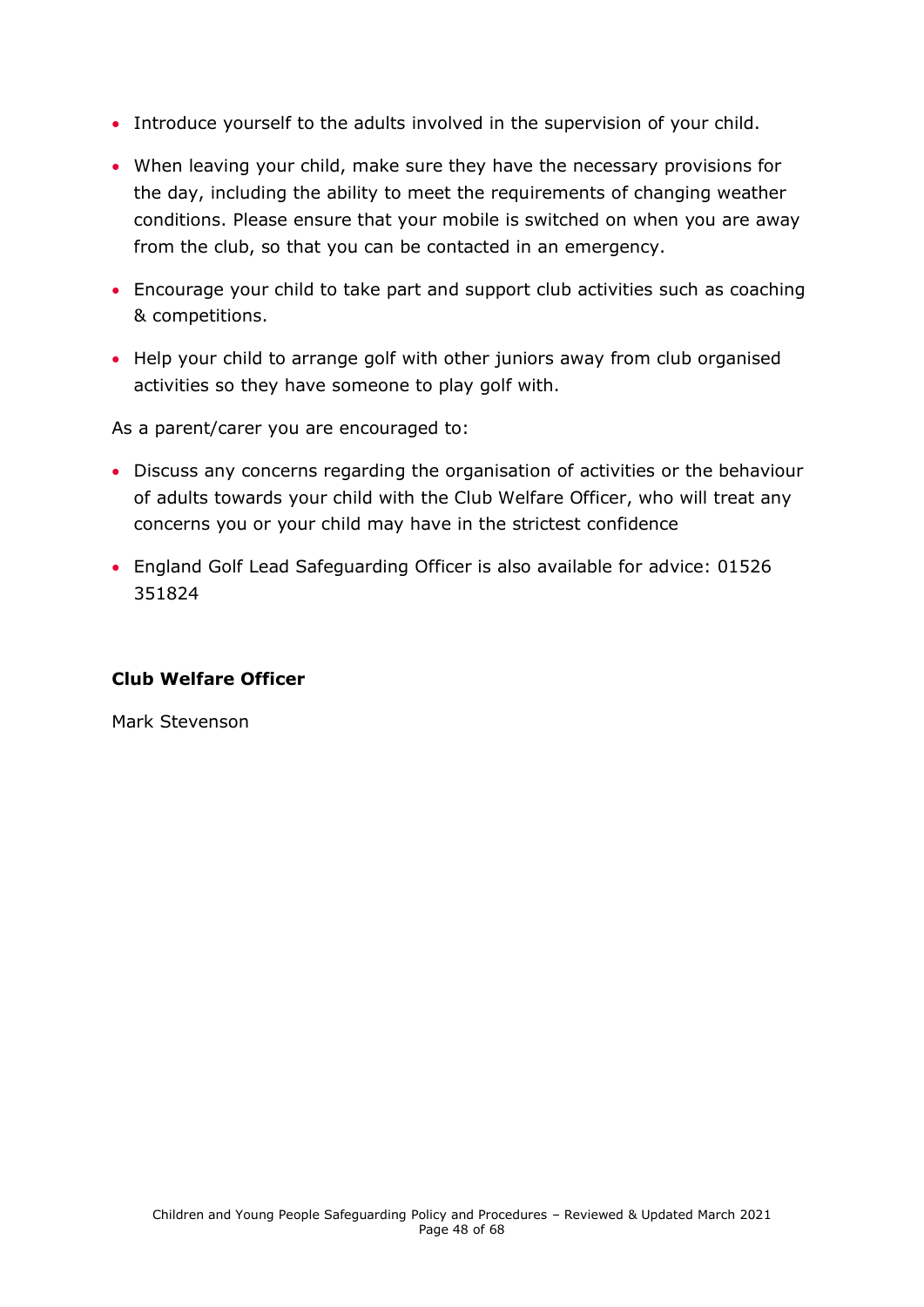#### **Managing Young People on Away Trips – Wychwood Park Golf Club**

The following provides good practice guidance for taking teams on an away fixture for a day (not overnight)

- appoint a team manager with clear roles and responsibilities
- appoint a designated safeguarding lead contact (not the team manager) who is appropriately trained and competent for the role and responsibilities
- establish well in advance where the fixture is
- ensure you have sufficient staff to manage and look after the young people
- obtain written permission from the parents/carers or carers for participation, transporting and supervising. An up to date photograph of each child must be attached to the child's consent form (for use in the event of any child going missing)
- ensure that a welfare plan has been written and communicated to staff, participants and carers
- ensure all staff responsible for the young people have been DBS checked to the appropriate level and staff have had appropriate safeguarding training
- ensure that a risk assessment has been conducted
- ensure that there is a contact available e.g a staff member who is not travelling away, who will act as the key contact point if required.

#### **Accommodation**

Whatever the accommodation, the team manager should ensure that the children are safe. Discuss your code of conduct and discipline policy with the staff at the accommodation. All children must know which rooms staff are in and how to contact them if required.

If rooms are equipped with satellite TV, inappropriate programmes may be available. It may be possible to have these programmes disconnected.

If rooms have fridges, all alcohol must be removed.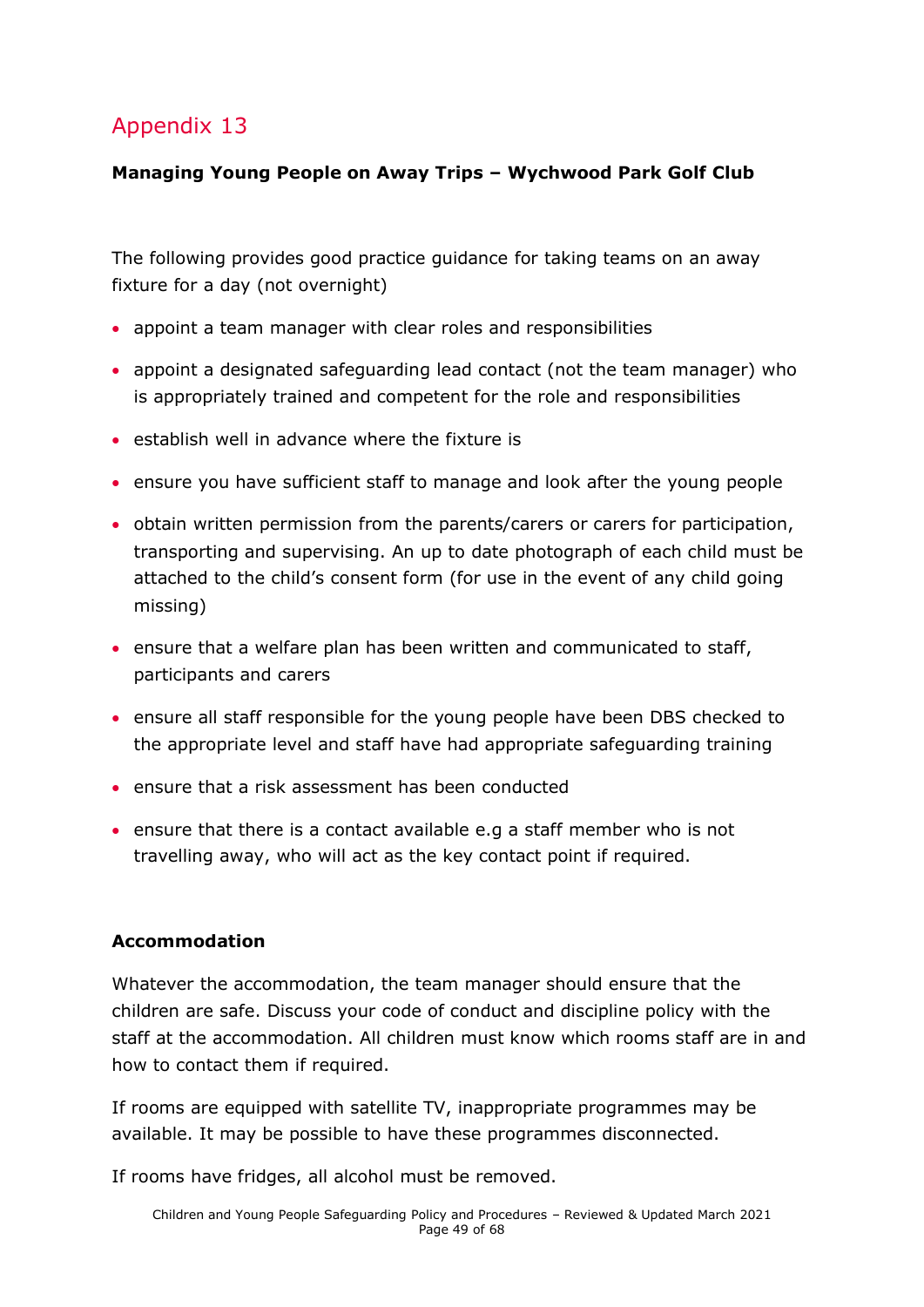Check the accommodation policy for extras on bills, breakages and lost keys. All accommodation must be clean and with access to sufficient toilet and bathing facilities.

It is not acceptable:

- For children to share a bed
- For male and female children to share a room
- For staff to share a room with children

Checks must be made to ensure that the needs of children with disabilities are met. For wheelchair users, it is important to check access to the building, room and bathroom facilities

#### **Overnight Stays**

Those responsible for organising overnight stays should establish the purpose of the trip, confirm the dates, location, and duration. You should also conduct a risk assessment, identify suitable venues and facilities for both fixtures and accommodation and consider the following:

- Purpose of the trip.
- Who will be going, children? Staff?
- How much will it cost? How much spending money is required?
- What insurance cover is required?
- Supervision of children, both playing and non-playing time.
- Catering for all food requirements.
- Communication with parents (see above)
- Ensure a list of the team and staff is left, with contact number and address of the accommodation
- Ensure that there are emergency contact numbers for all the team and staff.
- An itinerary giving as much detail as possible.
- Emergency procedures and telephone contacts.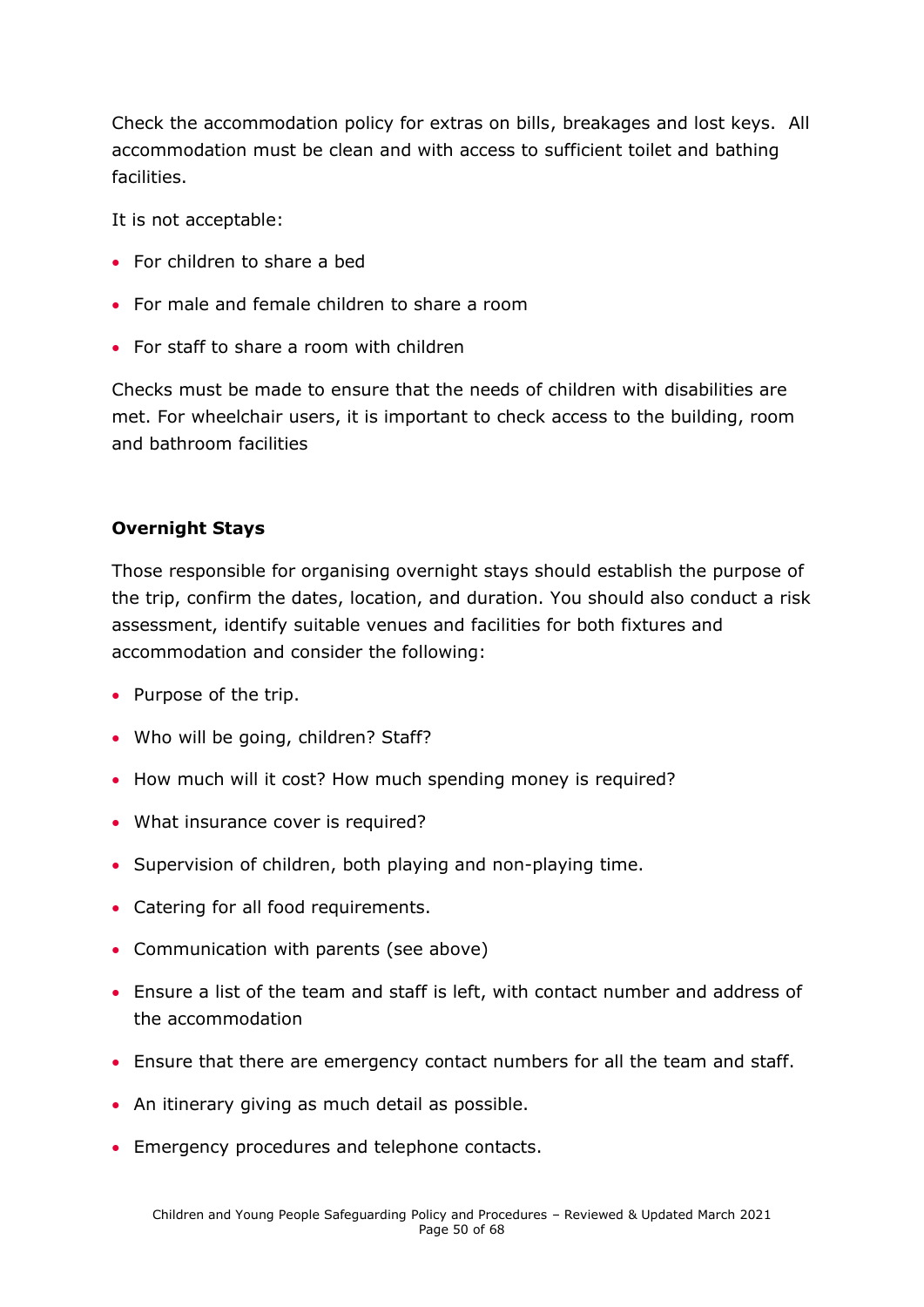- Codes of contact for both staff and children.
- <span id="page-50-0"></span>• Welfare and child protection procedures.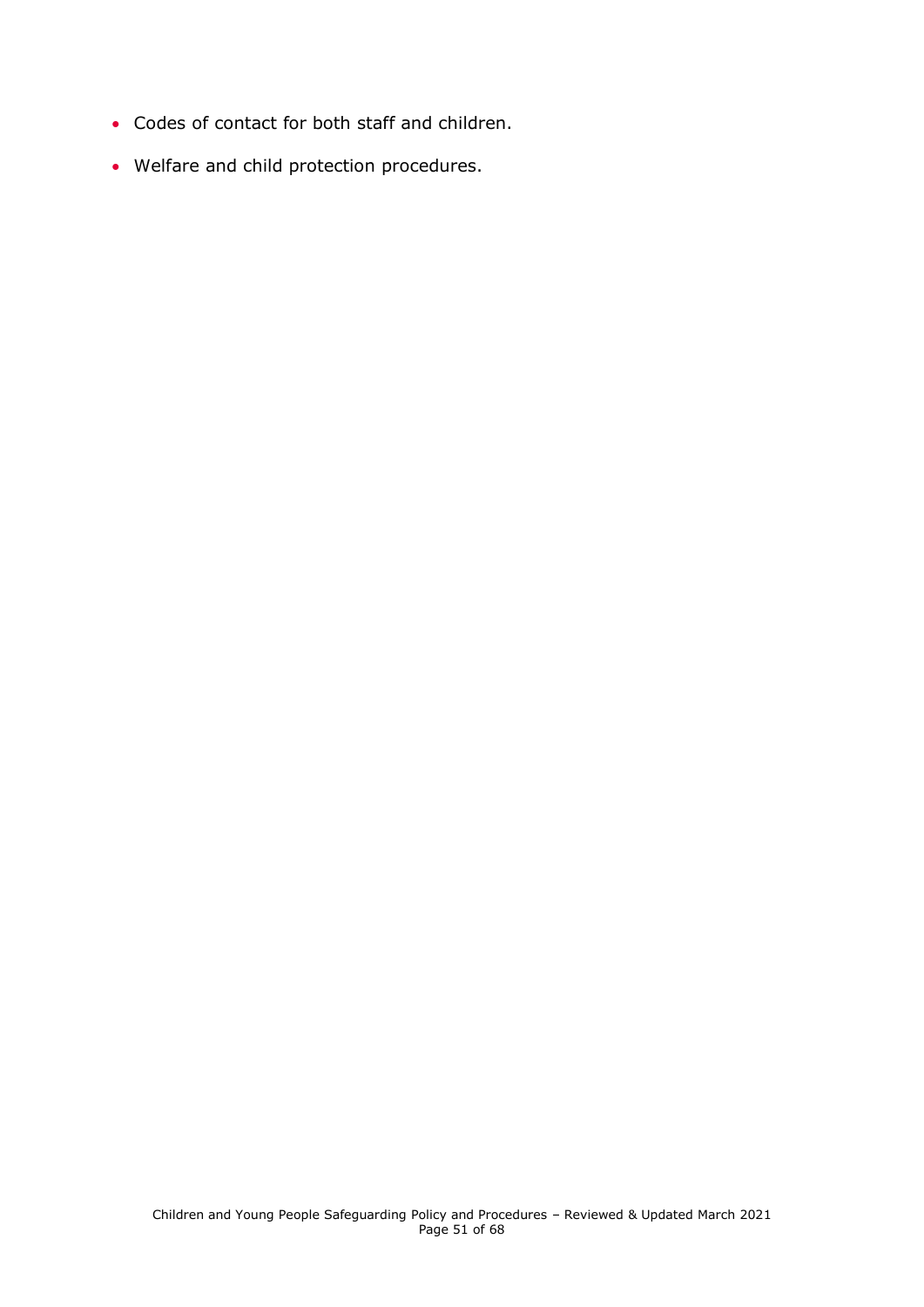#### **Social Media Guidance - Wychwood Park Golf Club**

This guidance gives procedures that will support and underpin the use of social networking and other online services within **Wychwood Park Golf Club**. It is important that all members, staff, volunteers, coaches, officials/referees, board members, or anyone working on behalf of **Wychwood Park Golf Club** are aware of this policy and agree to the following terms.

#### **Advice for Individual**

- Do not accept children as contacts on social networking sites if you hold a position of trust with children/young people.
- Where contact through social networking sites is used for professional reasons, restrict the communication to professional content and obtain written consent from parents prior to establishing contact.
- Include a third party in any communications to children, e.g. copy parents into communications.
- Use the privacy settings on the various sites to ensure that your content will only be viewed by appropriate people.
- Ensure that any content you place on a social networking site is ageappropriate. Do not use the site to criticise or abuse others.
- Know where to direct junior members and their parents for information.
- Know how to report concerns.
- Know how to keep data safe and secure. This should include the personal contact data of individuals, such as mobile numbers, email addresses and social networking profiles.

#### **Advice for Children**

• Consider carefully who you invite to be your friend online and make sure they are who you actually think they are.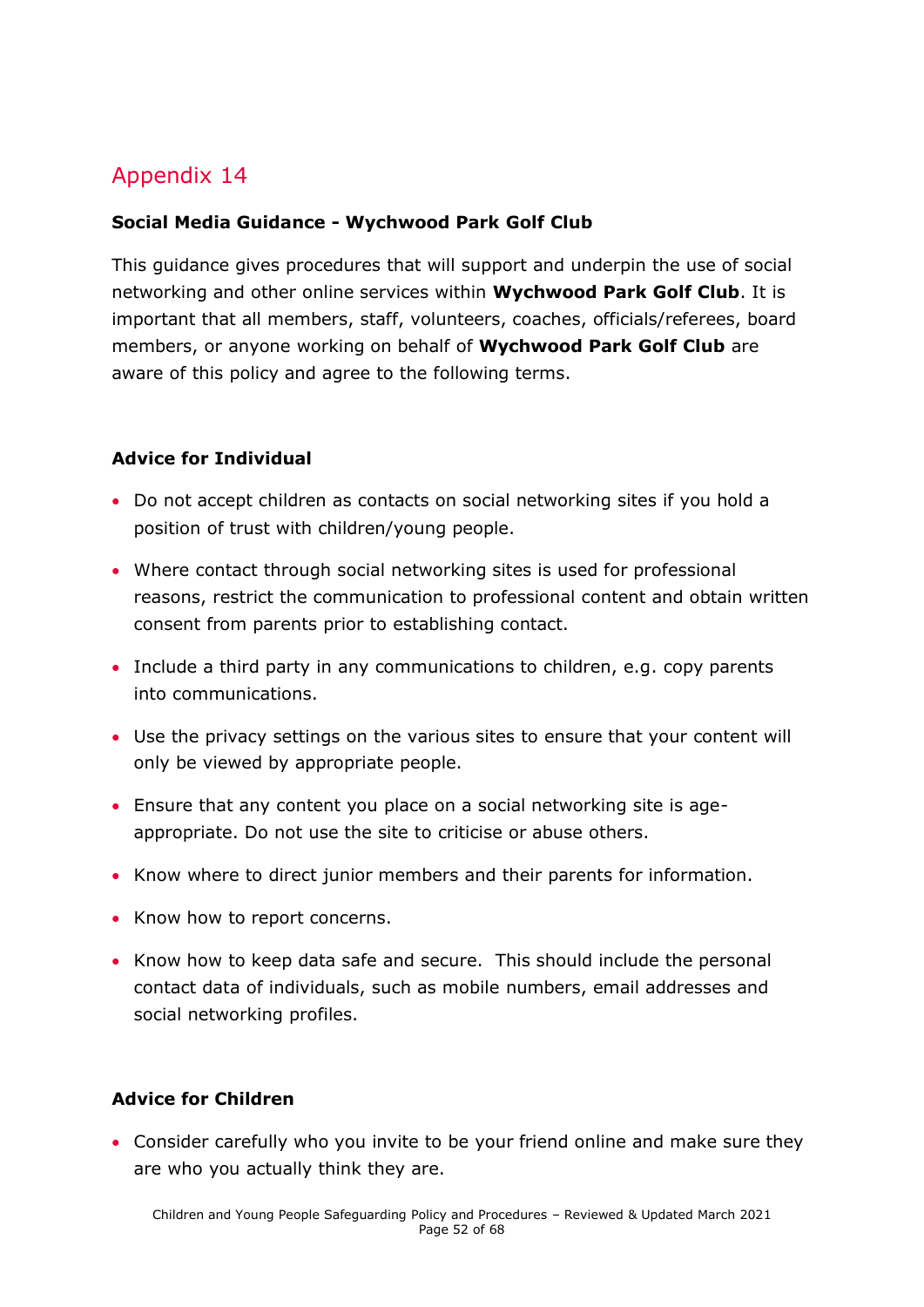- There are websites that offer advice about protecting yourself online, such as [www.ceop.gov.uk](http://www.ceop.gov.uk/) and [www.childnet.com](http://www.childnet.com/)
- Make sure you use privacy settings so that only friends can view your profile.
- Remember that anything you post on websites may be shared with people you don't know.
- Never post comments, photos, videos, etc., that may upset someone, that are untrue or that are hurtful. Think about whether you may regret posting the content at a later date.
- If you are worried or upset about something that's been posted about you, or by texts you receive from other juniors or adults involved with the club, raise this with your Club Welfare Officer. Alternatively contact your National Governing Body Lead Safeguarding Officer (England Golf 01526 351824). Do not suffer alone. You will be listened to and your concerns will be taken seriously.
- If you want to talk to someone anonymously, call Childline on 0800 1111, or contact them on the web at [www.childline.org.uk.](http://www.childline.org.uk/) You can also call the NSPCC on 0808 800 5000.

#### **Advice for Parents**

- Make yourself knowledgeable about social networking platforms and how they work.
- Go on the internet with your child and agree what sites are acceptable to visit. Regularly check that they are staying within the agreed limits.
- Encourage your child to talk to you about what they have been doing on the internet.
- Make sure they feel able to speak to you if they ever feel uncomfortable, upset or threatened by anything they see online.
- Encourage children to look out for each other when they're online. Explain that it's all part of staying safe and having fun together.
- Explain to children that it's not safe to reveal personal information, such as their name, address or phone number on the internet. Encourage them to use a cool nickname rather than their own name.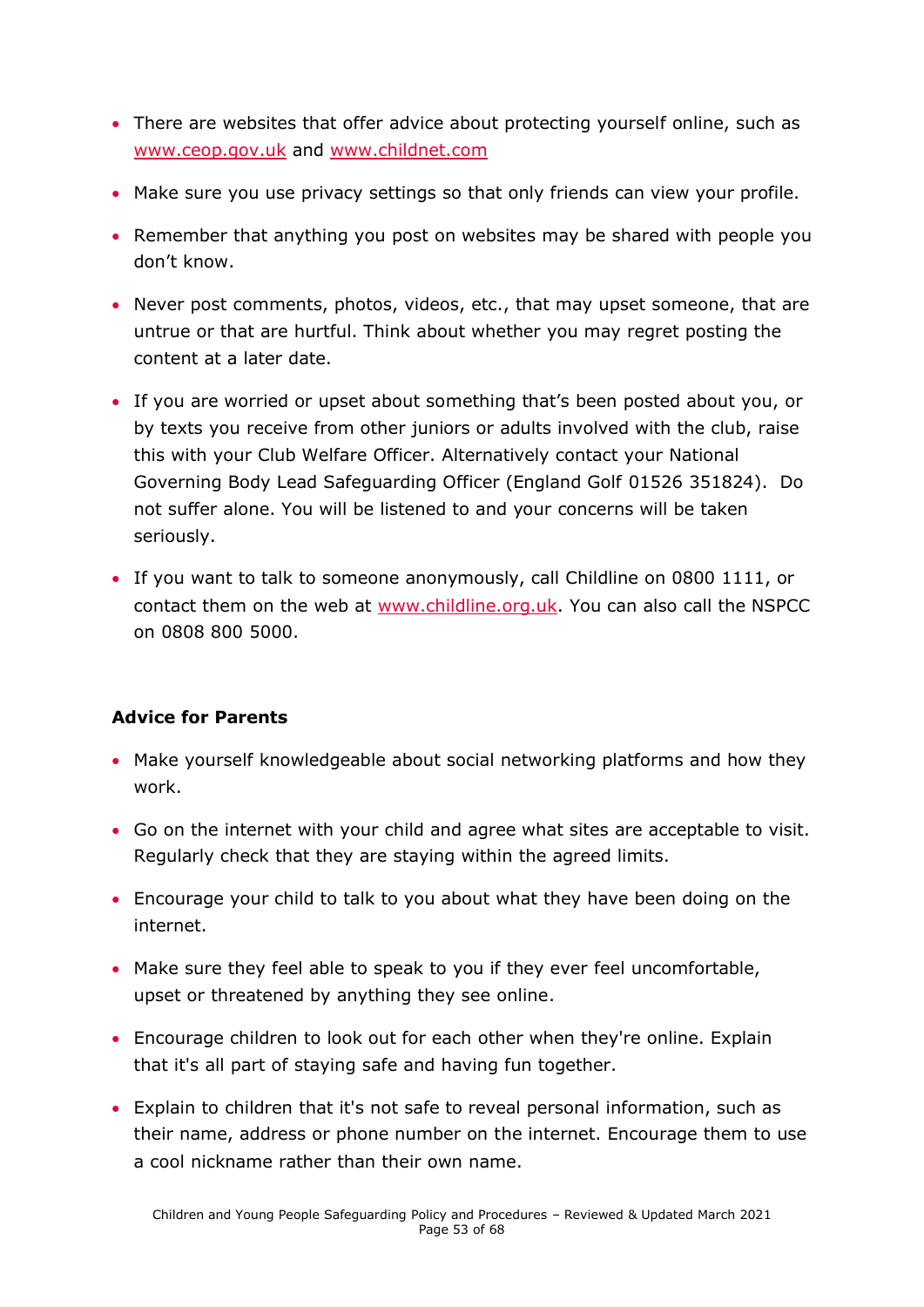• Attachments and links in emails can contain viruses and may expose children and young people to inappropriate material. Teach children to only open attachments or click on links from people they know.

#### **Further Advice for Parents of Young Golfers**

- If you are concerned about any texts, social networking posts or any other use of communication technology by members of the golf club, volunteers or members of staff, raise this with the Club Welfare Officer. They will look into the matter and take appropriate action. Alternatively contact England Golf Lead Safeguarding Officer Tel 01526 351824.
- In addition to reporting concerns to England Golf (National Governing Body), you should immediately report possible online abuse to the Child Exploitation and Online Protection Centre (CEOP) or the police. Law enforcement agencies and the internet service provider may need to take urgent steps to locate a child and/or remove the content from the internet. Where a young person may be in immediate danger, dial 999.
- Do not post/send negative or critical comments or messages about other children in the club, staff or volunteers. If you have concerns about a person, these should be raised using appropriate channels within the club and not using social media.
- <span id="page-53-0"></span>• If you wish to speak to an external organisation for advice, you can contact the NSPCC helpline on 0808 800 5000.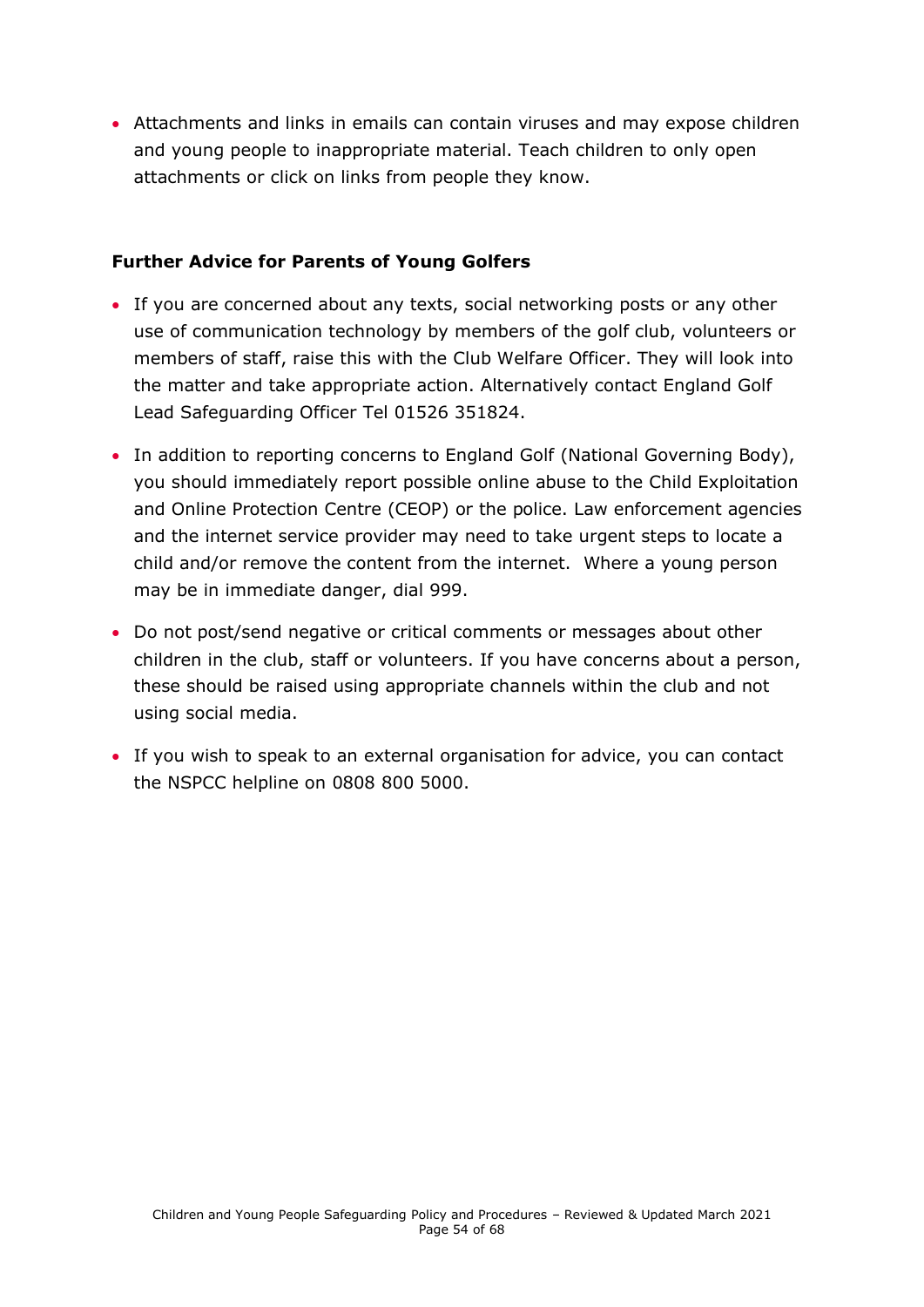#### **Whistleblowing Policy - Wychwood Park Golf Club**

Safeguarding children, young people and adults at risk requires everyone to be committed to the highest possible standards of openness, integrity and accountability.

As a club, we are committed to encouraging and maintaining a culture where people feel able to raise a genuine safeguarding concern and are confident that it will be taken seriously.

You may be the first to recognise that something is wrong but feel that you cannot express your concerns as this may be disloyal to your colleagues or you may that you will be the victim of harassment or victimisation as a result.

Children, Young People and Adults at risk need someone like you to safeguard their welfare.

#### **What is whistle blowing?**

In the context of safeguarding, "whistle blowing" is when someone raises a concern about the well-being of a child or an adult at risk.

A whistle blower may be:

- a player;
- a volunteer;
- a coach;
- other member of staff;
- an official;
- a parent;
- a member of the public.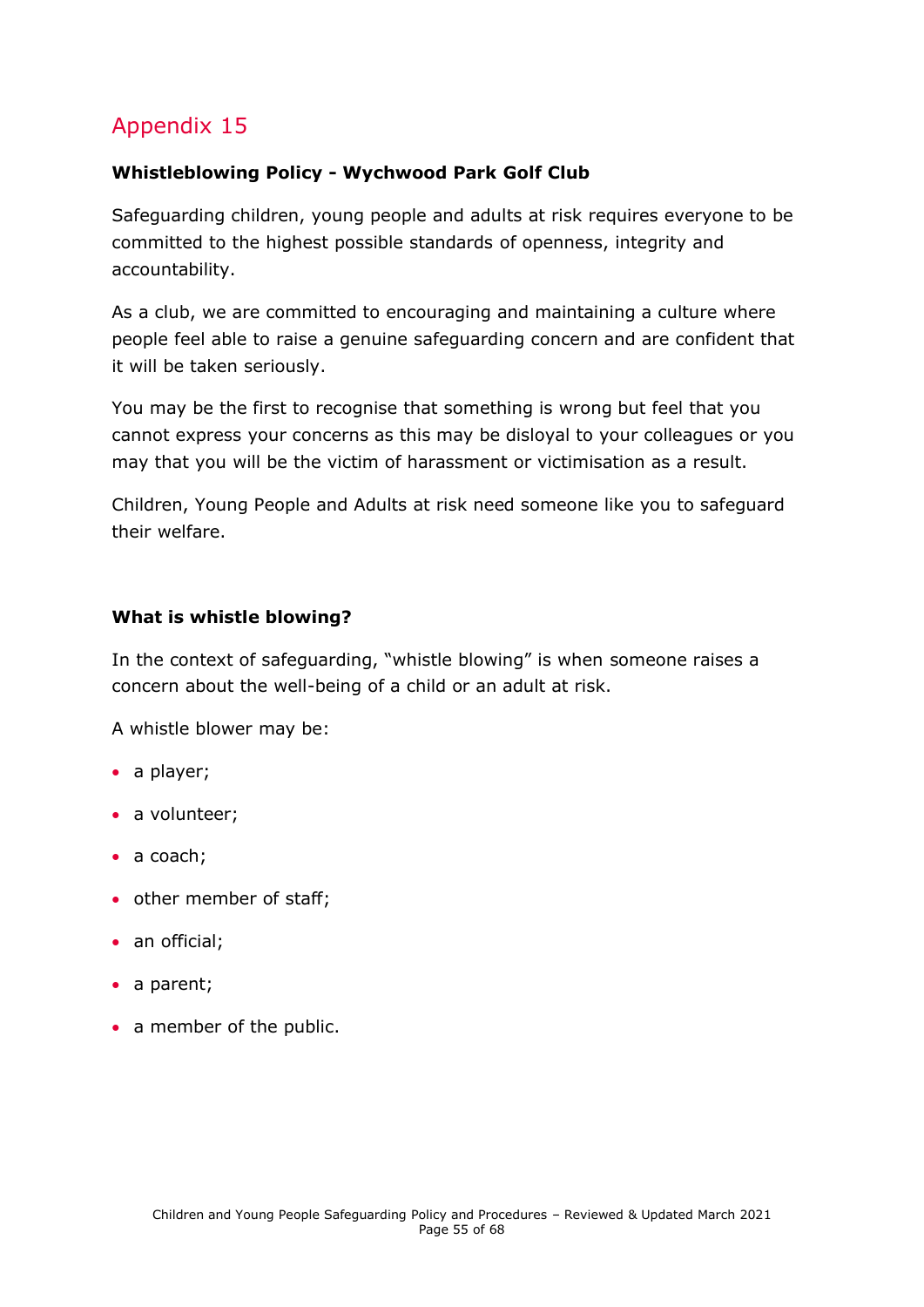#### **Reasons for whistle blowing:**

Those involved in sport must acknowledge their individual responsibilities and bring matters of concern to the attention of the relevant people and/or agencies. Although this can be difficult it is particularly important where the welfare of children may be at risk.

Each individual has a responsibility for raising concerns about unacceptable practice or behaviour:

- To protect or reduce risk to others
- To prevent a problem from becoming worse or more widespread
- To prevent becoming implicated yourself

#### **What prevents those individuals from whistle blowing:**

- Starting a chain of events that they have no control of
- Disrupting work or training
- Fear of getting it wrong or making a mistake
- Fear of repercussions
- Fear of damaging careers
- Fear of not being believed.

If a child or an adult at risk is in immediate danger or risk of harm, the police should be contacted by calling 999.

Where a child or an adult at risk is not in immediate danger the first person you should report your suspicion or allegation to is your Club Welfare Officer. If for any reason you cannot, or do not wish to report the matter to your Club Welfare Officer please contact the England Golf Lead Safeguarding Officer on 01526 351824 or email [safeguarding@englandgolf.org](mailto:safeguarding@englandgolf.org)

Alternatively you can contact the Local Authority Designated Officer (LADO) or the NSPCC on 0808 800 5000.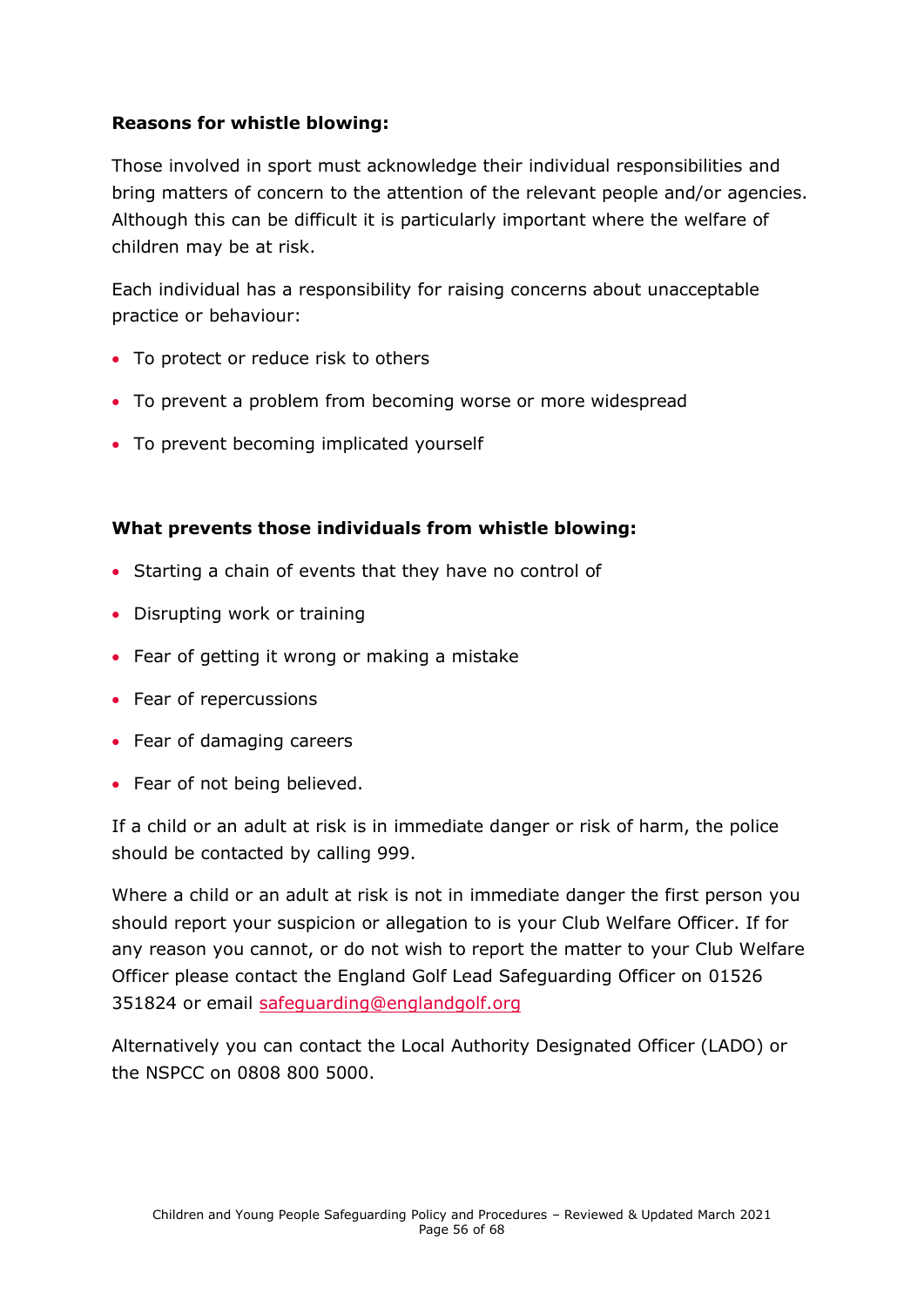#### **Information to include when raising a concern**

The whistle blower should provide as much information as possible regarding the incident or circumstance which has given rise to the concern, including:

- their name and contact details (unless they wish to remain anonymous):
- names of individuals involved;
- date, time and location of incident/circumstance; and
- whether any witnesses were present.

Wychwood Park Golf Club assures that all involved will be treated fairly and that all concerns will be properly considered. In cases where suspicions prove to be unfounded, no action will be taken against those who report their concerns, provided they acted in good faith and without malicious intent.

#### **What happens next?**

- You should be given information on the nature and progress of any enquiries – this may vary depending on the nature and result of the investigations.
- All concerns will be treated in confidence. During the process of investigating the matter, every effort will be made to keep the identity of those raising the concern to the minimum number of individuals practicable.
- Your Club has a responsibility to protect you from harassment or victimisation
- No action will be taken against you if the concern proves to be unfounded and was raised in good faith
- Malicious allegations may be considered a disciplinary offence

The Public Interest Disclosure Act 1998 protects whistle blowers from victimisation, discipline or dismissal where they raise genuine concerns of misconduct or malpractice.

If the whistle blower does not believe that the concern has been dealt with appropriately and wishes to speak to someone outside the club or the England Golf Governance Department the NSPCC Whistleblowing advice line should be contacted on 0800 028 0285 or by emailing [help@nspcc.org.uk.](mailto:help@nspcc.org.uk)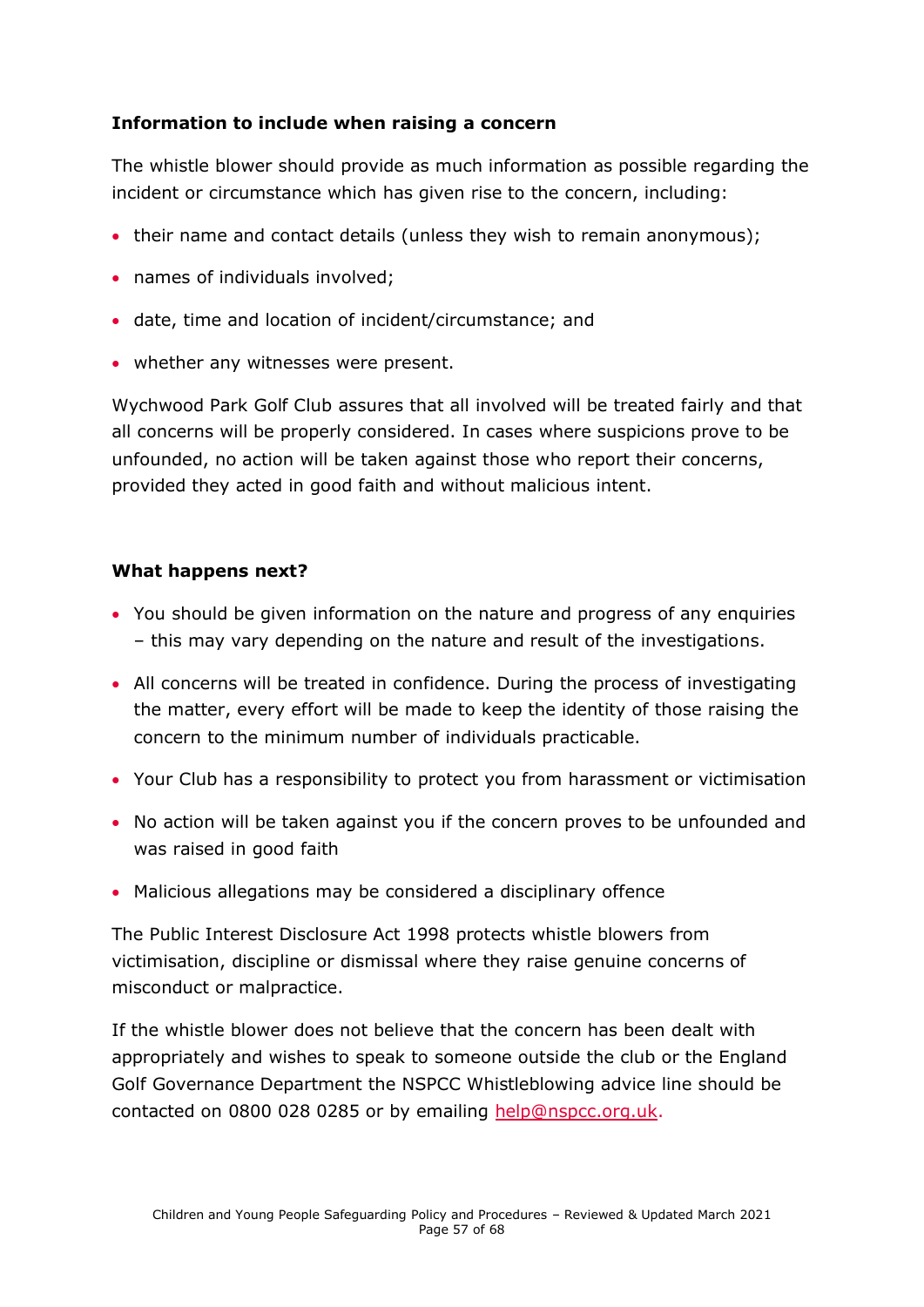### <span id="page-57-0"></span>England Golf DBS Flowchart



\* Regular is open to definition - it is suggested that annually would be insufficient but an argument for eligibility could be made if the individual does an activity once a month or a number of times over the summer period, for example.

\*\*Supervision must be 'reasonable in all the circumstances to ensure the protection of children'. It must be 'regular and day to day' (supervision must not be concentrated in first few weeks and then tail off). Supervision must be undertaken by someone who is in Regulated Activity themselves.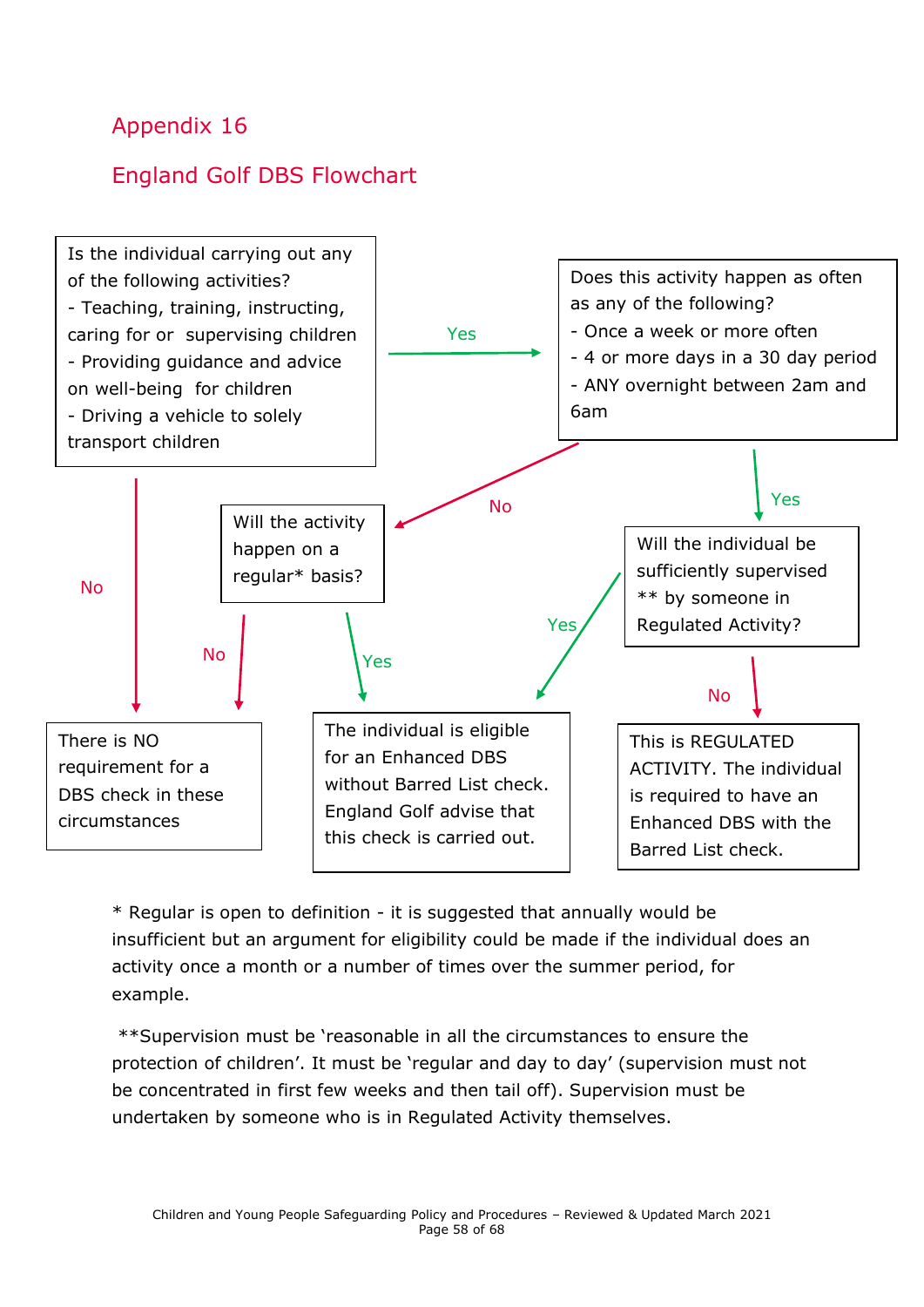#### **Categories of child abuse**

#### **Abuse can happen on any occasion or in any place where children and young people are present.**

Child abuse is any form of physical, emotional or sexual mistreatment or lack of care that leads to injury or harm. Children may be abused in a family or in an institutional or community setting by those known to them or, more rarely, by a stranger. Children can be abused by adults, either male or female, or by other children.

Safeguarding is defined as:

- Protecting children from maltreatment;
- Preventing impairment of children's health or development;
- Ensuring that children are growing up in circumstances consistent with the provision of safe and effective care; and
- Taking action to enable all children to have the best life chances.

Child Protection is the activity that is undertaken to protect specific children who are suffering or are likely to suffer significant harm.

There are 4 main types of abuse: neglect, physical abuse, sexual abuse and emotional abuse. Children and young people can also be harmed through poor practice and bullying within a sport setting.

**Neglect** is when adults consistently or repeatedly fail to meet a child's basic physical and/or psychological needs which could result in the serious impairment of the child's health or development e.g. failure to provide adequate food, shelter and clothing; failing to protect a child from physical harm or danger; or the failure to ensure access to appropriate medical care or treatment. It may also include refusal to give love, affection and attention.

Examples in sport could include a coach or supervisor repeatedly failing to ensure children are safe, exposing them to undue cold, heat or extreme weather conditions without ensuring adequate clothing or hydration; exposing them to unnecessary risk of injury e.g. by ignoring safe practice guidelines, failing to ensure the use of safety equipment, or by requiring young people to participate when injured or unwell.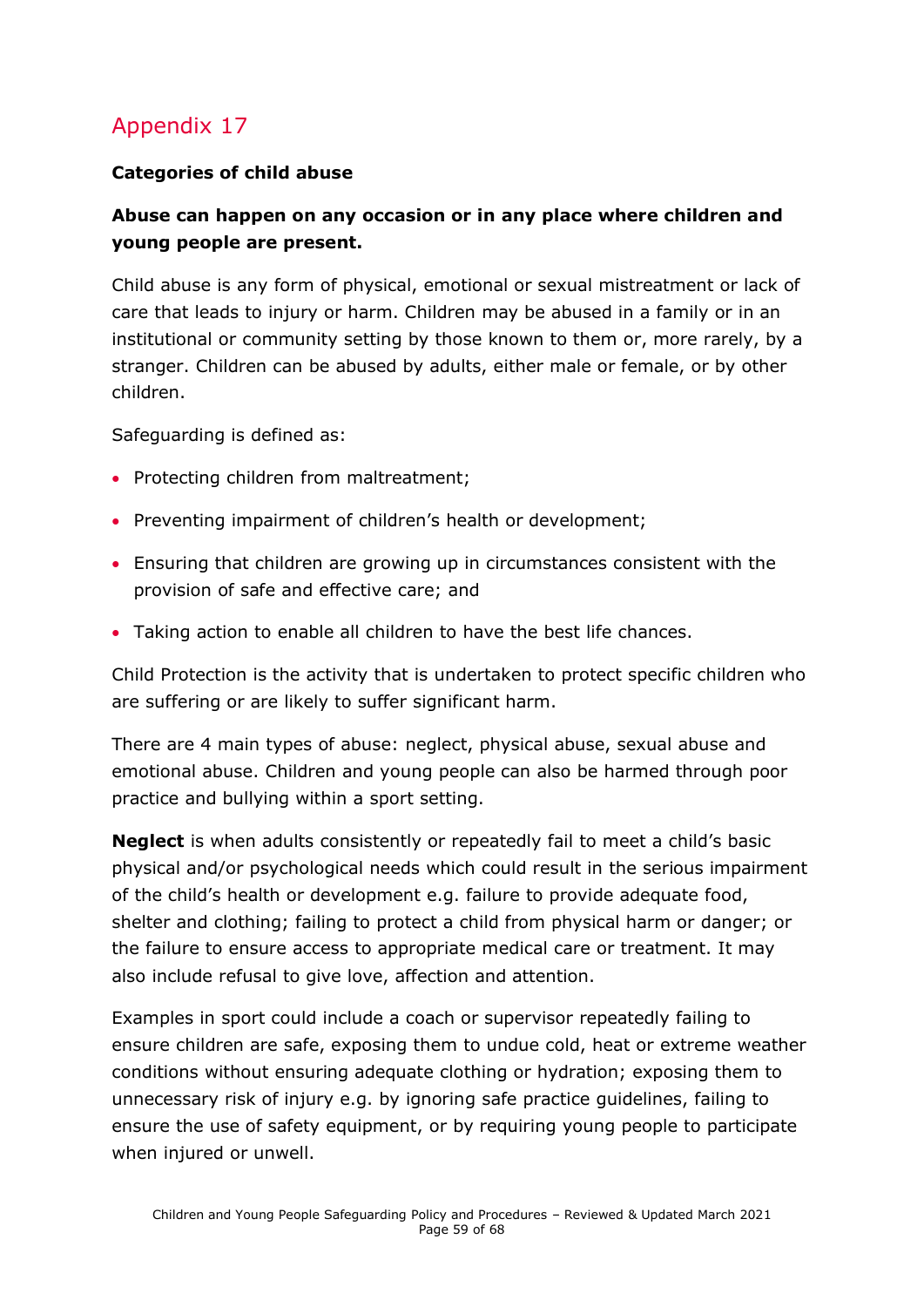**Physical abuse** is when someone physically hurts or injures children by hitting, shaking, throwing, poisoning, burning, biting, scalding, suffocating, drowning or otherwise causing harm. Physical harm may also be caused when a parent or carer feigns the symptoms of, or deliberately causes, ill health to a child whom they are looking after.

Examples in sport may be when the nature and intensity of training or competition exceeds the capacity of the child's immature and growing body; where coaches encourage the use of drugs or harmful substances to enhance performance or delay puberty; if athletes are required to participate when injured; or when sanctions used by coaches imposed involve inflicting pain.

**Sexual abuse** is where children and young people are abused by adults (both male and female) or other children who use them to meet their own sexual needs. This could include full sexual intercourse, masturbation, oral sex, anal intercourse, kissing and sexual fondling. Showing children pornographic material (books, videos, pictures) or taking pornographic images of them are also forms of sexual abuse.

Sexual abusers groom children, protective adults and clubs/organisations in order to create opportunities to abuse and reduce the likelihood of being reported.

Examples in sport may include coaching techniques involving physical contact with children creating situations where sexual abuse can be disguised and may therefore go unnoticed. The power and authority of, or dependence on, the coach if misused, may also lead to abusive situations developing. Contacts made within sport and pursued e.g. through texts, Facebook or Twitter have been used to groom children for abuse.

**Child Sexual Exploitation** is a form of child sexual abuse. It occurs where an individual or group takes advantage of an imbalance of power to coerce, manipulate or deceive a child or young person under the age of 18 into sexual activity

(a) in exchange for something the victim needs or wants, and/or

(b) for the financial advantage or increased status of the perpetrator or facilitator.

The victim may have been sexually exploited even if the sexual activity appears consensual. Child sexual exploitation does not always involve physical contact; it can also occur through the use of technology.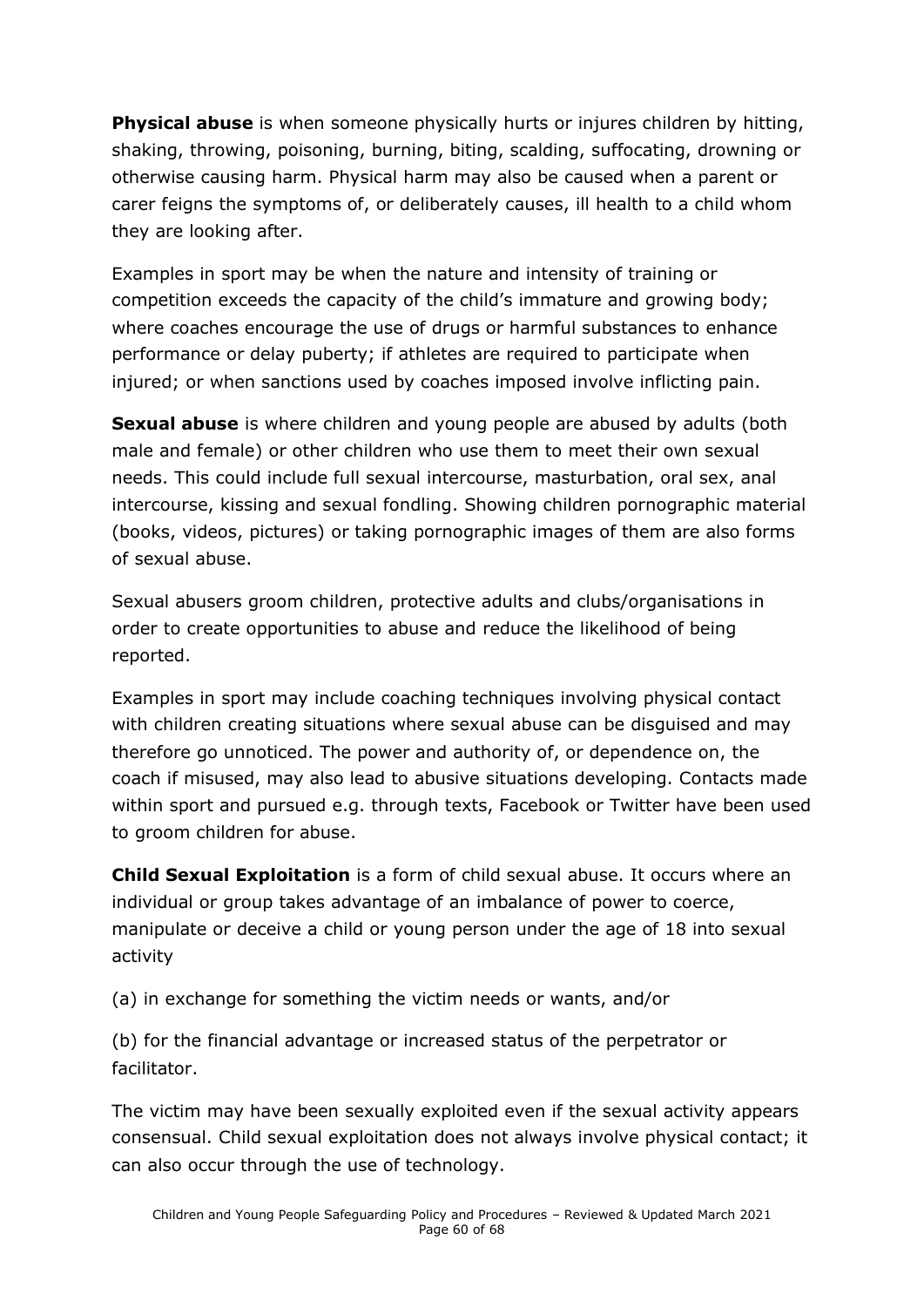**Emotional abuse** is the persistent emotional ill-treatment of a child so as to cause severe and persistent adverse effects on the child's emotional development. It may involve conveying to children that they are worthless or unloved, inadequate, or valued only insofar as they meet the needs of another person.

It may feature age or developmentally inappropriate expectations being imposed on children or even the over protection of a child. It may involve causing children to feel frightened or in danger by being constantly shouted at, threatened or taunted which may make the child very nervous and withdrawn. Some level of emotional abuse is involved in all types of ill-treatment of a child.

Examples in sport may include children who are subjected to constant criticism, name-calling, sarcasm, bullying, racism or pressure to perform to unrealistically high expectations; or when their value or worth is dependent on sporting success or achievement.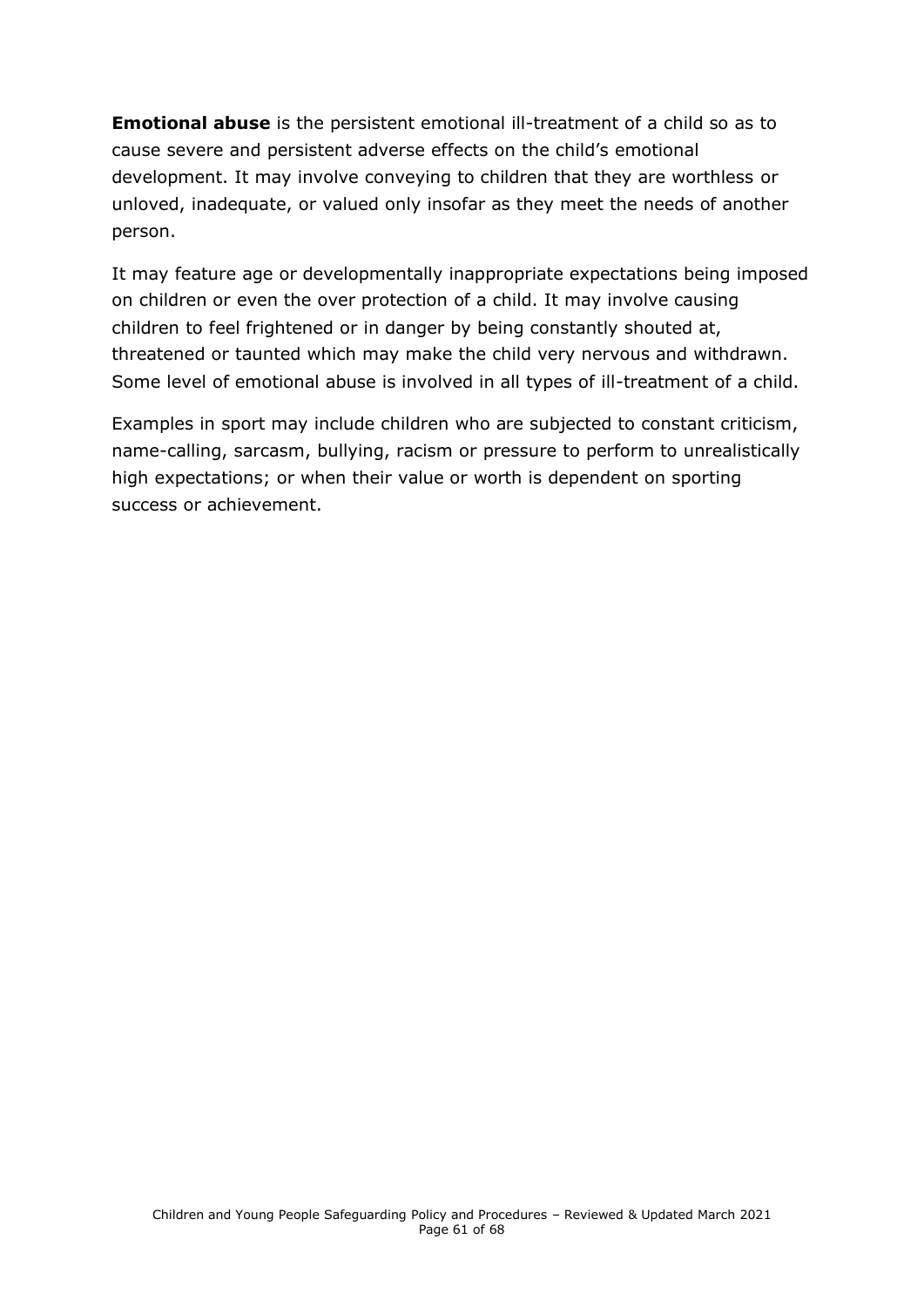<span id="page-61-0"></span>

#### **Wychwood Park Golf Club**

### **Safeguarding Children and Young People – A Short Guide for Club Members**

Wychwood Park Golf Club is committed to ensure that the sport of golf is one within which children and young people involved can thrive and flourish in a safe environment and that all children, young people and adults at risk have a fun, safe and positive experience when playing golf.

Wychwood Park Golf Club is an affiliated member of England Golf and follows the England Golf Safeguarding Children and Young People Policy and procedures.

You might be thinking "**What has safeguarding got to do with me?"**

Government guidance makes it clear that 'Safeguarding is everyone's responsibility'.

Anyone who has a negative experience of sport at a young age is less likely to become a regular long-term participant. It's important for the future of your club and the sport as a whole that children and young people have an enjoyable experience.

#### **All club members have a part to play in making that happen.**

All adults should contribute to the club meeting its overall duty of care, be aware of our club's safeguarding policy, and know what to do if they are concerned about a young person.

Wychwood Park Golf Club asks our members to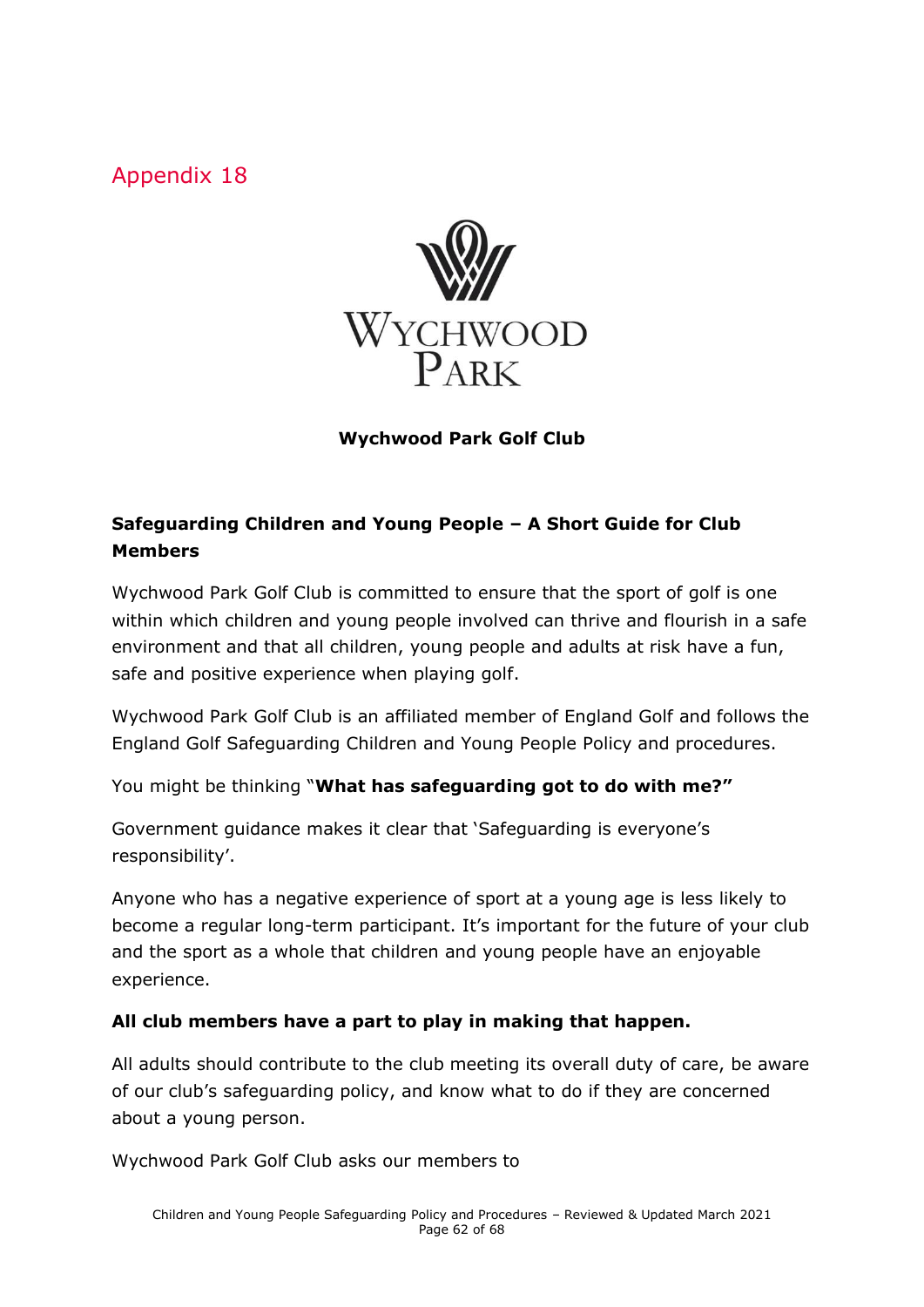#### • **Familiarise yourself with the Wychwood Park Golf Club Safeguarding Policy.**

*The full copy of the Wychwood Park Golf Club Safeguarding Children and Young People Policy is available in the Club Documents section of ClubV1*

#### **What should I do if I'm concerned about a child or young person?**

A concern may involve the behaviour of an adult towards a child at the club, or something that has happened to the child outside the club.

Children and young people may confide in adults they trust, in a place where they feel comfortable.

An allegation may range from verbal bullying, to inappropriate contact online, to neglect or emotional abuse, to physical or sexual abuse.

If you are concerned about a child, it is not your responsibility to investigate further, but it is your responsibility to act on your concerns and share them.

Pass the information to Wychwood Park Golf CLub Welfare Officer who will follow the club's Safeguarding procedures.

Name: Mark Stevenson

Email Address: markstevenson02@hotmail.com

Telephone Number: 07824 993517

If you believe the child is at immediate risk of harm, call the Police.

Other useful contacts:

NSPCC 24-hour helpline Tel: 0808 800 5000 | England Golf Lead Safeguarding Officer 01526 351824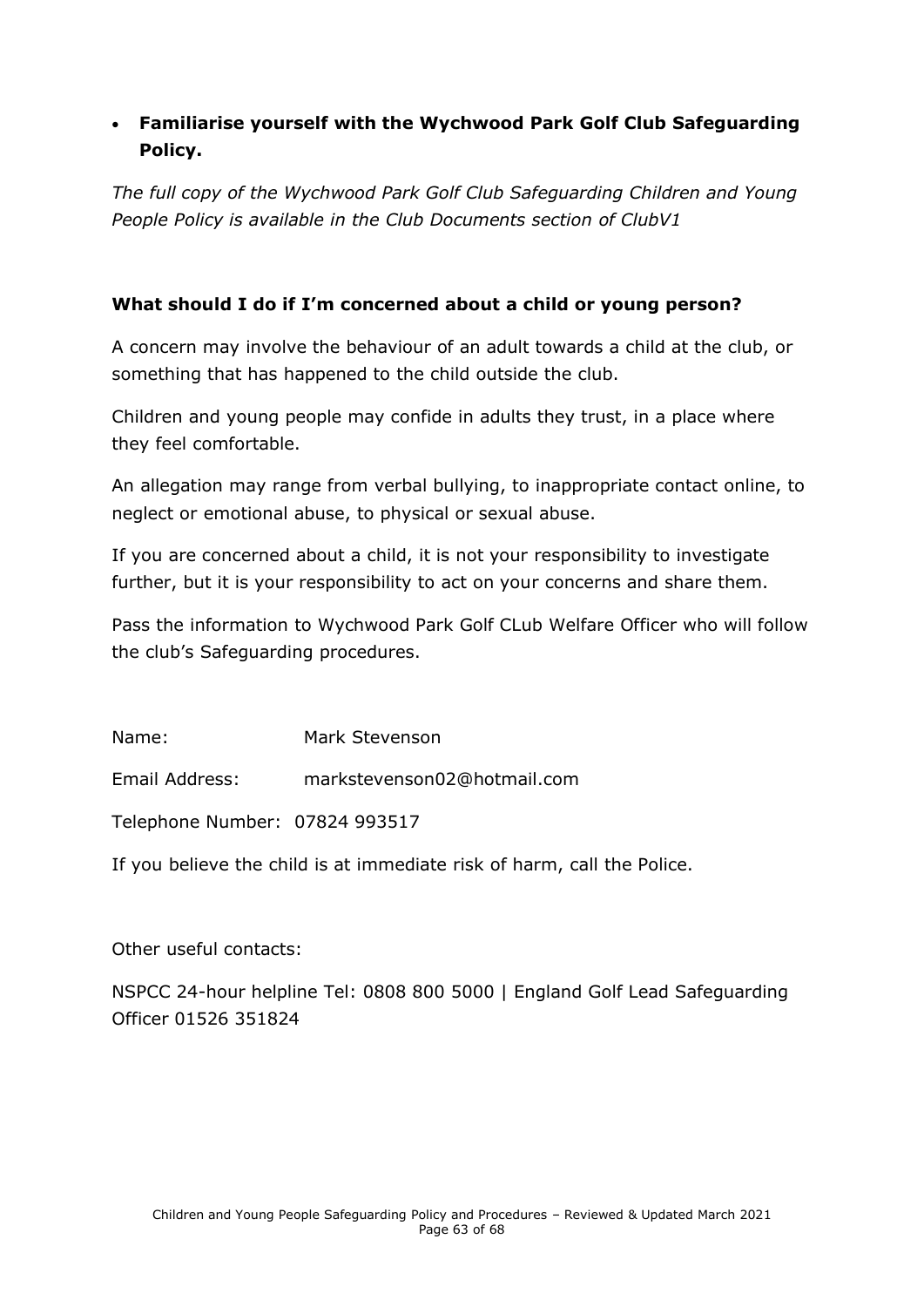#### <span id="page-63-0"></span>**Photography Policy – Wychwood Park Golf Club**

Whilst the Wychwood Park Golf Club does not seek to prohibit those with a legitimate interest in filming or photographing children participating in sporting activities it recognises that such activity should take place within an appropriate policy framework.

This policy applies at any Wychwood Park Golf Club event at which children under the age of 18 are participating.

#### **Policy**

The Wychwood Park Golf Club policy is as follows;

The welfare of children taking part in golf is paramount.

Children and their parents/carers and/or the Wychwood Park Golf Club should have control over the images taken of children at Wychwood Park Golf Club events.

The golfing activity should not be misused purely for the purpose of obtaining images of children.

Images should not be sexual or exploitative in nature or open to misinterpretation and misuse.

The identity of children in a published image should be protected so as not to make the children vulnerable. (If the name of an individual golfer is published with their photograph to celebrate an achievement other personal contact details should never accompany the picture).

#### **Procedure**

#### **Official/professional photographers and those using 'professional' equipment**

The Wychwood Park Golf Club requires that anyone wishing to take photographic or video images, at any Wychwood Park Golf Club event at which children under the age of 18 are participating, in an official or professional capacity or using 'professional' camera or video equipment registers their details with the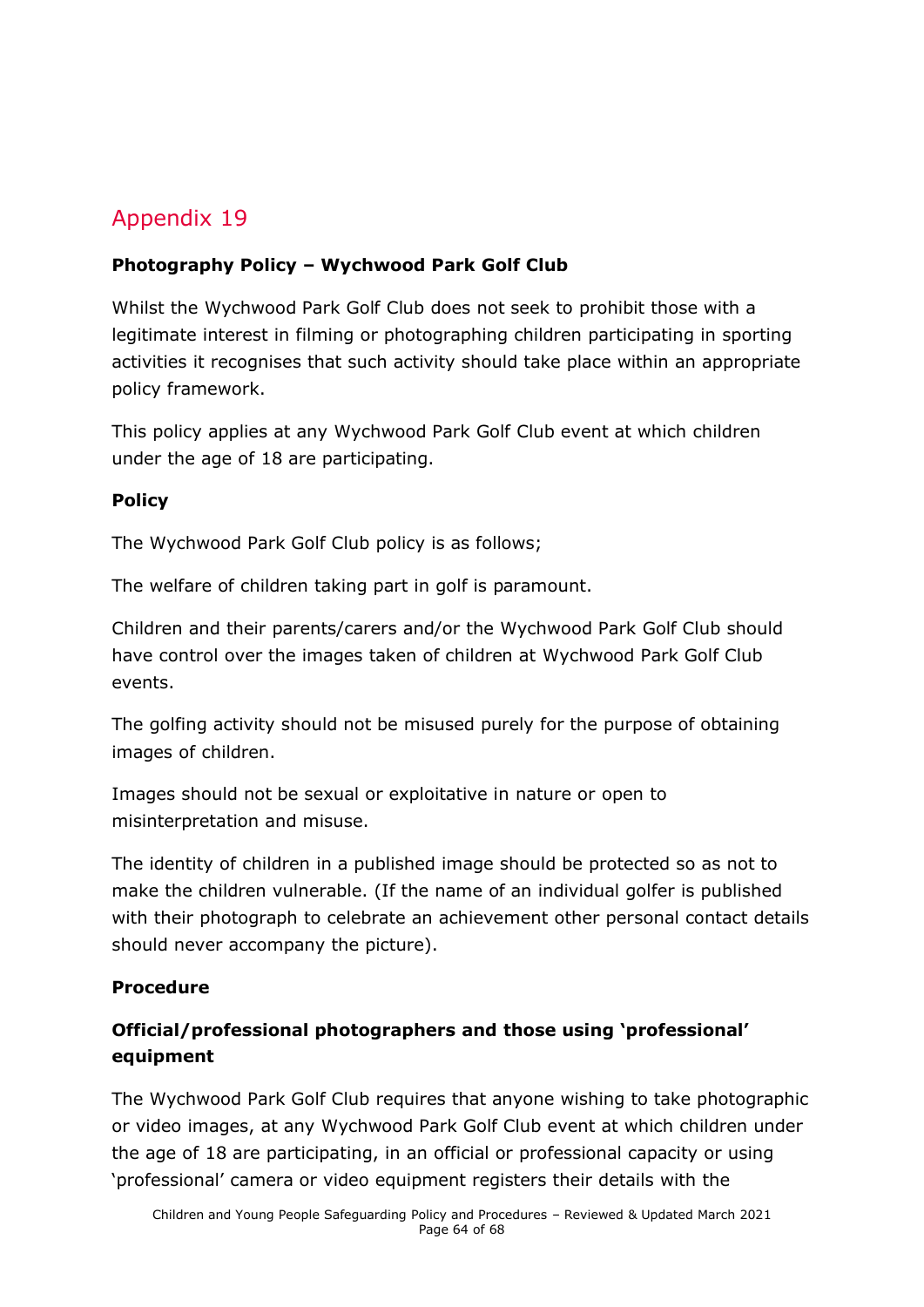Wychwood Park Golf Club Championship Office. This must be done before carrying out any such activity on the golf course (including the practice ground) or surrounding area or in the clubhouse.

Once registered an identification label will be issued as confirmation of registration. Anyone found using photographic or video equipment without an appropriate identification label will be questioned.

The Wychwood Park Golf Club reserves the right to refuse to grant permission to take photographic or video images if it sees fit.

Photographers must obtain consent from parents to take and use their child's image.

#### **Parents/carers/family members of competitors**

Parents, carers and family members taking occasional informal photographs with mobile devices of their own child, ward or family member at a Wychwood Park Golf Club event do not need to register their details with the Wychwood Park Golf Club.

If such photographs include other children (eg at a prize presentation) they should not be publicly displayed or published on social media unless the prior permission of the parents/carers of all the children in the photographs has been obtained.

#### **Concerns**

If competitors or parents have any concerns they should raise them by contacting the Wychwood Park Golf Club Championship Office immediately.

The Wychwood Park Golf Club will notify the relevant authorities should it have any doubts as to the authenticity of any individual taking photographs.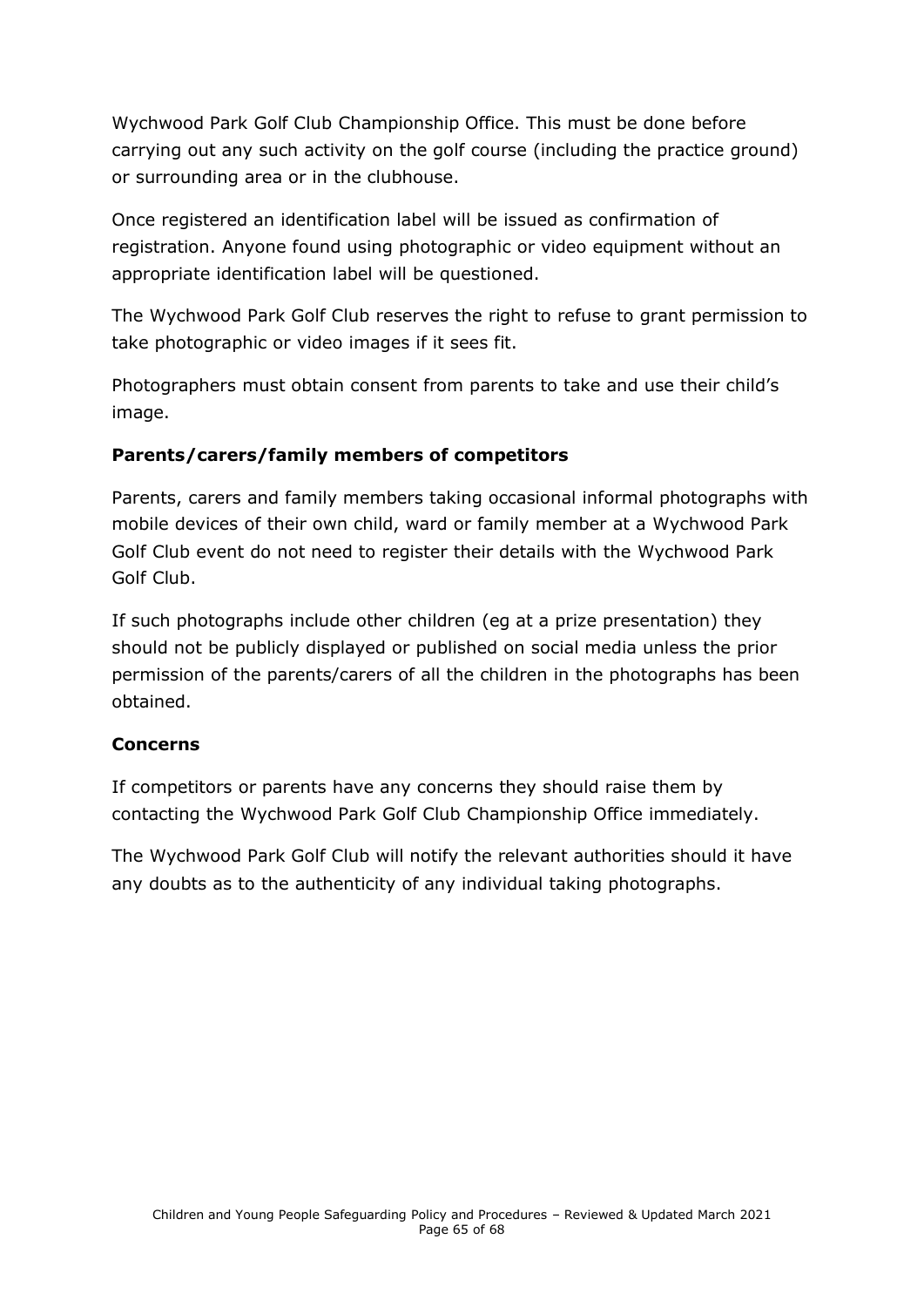#### <span id="page-65-0"></span>**Anti-bullying policy – Wychwood Park Golf Club**

#### **The Wychwood Park Golf Club will:**

- recognise its duty of care and responsibility to safeguard all participants from harm
- promote and implement this anti-bullying policy in addition to our safeguarding policy and procedures
- seek to ensure that bullying behaviour is not accepted or condoned
- require all members of the Wychwood Park Golf Club to be given information about, and sign up to, this policy
- take action to investigate and respond to any alleged incidents of bullying
- encourage and facilitate children and young people to play an active part in developing and adopting a code of conduct to address bullying
- ensure that staff, volunteers and coaches are given access to information, guidance and/or training on bullying.

#### **Each participant, coach, volunteer or official will:**

- respect every child's need for, and rights to, a play environment where safety, security, praise, recognition and opportunity for taking responsibility are available
- respect the feelings and views of others
- recognise that everyone is important and that our differences make each of us special and should be valued
- show appreciation of others by acknowledging individual qualities, contributions and progress
- be committed to the early identification of bullying, and prompt and collective action to deal with it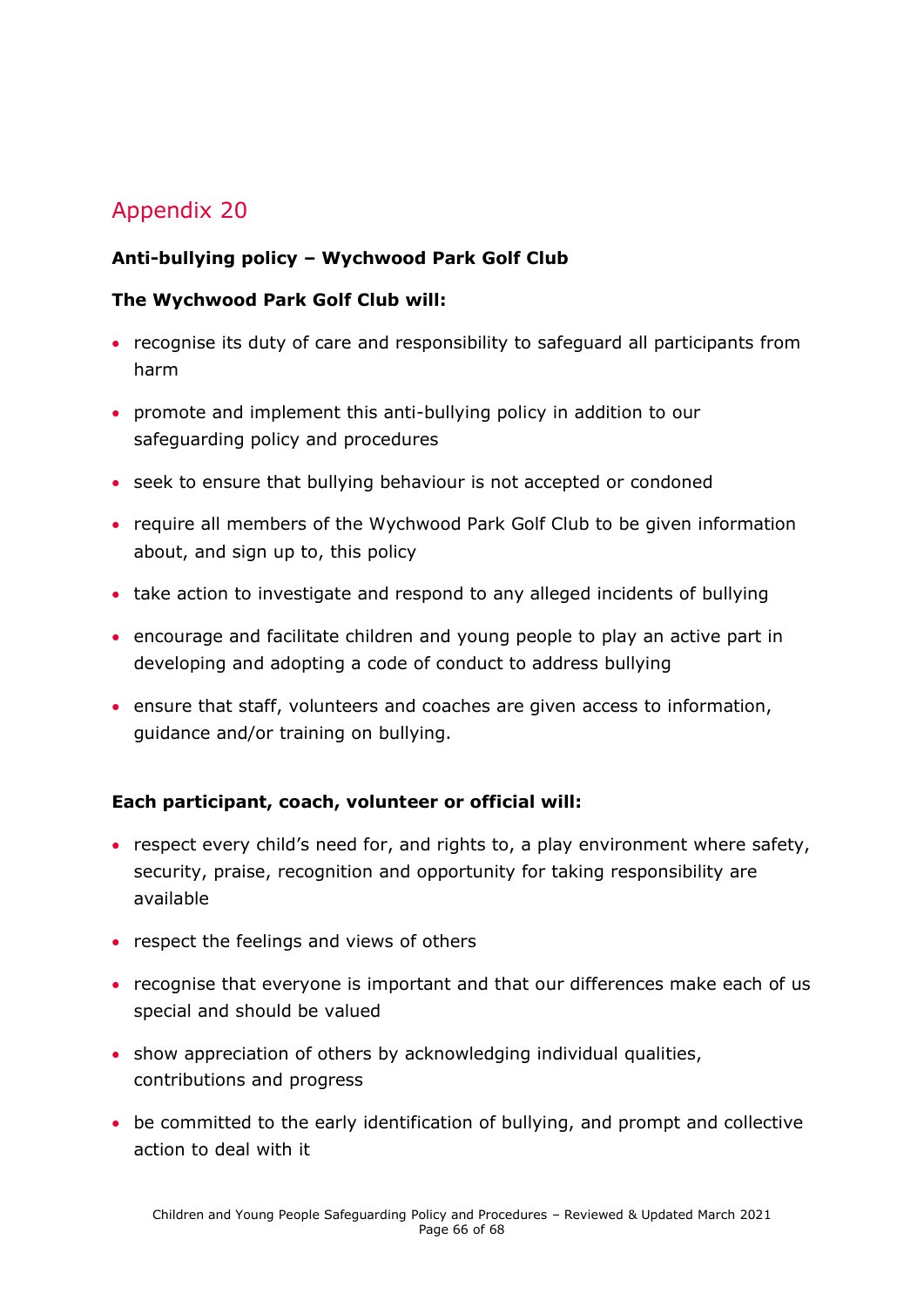- ensure safety by having rules and practices carefully explained and displayed for all to see
- report incidents of bullying they see by doing nothing you are condoning bullying.

#### **Bullying**

- all forms of bullying will be addressed
- everybody in the Wychwood Park Golf Club has a responsibility to work together to stop bullying
- bullying can include online as well as offline behaviour
- bullying can include:
	- physical pushing, kicking, hitting, pinching etc.
	- name calling, sarcasm, spreading rumours, persistent teasing and emotional torment through ridicule, humiliation or the continual ignoring of individuals
	- posting of derogatory or abusive comments, videos or images on social network sites
	- racial taunts, graffiti, gestures, sectarianism sexual comments, suggestions or behaviour
	- unwanted physical contact
- children with a disability, from ethnic minorities, young people who are gay or lesbian, or those with learning difficulties are more vulnerable to this form of abuse and are more likely to be targeted.

#### **Support to the child**

- children should know who will listen to and support them
- systems should be established to open the door to children wishing to talk about bullying or any other issue that affects them
- potential barriers to talking (including those associated with a child's disability or impairment) need to be identified and addressed at the outset to enable children to approach adults for help